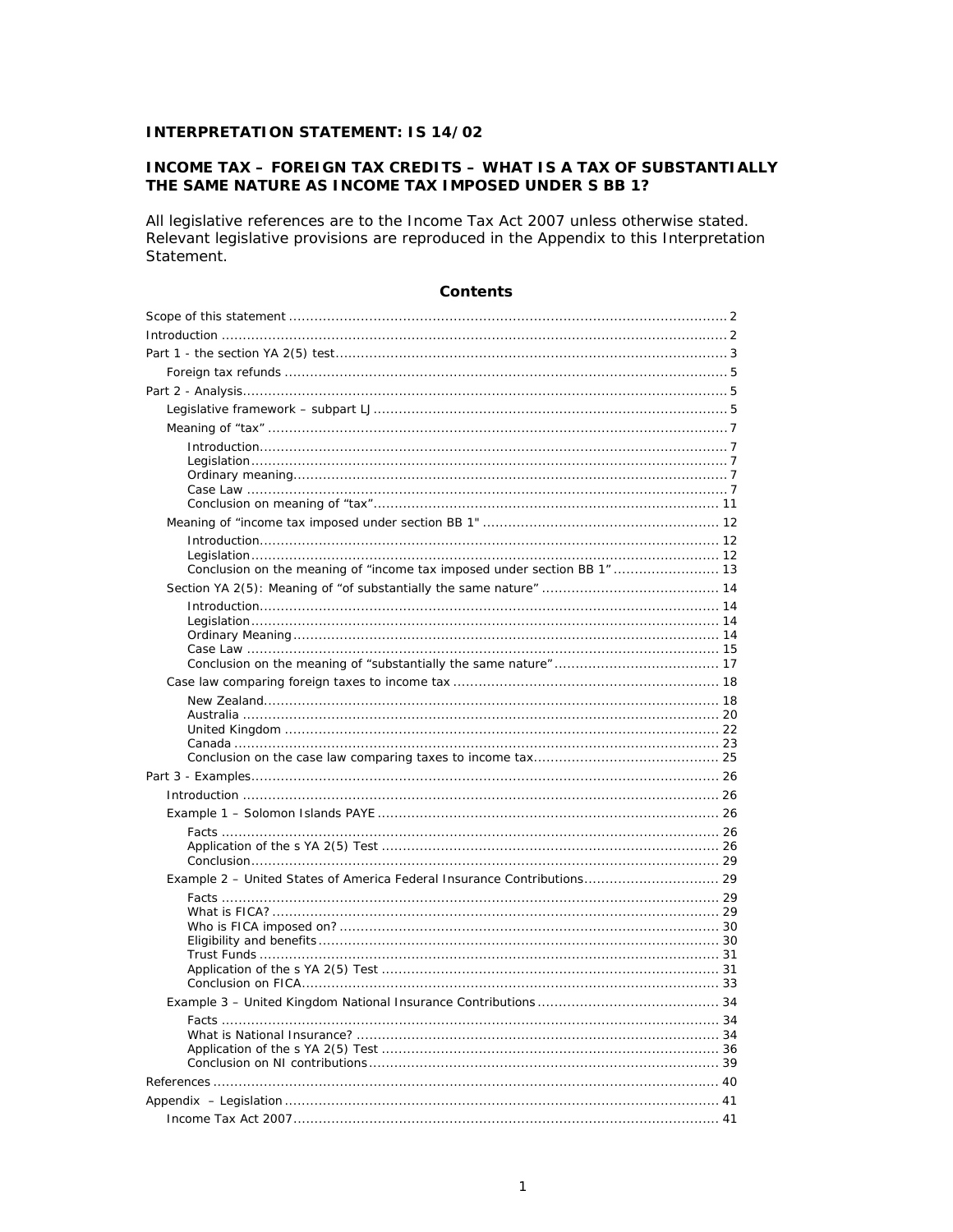# Scope of this statement

- There are two circumstances where a taxpayer may be entitled to claim a  $1.$ foreign tax credit against their New Zealand income tax liability for foreign tax paid:
	- if the foreign tax is covered by a Double Taxation Agreement (DTA), a credit may be allowed under, and in accordance with, the terms of that DTA; or
	- if the foreign tax is not covered by a DTA, a foreign tax credit may be allowed directly under subparts LJ or LK.
- $\mathcal{P}$ A tax is covered by a DTA if the tax is expressly listed in the DTA as one of the taxes covered, or if the DTA applies to subsequently enacted taxes that are identical or substantially similar to one of the taxes expressly covered. If a credit is allowed under the DTA, the amount of that credit will be calculated under subpart LJ of the Act. If a credit is not available under the DTA, then there will be no foreign tax credit relief. A list of countries or territories that have DTAs with New Zealand can be found on the Inland Revenue website at www.ird.govt.nz/international/residency/dta/.
- $\mathcal{R}$ A foreign tax is not covered by a DTA if:
	- New Zealand does not have a DTA with the foreign jurisdiction imposing  $\bullet$ the tax: or
	- there is a DTA between New Zealand and the foreign jurisdiction but the foreign tax is not a tax that the DTA applies to.
- 4. This Interpretation Statement only applies to taxes that are not covered by a **DTA**

## **Introduction**

- $5<sub>1</sub>$ If a taxpayer pays a foreign tax that is not covered by a DTA the taxpayer may be entitled to a tax credit under subpart LJ. One of the requirements for entitlement is that the foreign tax must be "income tax" as defined in s YA 2(5). This means the foreign tax must be:
	- a tax of substantially the same nature as income tax imposed under s BB 1, or
	- a tax of substantially the same nature as provisional tax, pay-as-youearn (PAYE), resident withholding tax (RWT) or non-resident withholding tax (NRWT) and imposed as a collection mechanism for a foreign tax that is of substantially the same nature as income tax imposed under s BB 1.
- 6. This Interpretation Statement sets out the Commissioner's view of how s YA 2(5) should be interpreted and applied. It has three parts:
	- Part 1 sets out the test of how s YA 2(5) should be interpreted and applied. It identifies the characteristics the Commissioner expects a foreign tax to have to be a tax of substantially the same nature as income tax imposed under s BB 1 or a tax of substantially the same nature as provisional tax, PAYE, RWT or NRWT.
	- Part 2 contains the analysis that underpins the test. This part examines the relevant legislation and case law.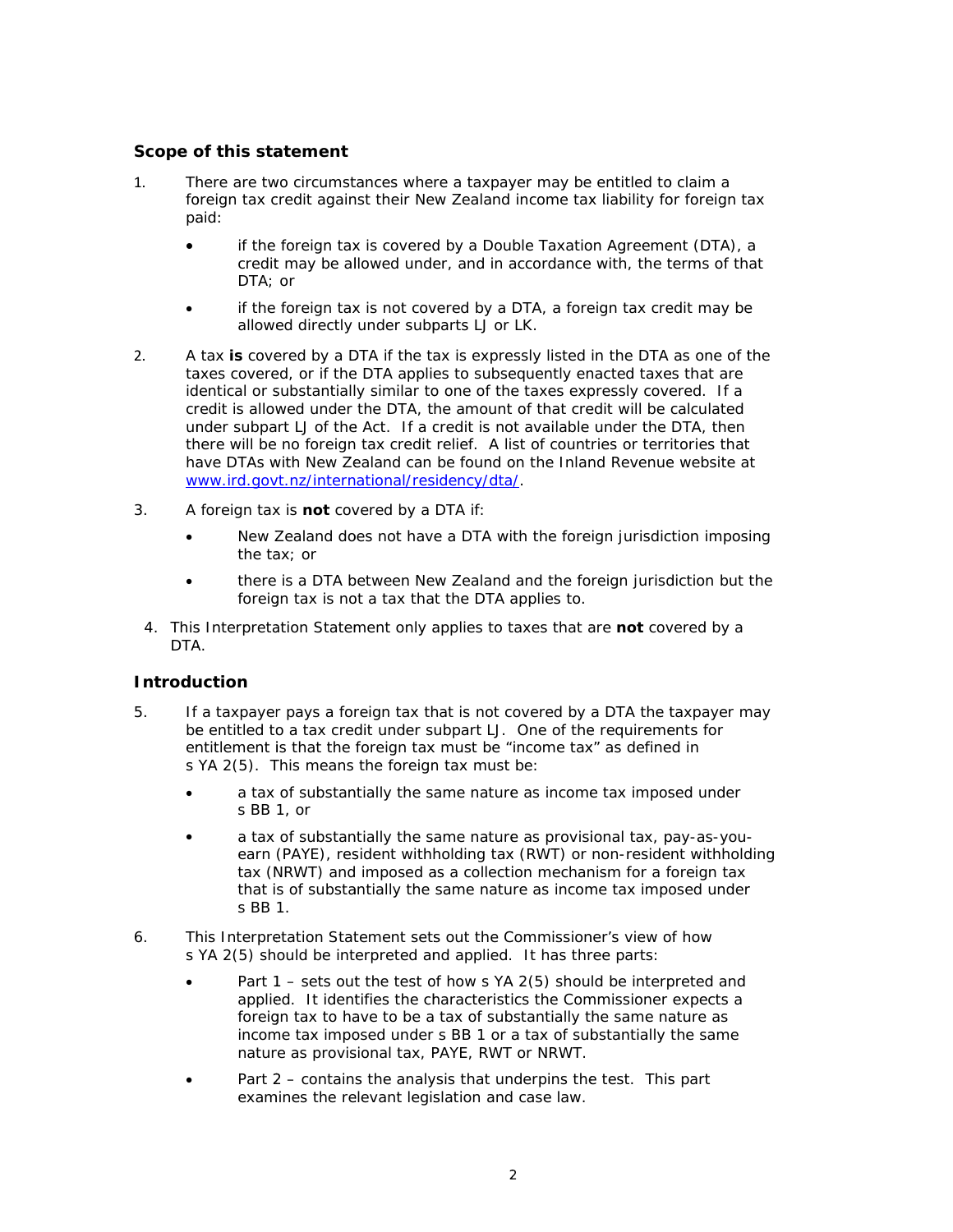- Part 3 applies the test to three foreign taxes to illustrate how the Commissioner will apply s YA 2(5). The three foreign taxes are:
	- Solomon Islands PAYE:
	- United States of America Federal Insurance contributions; and
	- United Kingdom National Insurance contributions.  $\overline{a}$
- $7<sub>1</sub>$ The interpretation of s YA 2(5) is considered in the context of a claim for a foreign tax credit under subpart LJ. However, the interpretation will also be relevant to other subparts of Part L, such as subpart LK (Tax credits relating to attributed controlled foreign company income). To this extent, the conclusions in this item regarding s YA 2(5) apply equally to all relevant subparts of Part L.

# Part 1 - the section YA 2(5) test

- 8. To qualify for a foreign tax credit under subpart LJ, a taxpayer must have paid foreign income tax on a segment of foreign-sourced income. Section LJ 3 defines "foreign income tax" to mean "an amount of income tax of a foreign country". The meaning of "income tax" in this context is varied by s YA 2(5). Section YA 2(5)(a) extends the definition of income tax to include taxes that are of substantially the same nature as income tax imposed under s BB 1. Section YA 2(5)(b) further extends the definition of income tax to include taxes that are of substantially the same nature as provisional tax, PAYE, RWT or NRWT and are imposed as a collection mechanism for a foreign tax. Under s YA 2(5)(b), the foreign tax being collected must be of substantially the same nature as income tax imposed under s BB 1. Section YA 2(5) applies to taxes imposed by state or local government, in addition to centrally imposed taxes.
- The ordinary meaning of "substantially the same nature" suggests that the 9. qualities or characteristics of the foreign tax must be significantly or essentially like the qualities or characteristics of income tax imposed under s BB 1. In the case of s YA 2(5)(b), this means the tax imposed must be significantly or essentially like provisional tax, PAYE, RWT or NRWT and be imposed as a collection mechanism for a foreign tax that is of substantially the same nature as income tax imposed under s BB 1.
- $10.$ Case law suggests that "substantially the same" requires sameness in substance or effect but not necessarily in form. It means the foreign tax imposed must be "in the main, for the greatest part and in substance" the same as New Zealand income tax. This is the standard against which the foreign tax is to be judged. The Commissioner's view is that the comparison must be between the nature of the foreign tax imposed and the nature of income tax imposed under s BB 1. This means focusing on the amount of foreign tax that has been paid, including how it is calculated, and comparing it to the nature of New Zealand income tax.
- $11.$ The Commissioner's view is that the nature of New Zealand income tax is determined at a high level. It requires an understanding of the fundamental features of New Zealand income tax rather than the detail. For this purpose, the nature of New Zealand income tax has been defined in paragraph 12 below.
- A foreign tax is likely to satisfy the requirements of s YA 2(5) if the following  $12.$ conditions are met:

## The foreign tax must:

- be compulsory and enforceable by law;
- be imposed by, and payable to, a central, state, or local government;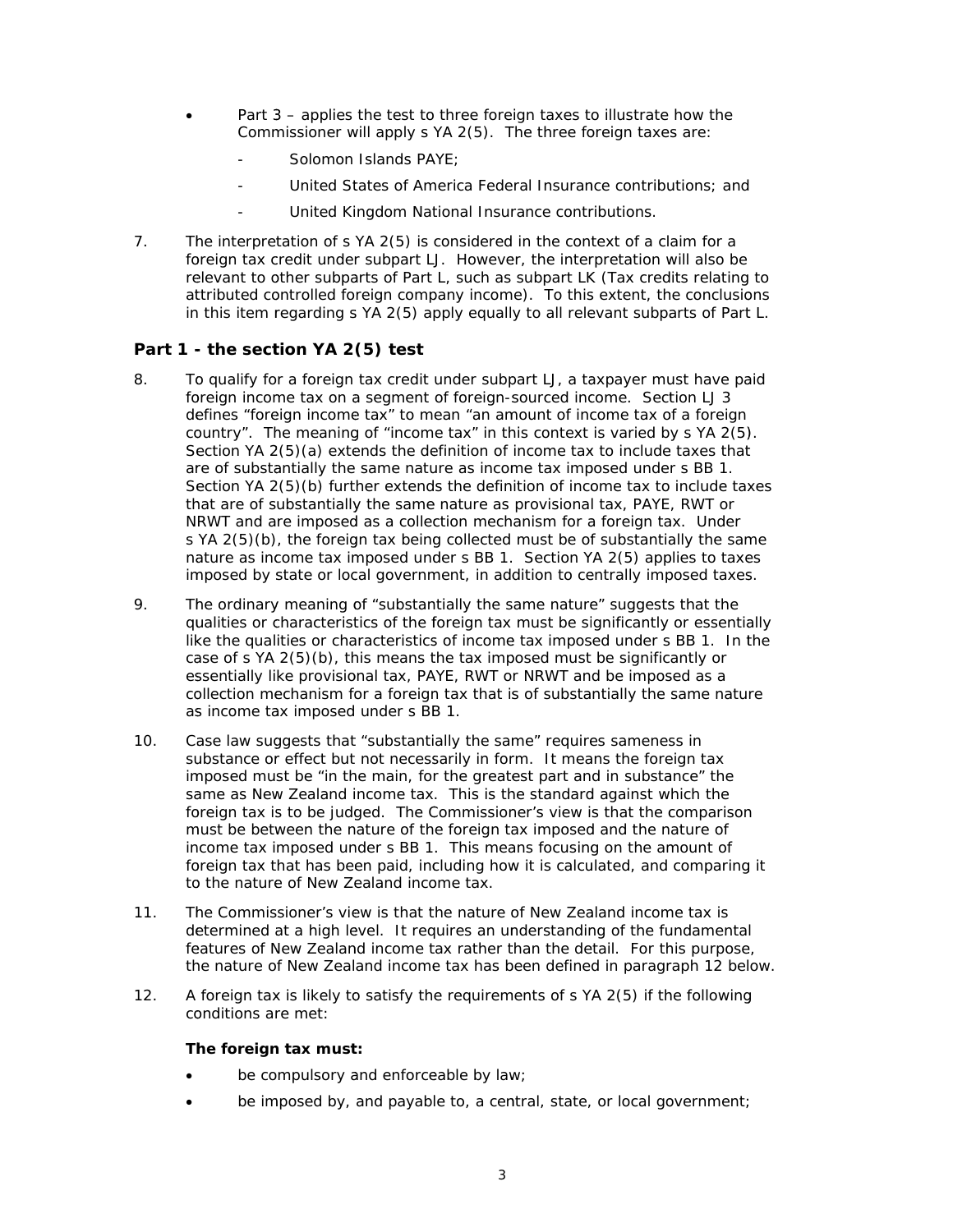- be intended for a public purpose (although it is generally irrelevant whether it is tagged for a specific public purpose);
- tax "income" as defined under the Act;
	- This condition will be satisfied even though there are minor differences between income taxed under s BB 1 and income taxed under the foreign tax.
- be calculated as a proportion of income;
	- The rate of the tax is not important.
	- Whether the tax is payable at a fixed rate or at graduated rates is not important.
	- This condition will still generally be satisfied even if the tax is not payable until a minimum income threshold is reached, or if the applicable income is capped at a certain threshold.
- be imposed on net income (gross income minus deductions) or taxable income (net income minus losses).
	- A taxing method designed to produce a reasonable approximation of actual net/taxable income may be acceptable.
	- Where a tax is imposed as a collection mechanism for income tax and is of substantially the same nature as provisional tax, PAYE, RWT or NRWT, then the requirement that the tax be imposed on taxable or net income does not need to be satisfied.

# **The foreign tax must not be**:

- A penalty.
- A payment of interest.
- A service charge or licence fee.
- A payment into a fund or scheme where the entitlement to the benefit is limited to those who contribute (or persons associated with contributors).

## **The following factors are not determinative:**

- Whether the tax rate is set by an annual taxing Act.
- Whether the tax is imposed under separate legislation from the principal taxing legislation.
- The name given to the tax.

## **Taxes that do not satisfy the s YA 2(5) test:**

- The following are examples of taxes that are not of the same nature as income tax imposed under s BB 1. Accordingly, they do not satisfy the s YA 2(5) test:
	- Goods and services taxes and value added taxes.
	- Customs or import duties.
	- Insurance levies.
	- Gift taxes.
	- Property rates.
	- Asset taxes.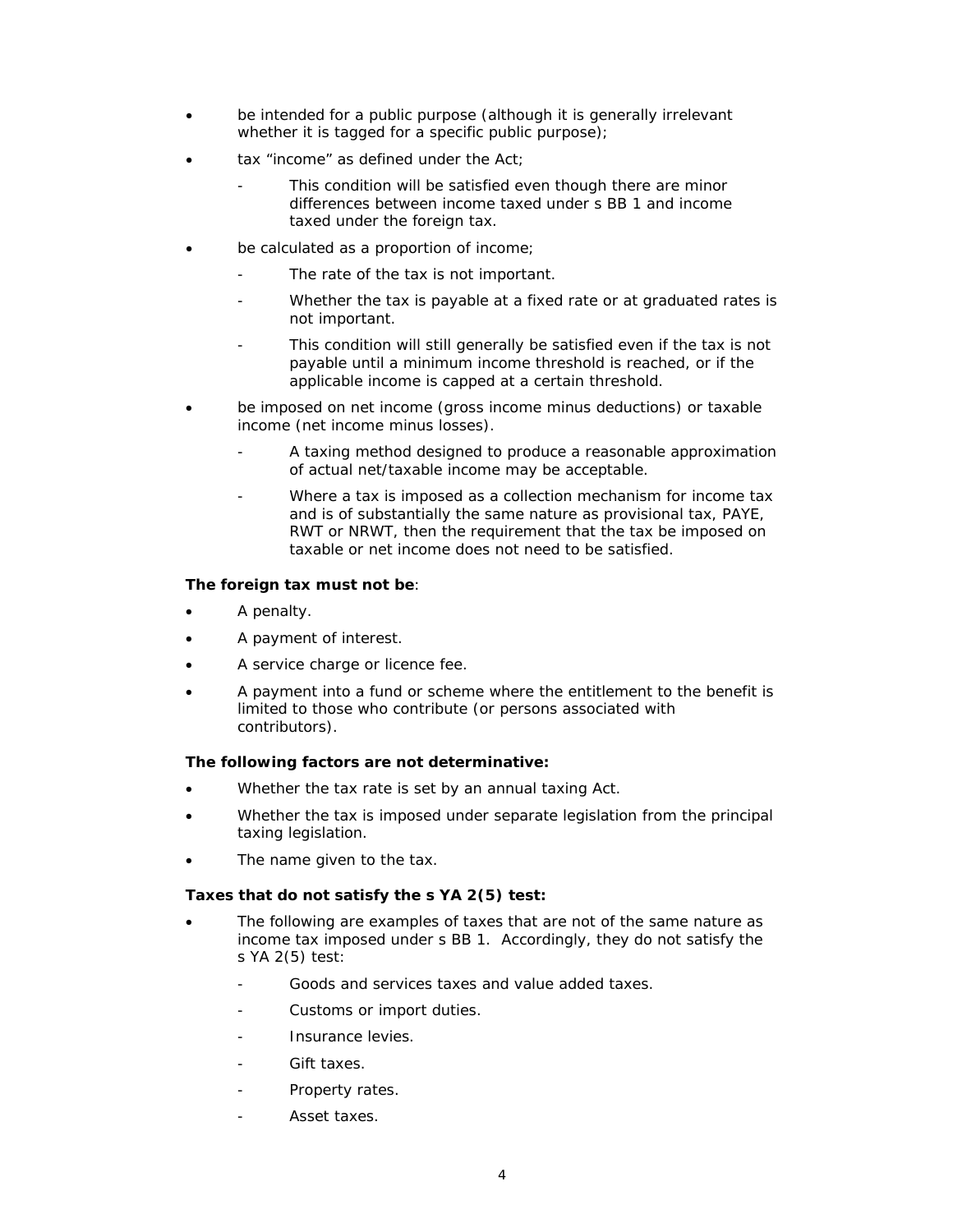- Wealth taxes.
- Inheritance taxes and estate duties.  $\overline{a}$
- Excise taxes and duties.
- $13.$ The onus is on the taxpayer to demonstrate that the foreign tax is eligible for a foreign tax credit.

# Foreign tax refunds

- $14.$ A person must make an adjustment if they receive a refund of foreign income tax.
- $15.$ If the person receives the refund before they have self-assessed, the amount of the foreign tax credit will be reduced by the lesser of the amount of the refund or the amount of New Zealand tax payable on the foreign-sourced income calculated under  $s LJ 5 (s LJ 7(2))$ .
- If the person receives the refund after they have self-assessed, the person  $16.$ must pay to the Commissioner the lesser of the amount of the refund, or the amount of New Zealand tax payable on the foreign-sourced income calculated under  $s LJ 5$  ( $s LJ 7(3)$ ). In these circumstances, the date for payment is 30 days after the later of:
	- the date the person received the refund, or
	- the date of the notice of assessment in which the person used the credit  $(S LJ7(4))$ .

# Part 2 - Analysis

- This part of the Interpretation Statement provides the analysis that supports  $17.$ the test outlined in Part 1. This Part considers:
	- the legislative framework of subpart LJ;
	- the following key terms and phrases:
		- "tax";
		- "income tax imposed under section BB 1"; and
		- "of substantially the same nature"; and
	- case law that compares a foreign tax to income tax.

## Legislative framework - subpart LJ

- 18 A New Zealand resident who derives foreign-sourced income that is subject to New Zealand income tax may be entitled to a tax credit for any foreign income tax paid on that income (ss  $LJ$  1(2) and  $LJ$  2(1)).
- $19<sub>1</sub>$ Subpart LJ sets out the process for claiming tax credits where foreign income tax has been paid. It does this in two steps. First, it provides the method for dividing foreign-sourced income into segments. It then allows a tax credit for foreign income tax paid on each segment of that foreign-sourced income (s LJ 1). No credit will be allowed for any unrecognised taxes specified in sch 27 (s LJ 1(2)(b) (there are currently none listed)).
- 20. Credits are calculated on the basis of income segments. A tax credit is available for foreign income tax paid on each segment of foreign-sourced income. (There are special rules for amounts derived from an attributing interest in a foreign investment fund  $-$  ss LJ 2(6) and (7).) Section LJ 4 defines "segment of foreign-sourced income" as follows: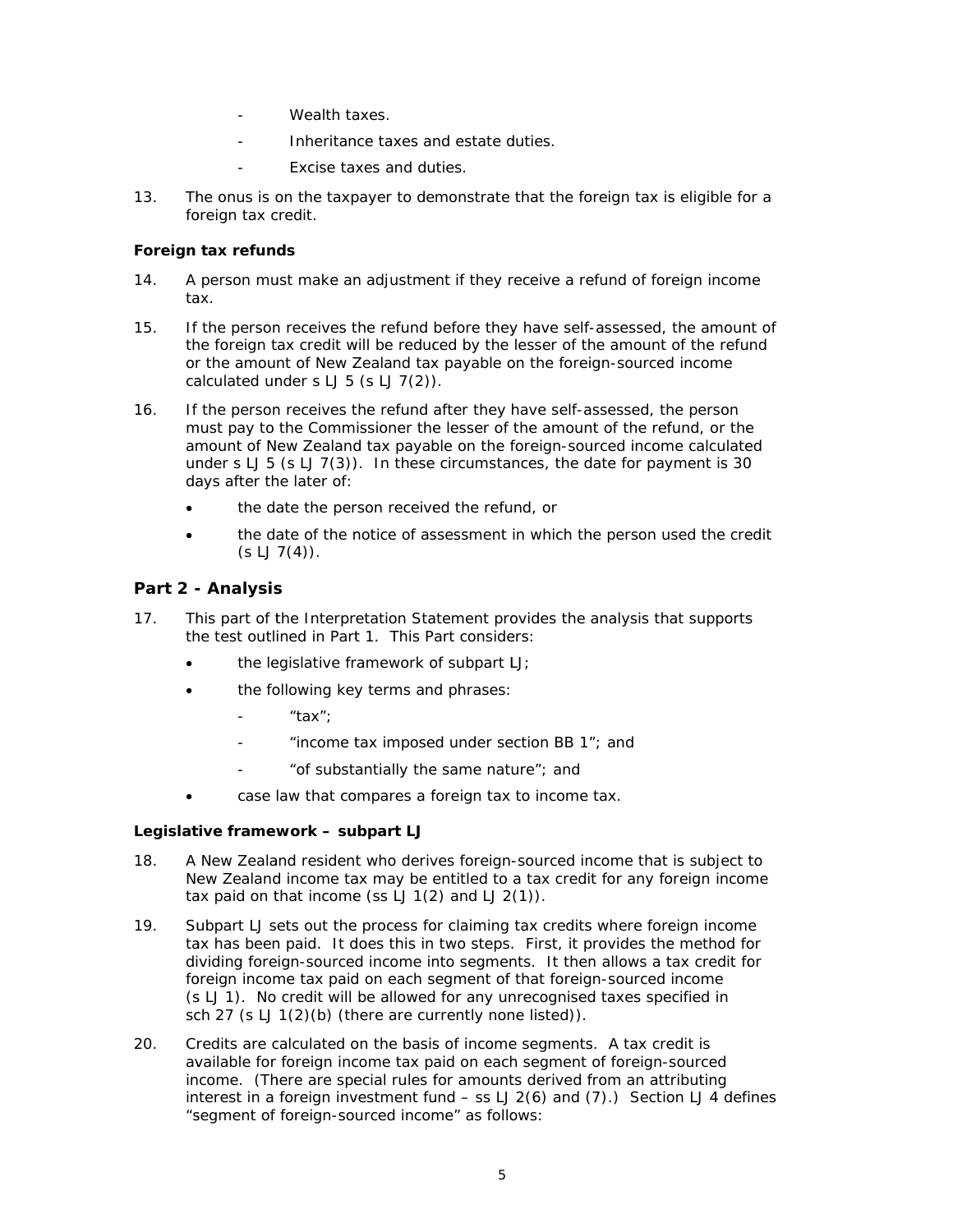For the purposes of this Part, a person has a segment of foreign-sourced income equal to an amount of assessable income derived from 1 foreign country that comes from 1 source or is of 1 nature.

- $21.$ The number of credits a taxpayer gets will depend on the number of foreign countries and the sources or the nature of the income derived (ss LJ 2(1) and  $LJ$  4).
- $22.$ To attract a foreign tax credit, foreign income tax must have been paid on the segment of foreign-sourced income. Section LJ 3 defines "foreign income tax" to mean "an amount of income tax of a foreign country". "Income tax" is defined in s YA 1 to mean "...income tax imposed under section BB 1 (Imposition of income tax) except to the extent to which it has a different meaning under section YA 2 (Meaning of income tax varied)". Section YA 2(5) modifies the meaning of "income tax" when it is used in this context. It provides:

### Tax of other countries

- $(5)$ The term income tax, when specifically used in relation to tax of another country, whether imposed by a central, state, or local government,
	- means a tax of substantially the same nature as income tax imposed  $(a)$ under section BB 1 (Imposition of income tax); and
	- $(b)$ includes a tax, imposed as a collection mechanism for the foreign tax. that is of substantially the same nature as provisional tax, pay-as-youearn (PAYE), resident withholding tax (RWT), or non-resident withholding tax (NRWT).
- $23<sup>2</sup>$ Section LJ 5 explains how to calculate the amount of New Zealand income tax payable on each segment of foreign-sourced income. This calculation is necessary because the credit cannot be more than the amount of New Zealand income tax payable on that segment of foreign-sourced income  $(s LJ 2(2))$ .
- 24. Therefore, to qualify for a tax credit, a taxpayer must:
	- be resident in New Zealand:
	- have derived assessable income sourced from outside New Zealand; and
	- have paid foreign tax on that income.
- Further, the foreign tax paid must be a tax of substantially the same nature as 25. income tax imposed under s BB 1. Alternatively, the foreign tax could be a tax that is of substantially the same nature as provisional tax, PAYE, RWT or NRWT, provided it is imposed as a collection mechanism for a foreign tax that is of substantially the same nature as income tax imposed under s BB 1.
- 26. The focus of the inquiry is on the nature of the foreign tax paid. In the Commissioner's view, s YA 2(5) requires a comparison between the nature of the foreign tax imposed on the amount of income, including how it is calculated, and the nature of income tax imposed under s BB 1. This means focusing on the characteristics of the foreign tax paid.
- 27. Certain taxes are not of substantially the same nature as "income tax imposed under s BB 1" for comparative purposes. "Ancillary tax" (defined in s YA 1 to include taxes such as fringe benefit tax, qualifying company election tax and withdrawal tax) is not included because it is not imposed on taxable income. Penalties and interest are also excluded from the definition of "income tax".
- 28. It is the meaning of the phrase "a tax of substantially the same nature as income tax" that is the subject of the following analysis. The effect of s YA 2(5)(b), and how it extends the meaning of income tax in s YA 2(5)(a), is also considered.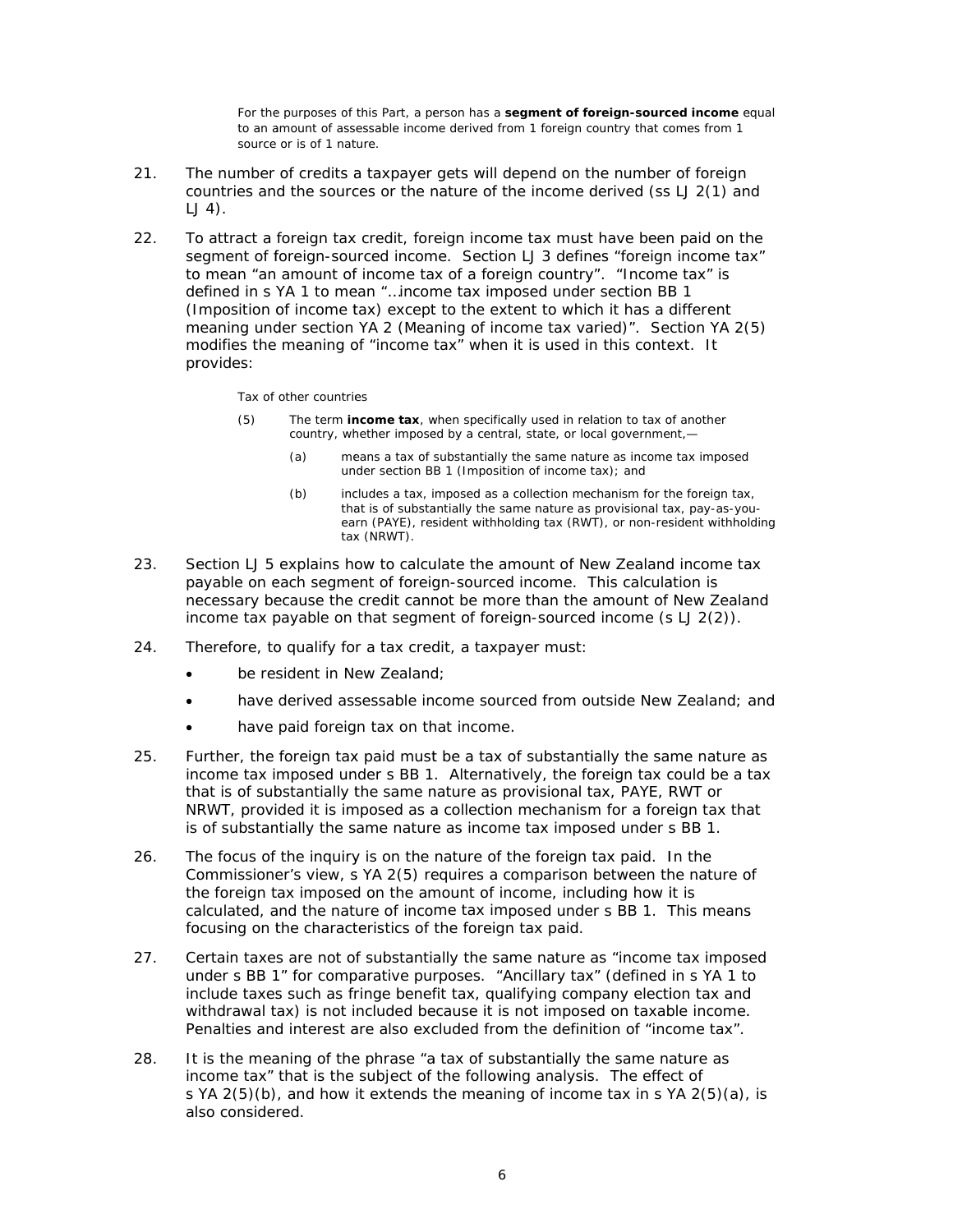## Meaning of "tax"

## **Introduction**

- 29. To satisfy s YA 2(5), a taxpayer must prove that the foreign tax paid on a segment of foreign-sourced income is either a tax of substantially the same nature as income tax imposed under s BB 1 or a tax imposed as a collection mechanism for a foreign tax that is of substantially the same nature as provisional tax, PAYE, RWT or NRWT.
- 30. The first step in this analysis is to establish that the foreign tax is a "tax" and not some other form of payment or charge. By definition, all "income tax" must first be a "tax". The paragraphs below discuss the meaning of the word  $"tax".$

## Legislation

- Section LJ 3 defines "foreign income tax" to mean "an amount of income tax of  $31.$ a foreign country". Income tax in this context is varied by  $\frac{1}{2}$  (5)(a) to mean "a tax of substantially the same nature as income tax imposed under section BB 1". Section YA  $2(5)(b)$  extends the meaning to include "a tax" that satisfies that subparagraph.
- 32 Section YA 1 defines "tax" as follows:

tax means income tax, but in the provisions in which the term "income tax" has an extended or limited meaning, "tax" has a corresponding meaning

 $33.$ This definition is not helpful in determining what characteristics are necessary for a charge to be a "tax".

## **Ordinary meaning**

"Tax" is defined in the Concise Oxford English Dictionary (12th ed, Oxford  $34.$ University Press, New York, 2011), to mean:

> Tax  $\triangleright$  n. 1 a compulsory contribution to state revenue, levied by the government on personal income and business profits or added to the cost of some goods, services, and transactions.

 $35.$ This definition is consistent with the case law discussed below.

## Case Law

## New Zealand

36. In Case 37 (1967) 3 NZTBR 442, a taxpayer received an Indian army pension from the United Kingdom Government. Each year, an amount was deducted from the pension as "Indian Military Widows' and Orphans' Fund subscriptions". The taxpayer argued this deduction should be allowed as a credit because it was equivalent to New Zealand social security income tax. The Taxation Board of Review (the board) applied the definition of "tax" from the Australian decision of Leake v C of T (1934) 36 WALR 66 (WASC) (discussed below at para [53]). At 447:

> The outstanding characteristic of a tax is, as Dwyer J. observed in Leake's case (supra), "that it is a compulsory contribution, imposed by the sovereign authority on, and required from, the general body of subjects or citizens, as distinguished from isolated levies on individuals"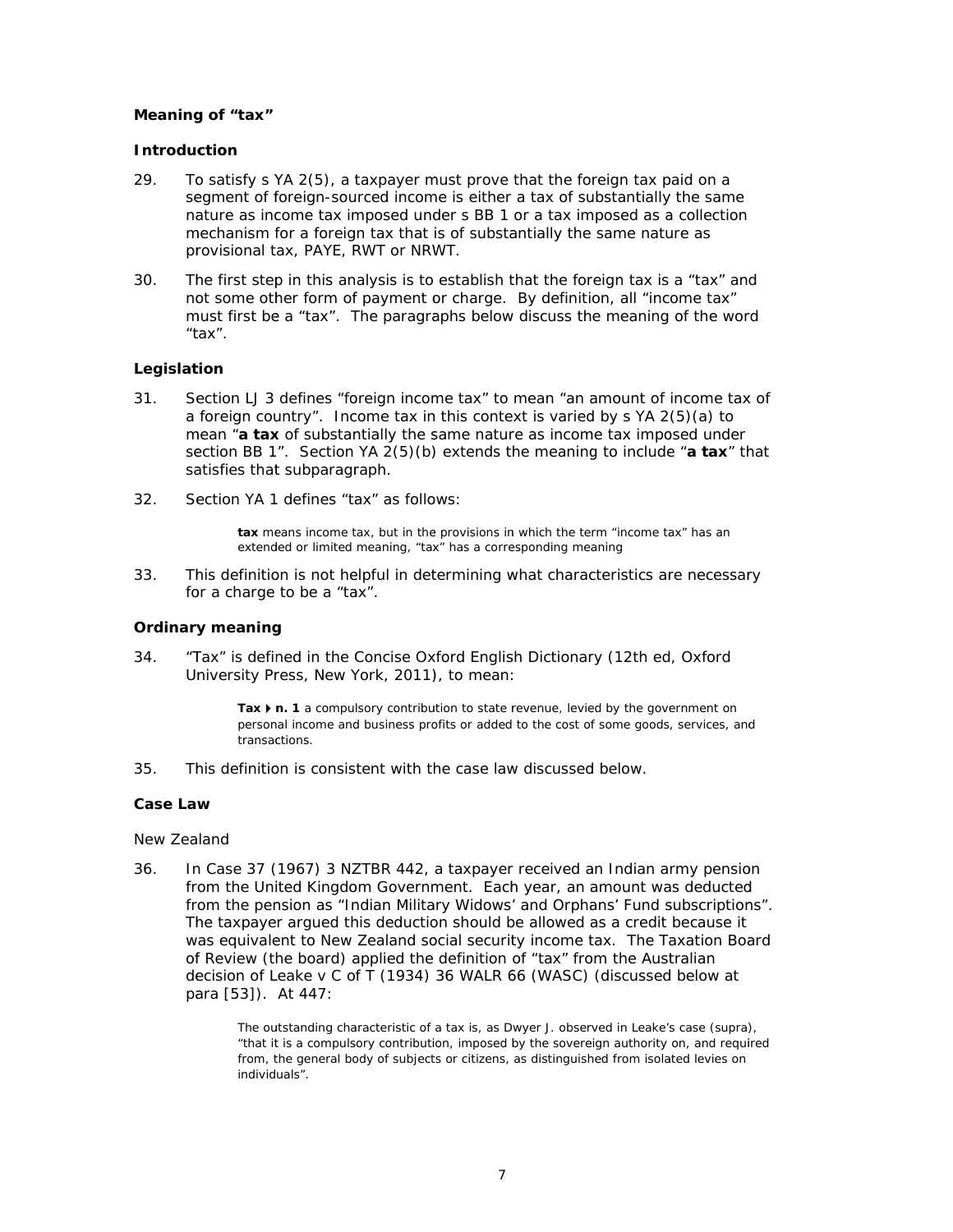- $37.$ The board held that no credit was permitted as the contribution was not a tax. The contribution was imposed by a private mutual insurance institution to provide pensions for widows and dependants. It was not imposed by the sovereign authority and required from the general body of citizens.
- 38. In Haliburton & Ors v Broadcasting Commission (CA 14-99, 15 July 1999), the Court of Appeal considered whether the public broadcasting fee contravened s 22 of the Constitution Act 1986. Section 22 states that it shall not be lawful for the Crown to levy a tax, except by or under an Act of Parliament. The appellants arqued that the broadcasting fee was a tax and because it was imposed by the Broadcasting Commission it was not levied by or under an Act of Parliament.
- 39. The court said that a tax is:
	- a compulsory contribution,
	- to support government,  $\bullet$
	- made under state authority,
	- made for a public purpose, and
	- not a service charge or a licence fee.
- The court assumed the public broadcasting fee was a tax within the meaning of 40. s 22 and concluded that the fee was imposed by or under an Act of Parliament. (See also: Carter Holt Harvey Ltd v North Shore City Council [2006] 2 NZLR 787 (HC) and Warnock v Director-General of Social Welfare [2004] NZAR 274  $(HC)$ .)

## Australia

 $41.$ Many of the key Australian decisions on whether a particular payment is a tax arise in the context of Australian constitutional law. While the constitutional context is quite different from the taxation context, the questions - "what is a tax?" or "what is a law imposing taxation?" - do not appear to have any special constitutional meaning that might limit their application. The inquiry is ultimately about the ordinary meaning of the word "tax".

## Constitutional case law

- $42.$ In  $R$  v Barger (1908) 6 CLR 41 (HCA), the Australian High Court was asked to decide whether a particular excise tariff was a tax. The tariff was imposed only on those goods manufactured by companies that did not pay reasonable wages to their workers.
- $43.$ The court held that the tariff was a tax. Isaacs J, in a dissenting judgment, stated (at 99) that the true test of whether an Act is a taxing Act is:

Is the money demanded as a contribution to revenue irrespective of any legality or illegality in the circumstances upon which the liability depends, or is it claimed as solely a penalty for an unlawful act or omission, other than non-payment of or incidental to a tax?

It is not sufficient to say the effect is the same. It may even be the very purpose of the federal taxing authority to drive the taxed object out of existence; but as the power to tax includes the power "to embarrass or to destroy," neither the purpose nor the effect is an objection to the exercise of the power.

44. Despite Isaacs J's judgment being a dissenting one, *Barger* is considered authority for the proposition that a penalty cannot be a tax. (See also  $FCTV$ Clyne (1958) 100 CLR 246 (HCA) and MacCormick v FCT (1984) 158 CLR 622  $(HCA)$ .)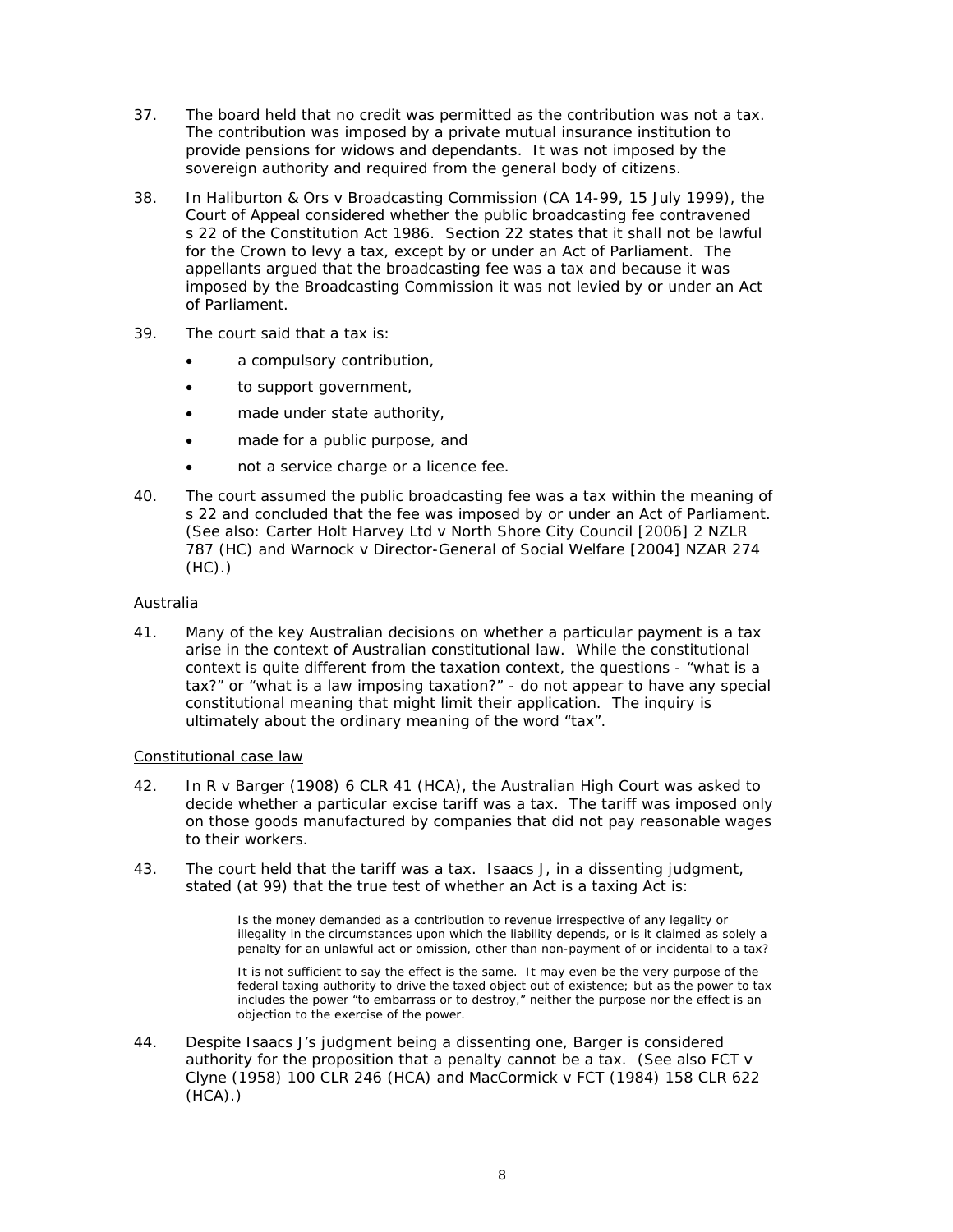45. *M* considered the leading Australian authority on the meaning of "tax". The Australian High Court held that a levy, imposed on chicory producers at the rate of £1 for every 1/<sub>2</sub> acre of chicory planted, was a tax. Latham CJ, in a minority judgment, set out what is now considered the "classic" definition of a ta ax, at 276: *Matthews v Chicory Marketing Board* (VIC) (1938) 60 CLR 263 (HCA) is

> The levy is, in my opinion, plainly a tax. It is a compulsory exaction of money by a public authority for public purposes, enforceable by law, and is not a payment for services render ed.

- 46. The issue in *Air Caledonie International v Commonwealth of Australia* (1988)<br>165 CLR 462 (HCA) was whether a fee imposed for immigration clearance was a tax. The court's starting point was the definition of tax from *Chicory*. However, the court stated that *Chicory* should not be seen as providing an exhaustive definition of tax. For example, it might not be necessary for a tax to be a compulsory exaction of money, by a public authority, for a public pu urpose. he issue in Air Caledonie International v Commonwealth of Australia (1988)
- $47.$ The court explained that a payment is unlikely to be a fee for services where it is compulsory and there is no discernible relationship with the value of what is acquired. The court then went on to hold that the immigration clearance fee<br>was a tax. This case has been referred to in several New Zealand decisions. was a tax. This case has been referred to in several New Zealand decisions. (See for example, Air New Zealand Ltd v Wellington International Airport Ltd [2009] NZCA 259, [2009] 3 NZLR 713 and *Warnock*.) he court also considered the relationship between a tax and a fee for services.
- 48. (1993) 176 CLR 480 (HCA) the issue was whether a royalty imposed on blank tapes was a tax. The royalty was paid to a collecting society. The collecting tapes was a tax. The royalty was paid to a collecting society. The collecting<br>society would then distribute the funds by way of a royalty to copyright owners. (This was an attempt by the Australian Government to deal with the widespread problem of unauthorised copying of sound recordings onto blank widespread problem of unauthorised copying of sound recordings onto blank<br>tapes.) The Australian High Court held the levy was a tax. It asserted that it is not essential to the concept of a tax that the exaction should be by a public authority. The court also decided the fact the levy was paid to a society rather than into the consolidated fund did not stop it from being for a public purpose. This is because Parliament has the power to authorise a statutory authority to le vy a tax. n *Australian n Tape Man nufacturers Association n v Commo onwealth of f Australia*
- 49. ATC ¶20,282 was whether a superannuation guarantee charge (SGC) was a tax. If an employer failed to provide all employees with a minimum level of superannuation, then any shortfall became the SGC. The SGC was to act as an incentive to employers to make superannuation contributions for their employees. The revenue raised by the SGC was paid into the consolidated revenue fund. he issue in *Roy Morgan Research Pty Ltd v FCT & Anor* [2011] HCA 35, [2011]
- $50.$ consolidated revenue fund established that the SGC was imposed for a public pu urpose. he court held that the SGC was a tax. The fact that the SGC was paid into the

## General cases

- $51.$ cases that have considered the meaning of tax. n addition to the constitutional cases, there are also some general Australian
- $52.$ Council was asked to determine whether a "bridge tax" was a land tax. The bridge tax was imposed on the unimproved value of land in Sydney and used to n *Morris Leventhal & Ors v David Jones Ltd* (1930) AC 259 (PC), the Privy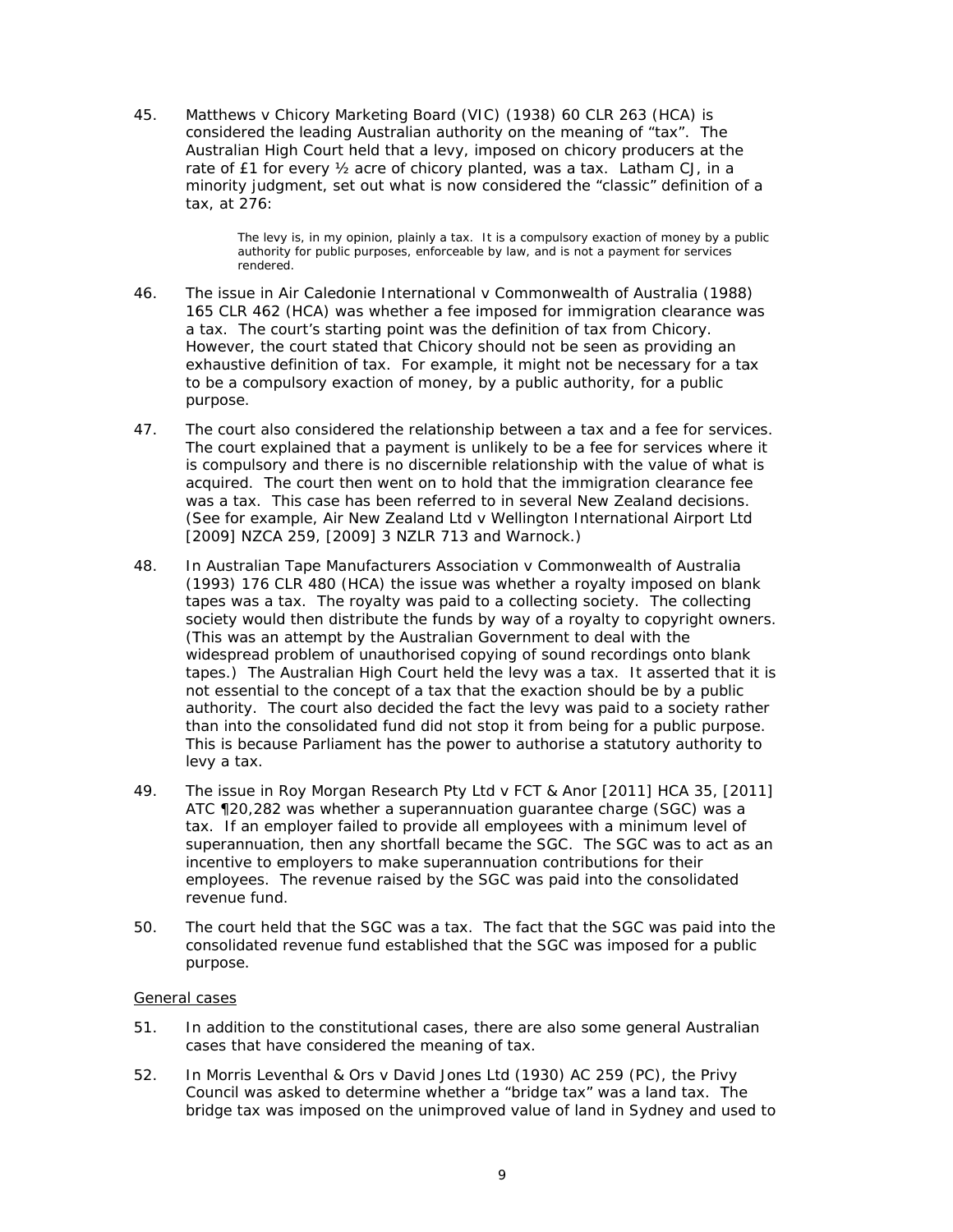fund the building of the Sydney Harbour Bridge. The Privy Council held that a charge will be a tax even if it is imposed on a specified class of property or persons, and even if it is imposed for a specific purpose.

- 53. In Leake  $v C$  of  $T$ , the Supreme Court confirmed that a hospital fund contribution was a tax. This contribution was collected by the Commissioner of Taxation and paid into an account at the Treasury. Every person who earned income, salary or wages was required to pay it. The contributions collected were then used to fund public hospitals.
- 54. The Commissioner argued the levy was not a tax because it was raised for a special purpose: to support the hospital fund. It was not raised as part of the general revenue of the Crown.
- 55. The court held that the contribution was a tax. The court confirmed that a charge can be a tax even if it is not called a tax. It identified the key distinguishing features of a tax:
	- A tax is a compulsory contribution.
	- A tax is imposed by the sovereign authority.
	- A tax is imposed on, and required from, the general body of citizens.
	- A tax can be distinguished from isolated levies on individuals.
- 56. The court also confirmed that particular fees, local assessments and tolls are not taxes. Furthermore, the court noted the charge did not need to be paid into the consolidated revenue fund for it to be a tax.

## Canada

- 57. As with the Australian authorities, the leading Canadian cases on whether a particular payment is a tax have arisen in the context of constitutional challenges to the legality of particular charges. The leading authority in this area is Lawson v Interior Tree Fruit and Vegetable Committee of Direction & The Attorney General of Canada [1931] SCR 357. This case was referred to in the Australian cases of Chicory and Roy Morgan.
- 58. In Lawson, the Interior Tree Fruit and Vegetable Committee of Direction was given exclusive power to control and regulate the marketing of all tree fruit and vegetables under the Produce Marketing Act. The Committee imposed licence fees and levies to recover their costs. The Supreme Court held the fees charged were taxes. Duff J said that a charge is properly classified as a tax if four criteria are met:
	- The charge is enforceable by law.
	- The charge is imposed under authority of the legislature.
	- The charge is levied by a public body.
	- The charge is made for a public purpose.
- 59. On the issue of "public purpose", Duff J noted at 363:

The levy is also made for a public purpose. When such compulsory, not to say dictatorial, powers are vested in such a body by the legislature, the purposes for which they are given are conclusively presumed to be public purposes.

60. So even though it was the Committee imposing the tax, it did so because it was empowered by the legislature. Therefore, the purpose of the tax is automatically considered to be for a public purpose.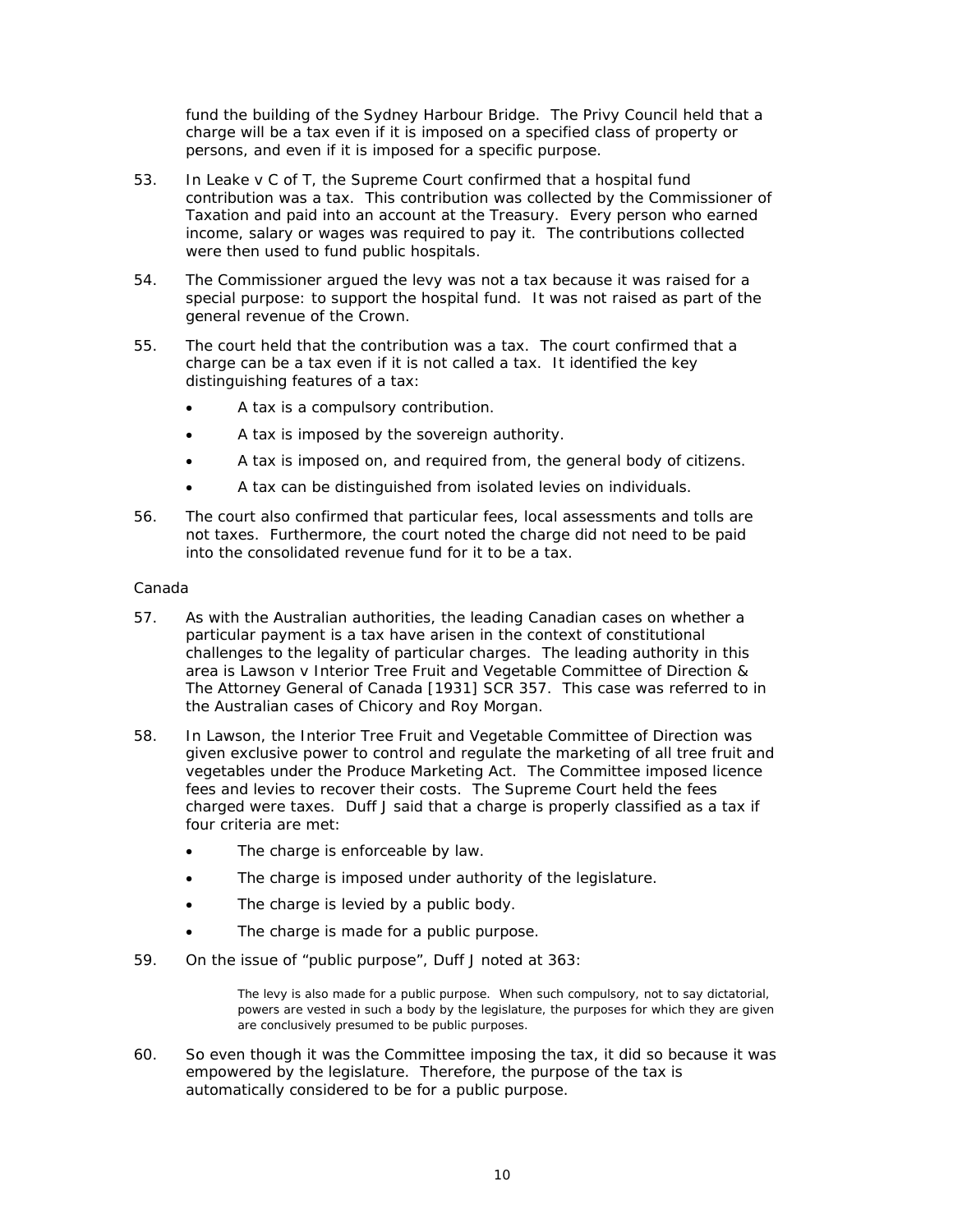$61.$ The Supreme Court in *Eurig Estate (Re)* [1998] 2 SCR 565 applied *Lawson* when it held that Ontario's probate levy was a tax and not a fee. The court made the following distinction between a service fee and a tax, at 579:

> In determining whether that nexus exists, courts will not insist that fees correspond precisely to the cost of the relevant service. As long as a reasonable connection is shown between the cost of the service provided and the amount charged, that will suffice. The evidence in this appeal fails to disclose any correlation between the amount charged for grants of letters probate and the cost of providing that service. The Agreed Statement of Facts clearly shows that the procedures involved in granting letters probate do not vary with the value of the estate. Although the cost of granting letters probate bears no relation to the value of an estate, the probate levy varies directly with the value of the estate. The result is the absence of a nexus between the levy and the cost of the service, which indicates that the levy is a tax and not a fee.

(See also: the Privy Council decision in Lower Mainland Dairy Products Sales Adjustment Committee v Crystal Dairy Limited [1933] AC 168 (PC), and Westbank First Nation v British Columbia Hydro and Power Authority [1999] 3 SCR 134.)

## Conclusion on meaning of "tax"

- 62. The ordinary meaning of tax is a compulsory contribution to government revenue, levied by the government on a person's income or business profits or added to the cost of goods, services or transactions.
- More specifically, a tax is: 63.
	- a compulsory contribution or exaction (Haliburton, Chicory, Leake);
	- imposed on and required from the general body of citizens (Leake);
	- levied to support government (Haliburton, Barger);
		- but an impost need not be paid into the consolidated revenue fund for it to be a tax (Leake, Eurig, Australian Tape Manufacturers);
	- levied for a public purpose (Haliburton, Chicory, Lawson);
		- there is some overlap between public purpose and State authority (Australian Tape Manufacturers);
		- if an impost is paid into the consolidated revenue fund then this will establish a public purpose (Roy Morgan);
	- levied under government/Crown authority (Haliburton, Chicory, Leake,  $Lawson):$ 
		- this might not be essential as long as the body imposing the tax has been given the power to do so by Parliament (Australian Tape Manufacturers, Lawson);
		- includes being levied by a public body where that public body has been authorised by the government to levy the tax (Lawson);
	- enforceable by law (Chicory, Lawson).
- 64. A charge may also be a tax even if it is:
	- imposed on a specified class of property or persons (Morris Leventhal),
	- imposed for a specific purpose (Morris Leventhal),
	- not called a tax (Leake).
- 65. The following are not taxes: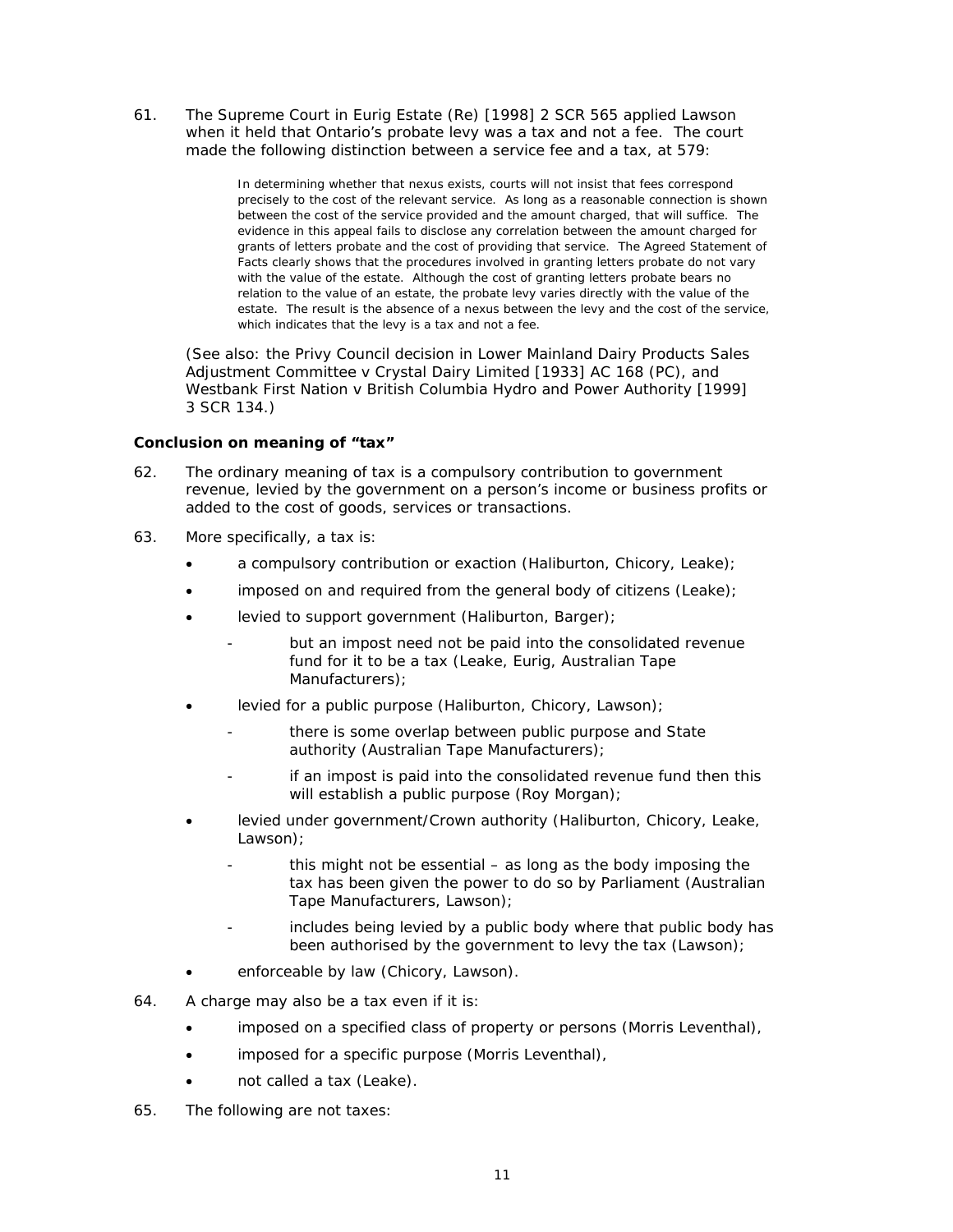- A service charge or licence fee (Haliburton, Chicory).
	- A tax can be distinguished from isolated levies on individuals  $(Leake)$ .
	- A payment will not be a service charge where there is no correlation between the amount charged and the cost of providing the service (Eurig).
	- However, if a person has no choice whether to acquire the services or the amount of the charge has no discernible relationship with the value of what is acquired, then it may be a tax (Air Caledonie).
- A payment imposed as a penalty (Barger).
- 66. In conclusion, a foreign charge that bears all the features at para [63] above will be a "tax" for the purposes of s YA 2(5). A foreign charge that bears some of these features may also be a "tax". If the foreign charge is a service charge or a licence fee or if it is imposed as a penalty, then it will not be a "tax".
- As well as being a "tax", the foreign charge paid must be of substantially the 67. same nature as income tax imposed under s BB 1 or of substantially the same nature as provisional tax, PAYE, RWT or NRWT and be a collection mechanism for a foreign tax that is of substantially the same nature as income tax imposed under s BB 1. This factor is considered next.

## Meaning of "income tax imposed under section BB 1"

## **Introduction**

68. Section YA 2(5)(a) requires that the foreign tax must be of substantially the same nature as income tax imposed under s BB 1. Section YA 2(5)(b) extends the meaning of foreign tax to include a tax that is of substantially the same nature as provisional tax, PAYE, RWT, or NRWT provided it is imposed as a collection mechanism for a foreign tax that is of substantially the same nature as income tax imposed under s BB 1. The following paragraphs will consider what is meant by "income tax imposed under section BB 1". The item will then consider how the phrase "of substantially the same nature" modifies the s BB 1 definition of "income tax", at paras [83]-[108].

## Legislation

69. There is no exhaustive definition of income tax in the Act. However, s YA 1 provides a broad definition of income tax. Section YA 1 states:

> **Income tax** means income tax imposed under section BB 1 (Imposition of income tax) except to the extent to which it has a different meaning under section YA 2 (Meaning of income tax varied)

70. Section BB 1 is the key charging provision in the Act. It provides that:

### BB 1 Imposition of income tax

Income tax is imposed on taxable income, at the rate or rates of tax fixed by an annual taxing Act, and is payable to the Crown under this Act and the Tax Administration Act 1994

- $71.$ Section BB 1 therefore identifies three key characteristics of income tax:
	- Income tax is imposed on taxable income.
	- Income tax is imposed at the rate or rates of tax fixed by an annual taxing Act.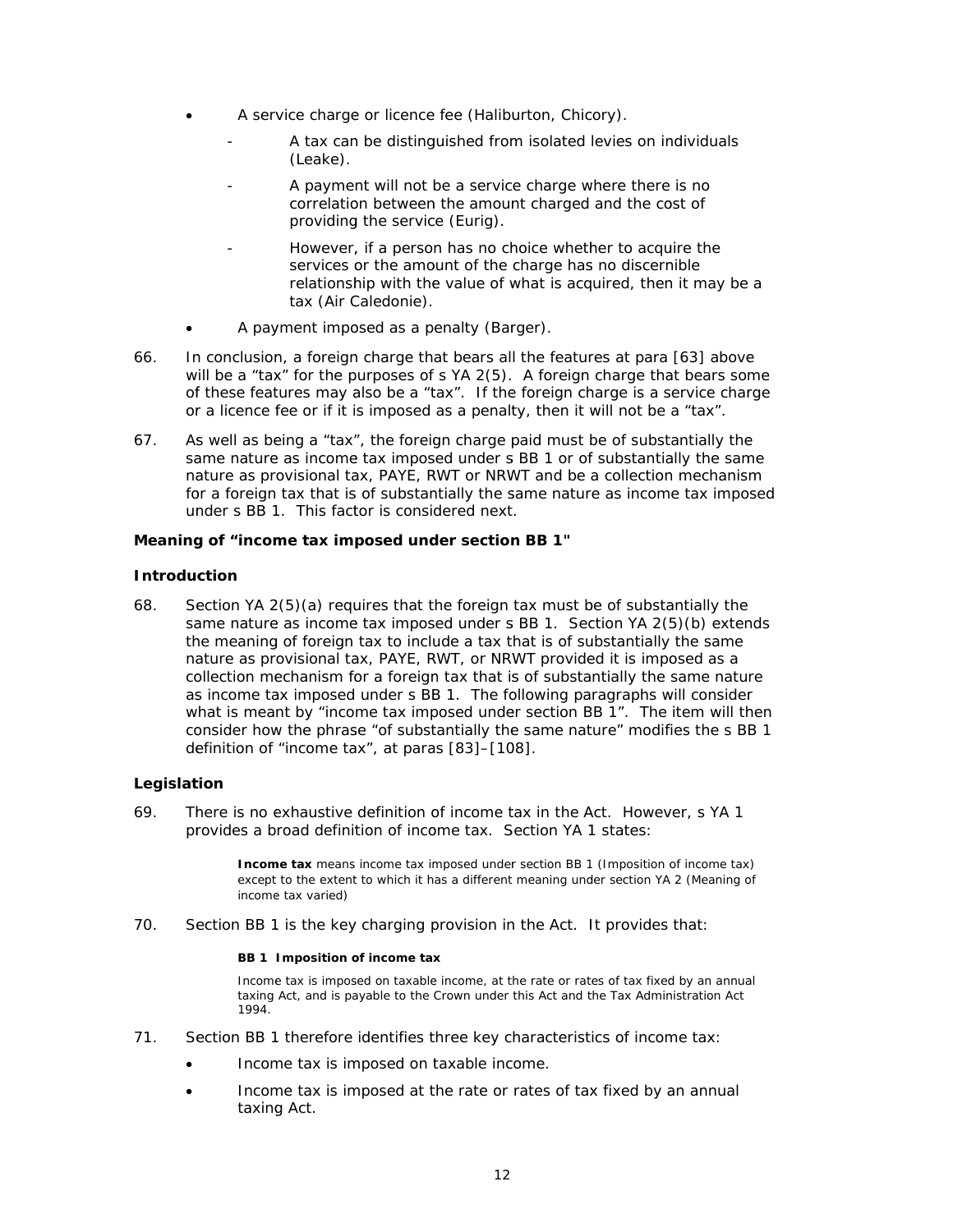Income tax is payable to the Crown.

## Imposed on taxable income

72. Section BB 1 "imposes" income tax on "taxable income". "Impose" is defined in the Concise Oxford English Dictionary (12th ed, Oxford University Press, New York, 2011) to mean:

Impose  $\blacktriangleright$  v. 1 force to be accepted, done, or complied with.

- $73.$ This shows that income tax is a compulsory payment.
- 74 "Taxable income" is defined in s YA 1 to mean: "taxable income for a tax year calculated under section BC 5 (Taxable income)". Section BC 5 states:

## BC 5 Taxable income

A person's taxable income for a tax year is determined by subtracting any available tax loss that the person has from their net income under Part I (Treatment of tax losses).

- 75. The requirement that income tax be imposed on taxable income suggests a tax that taxes gross income will not fall within the definition of income tax. Income tax must be imposed on taxable income (gross income less deductions and losses).
- 76. It could be argued that PAYE is essentially a tax on gross income as no deductions are generally allowed because of the employment limitation (s DA 2(4)). Similar arguments could be made for RWT and NRWT in some circumstances. However, s YA 2(5)(b) expressly includes as "income tax" a tax, imposed as a collection mechanism for the foreign tax, that is of substantially the same nature as provisional tax, PAYE, RWT, or NRWT.
- $77.$ The tax must also tax "income". Part C of the Act defines income. Section CA 1 states that an amount is "income" if it is income under a provision in Part C or if it is income under ordinary concepts.
- 78 The Act taxes income from both labour (eq salary and wages) and capital investment (eg dividends and interest).

## Rate or rates fixed by an annual taxing Act

- 79. Section BB 1 provides that income tax is imposed on taxable income "at the rate or rates of tax fixed by an annual taxing Act".
- 80. The use of the words "rate or rates" indicates that income tax can be imposed at different rates depending on the entity or person being taxed (eg corporate tax rate or personal tax rate). The words also allow income tax to be imposed at a flat rate or at graduated rates.

## Payable to the Crown

 $81.$ Section BB 1 states that income tax is payable to the Crown. In the New Zealand context, the Crown is the New Zealand government. If a tax is paid to a private company or organisation, for example, then it will not be income tax imposed under s BB 1.

## Conclusion on the meaning of "income tax imposed under section BB 1"

- 82. Section BB 1 identifies the following characteristics of New Zealand income tax:
	- Income tax is compulsory.
	- Income tax is imposed on taxable income, not gross income.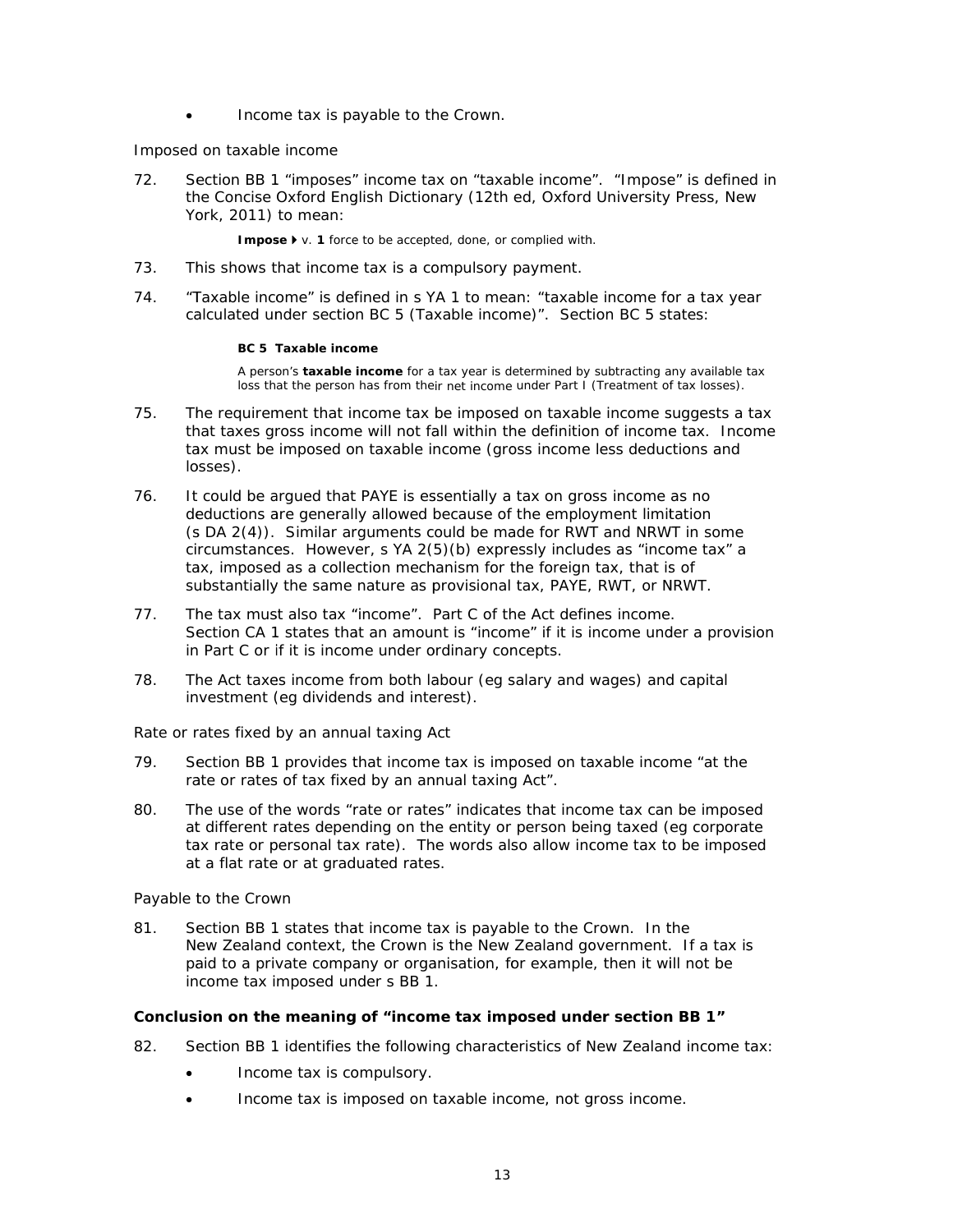- Income tax only taxes "income" as defined in Part C.
- Income tax can be imposed at either a flat or graduated rate.
- Income tax can be imposed at different rates depending on the person or entity being taxed.
- The rate of income tax is fixed by an Act on an annual basis.
- Income tax is payable to the Crown.  $\bullet$

# Section YA 2(5): Meaning of "of substantially the same nature"

# **Introduction**

Having determined the characteristics of income tax imposed under s BB 1, the 83. following paragraphs consider how s YA 2(5) modifies the s BB 1 definition of income tax.

# Legislation

84. Section YA 1 defines "income tax" to mean income tax imposed under s BB 1, except to the extent to which it has a different meaning under s YA 2. This means that, in certain circumstances, s YA 2 modifies the definition of "income tax" in s BB 1. Of relevance in the current context is s YA 2(5), which modifies the s BB 1 definition of "income tax" when that phrase is used in relation to "tax of another country".

## Imposed by a central, state or local government

85. Section YA 2(5) applies where the tax has been imposed by a central, state or local government. This therefore modifies the definition of income tax under s BB 1, which requires that income tax be "payable to the Crown". When the term "income tax" is used in relation to tax of another country, it includes taxes imposed by a central, state or local government.

## Of substantially the same nature

- 86. Section YA 2(5)(a) extends the concept of income tax to a foreign tax of "substantially the same nature" as income tax imposed under s BB 1. Section YA 2(5)(b) also extends the concept of income tax to a foreign tax that is of "substantially the same nature" as provisional tax, PAYE, RWT or NRWT, provided the tax is imposed as a collection mechanism for the foreign tax. The Commissioner considers that the reference to "the foreign tax" in s YA 2(5)(b) refers back to the tax described in s YA 2(5)(a). This means that under s YA 2(5)(b) the foreign tax being collected by one of the listed collection mechanism taxes (that is of substantially the same nature as provisional tax, PAYE, RWT or NRWT) must itself be a tax of "substantially the same nature" as income tax imposed under s BB 1.
- It is therefore important to understand what is meant by "of substantially the 87. same nature". This is the standard against which the foreign tax must be judged.

# **Ordinary Meaning**

## Of substantially the same nature

88. As the phrase "of substantially the same nature" does not appear to have any specific legal or technical meaning, it is useful to consider the ordinary meaning.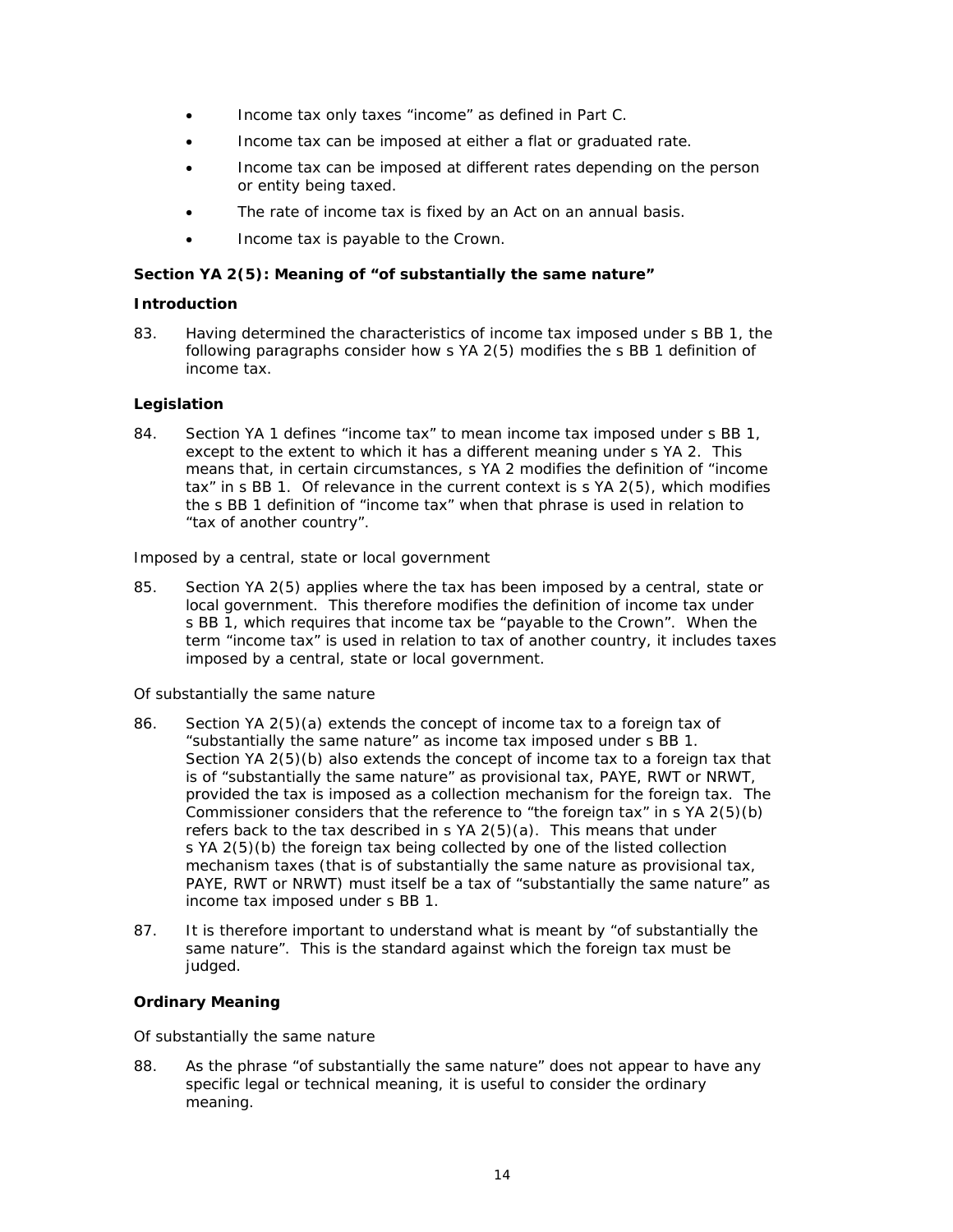89. The terms "substantially", "same" and "nature" are relevantly defined in the Concise Oxford English Dictionary (12<sup>th</sup> ed, Oxford University Press, New York, 2011), to mean:

Substantially  $\blacktriangleright$  adv. 1 to a great or significant extent. 2. for the most part; essentially.

Same > adj. 1 identical; unchanged.

Nature ▶ 2. the basic or inherent features, qualities, or characteristics

90. Combining these definitions, "of substantially the same nature as income tax imposed under section BB 1" means that the qualities or characteristics of the foreign tax must be significantly or essentially like the qualities or characteristics of income tax imposed under s BB 1. In the case of s YA 2(5)(b), this means that a tax imposed as a collection mechanism for the foreign tax must be significantly or essentially like provisional tax, PAYE, RWT or NRWT.

## Case Law

## Of substantially the same nature

- 91 There are only two New Zealand cases that consider the application of s YA 2(5).
- In Case 37 (discussed above at para [36]), a taxpayer received an Indian army 92. pension from the United Kingdom Government. Each year, an amount was deducted from the pension as "Indian Military Widows' and Orphans' Fund subscriptions". The taxpayer argued this deduction should be allowed as a credit under s 170 of the Land and Income Tax Act 1954 (the s  $YA$  2(5)(a) equivalent), as this deduction was substantially of the same nature as New Zealand social security income tax. (The earlier Acts phrased the test "substantially of the same nature" rather than "of substantially the same nature".) At the relevant time, New Zealand social security income tax fell within the definition of income tax in s 170.
- 93. The board held that the Fund did not "bear any comparable relationship with this country's social security scheme". The main reason for this finding appears to be that New Zealand social security benefits were paid out of the consolidated revenue account from money appropriated by Parliament. By contrast, the Fund was a private mutual insurance institution that existed solely for the provision of pensions for widows and orphans.
- 94. The board also had regard to other differences between the Fund and New Zealand social security. At 447:

Counsel for the respondent, in comparing the New Zealand social security scheme with the Fund to which the appellant contributed, referred to various points of distinction, among them being: that whereas, in this country, benefits might become payable to a person who was neither a taxpayer nor a dependant of a taxpayer, the rules of the Fund expressly provided for contributions and payments to be made by a limited class of persons and for pensions to be paid to beneficiaries claiming through those persons; that the obligation of a contributor to the Fund to make payments thereto was a continuing one from which he was not relieved even if he was not in receipt of pay  $(R 8)$ ; and that the rules of the Fund provided for subscriptions to be refunded under certain circumstances (R 13). A study of the Rules of the Fund discloses many more differences between them and the provisions of the New Zealand social security legislation.

95. The board considered whether the contribution was a tax, in the general sense of the word, by looking to the ordinary meaning and case law, including the Australian decision in *Leake*. The board concluded that the contribution to the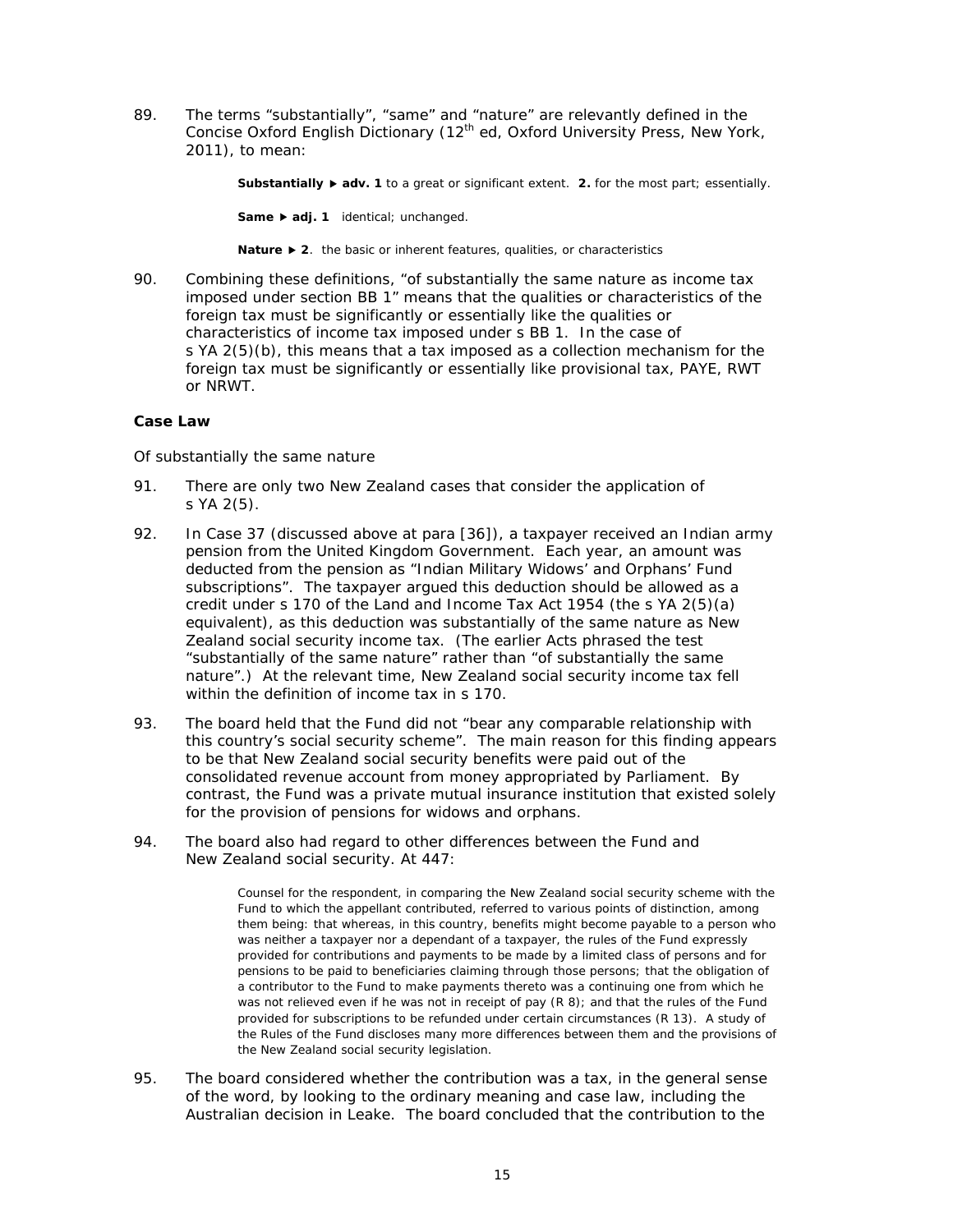Fund was not a tax because it was a private institution that existed for the provision of pensions to a restricted class of persons.

- 96 Case F11 (1983) 6 NZTC 59,613 also considers the meaning of "substantially of the same nature as income tax" in s 293 of the Income Tax Act 1976 (the s YA 2(5) equivalent). In Case F11, the taxpayer had spent a year working in the United Kingdom. During that time, she paid United Kingdom income tax and made national insurance (NI) contributions. Both were compulsory payments deducted at source. The taxpayer was granted a tax credit for United Kingdom income tax, but not for the NI contributions. The issue for the authority was whether the NI contributions were substantially of the same nature as New Zealand income tax.
- 97. The taxpayer argued that NI was just another way of collecting income tax. New Zealand imposes a single tax to fund both general and social security services. The United Kingdom imposes a separate tax to fund social security services. The taxpayer submitted that to regard one method of collection as income tax and not the other was semantics and not in the interests of justice.
- 98. The authority found for the Commissioner. Judge Barber held the taxpayer had not discharged the onus of proof. However, he noted the taxpayer would not have been able to in any event, as the nature of NI was far narrower than the nature of income tax. (Although he did acknowledge that the issue was not arqued before him in any detail.) Therefore, Case F11 is authority for the proposition that NI is not "substantially of the same nature as income tax". (NI is considered in more detail in example 3, at para [214] below.)

## Substantially the same

- 99. The meaning of "substantially the same" was considered by the Employment Court in National Distribution Union Inc v General Distributors Ltd [2007] ERNZ 120 (EmpC). While the context was quite different, the Employment Court had to determine the ordinary meaning of the phrase "substantially the same". On this basis, the analysis is potentially useful.
- $100.$ Section 59B of the Employment Relations Act 2000 states that it is not a breach of the duty of good faith for an employer to pass on to a non-union employee a term that is the same or substantially the same as a term in the collective employment agreement, unless the employer does so with the intention and effect of undermining the collective agreement.
- The Union argued that the employer, General Distributors, passed on a pay rise  $101.$ term that was substantially the same as a pay rise term in the collective agreement with the intention and effect of undermining the collective agreement. It was accepted that the pay rise was not exactly the same, so the question for the court was whether the pay rise was "substantially the same".
- The court accepted that "substantially the same" requires sameness in  $102.$ substance or effect but not necessarily in form. In the current context, this might mean that a foreign tax is still a tax of "substantially the same" nature as income tax under s BB 1 if it taxes an amount also taxed under the Act, but in a different way or using a different method. The taxing effect is the same, but the form or method of taxing is different.
- 103. The Employment Court also said:

[97] Mr Langton addressed judicial interpretations of the word substantially, and referred us to the 2005 Supplement to Words and Phrases Legally Defined and, in relation to the phrase in Australia "including a child who is being wholly or substantially maintained by a person". The text notes: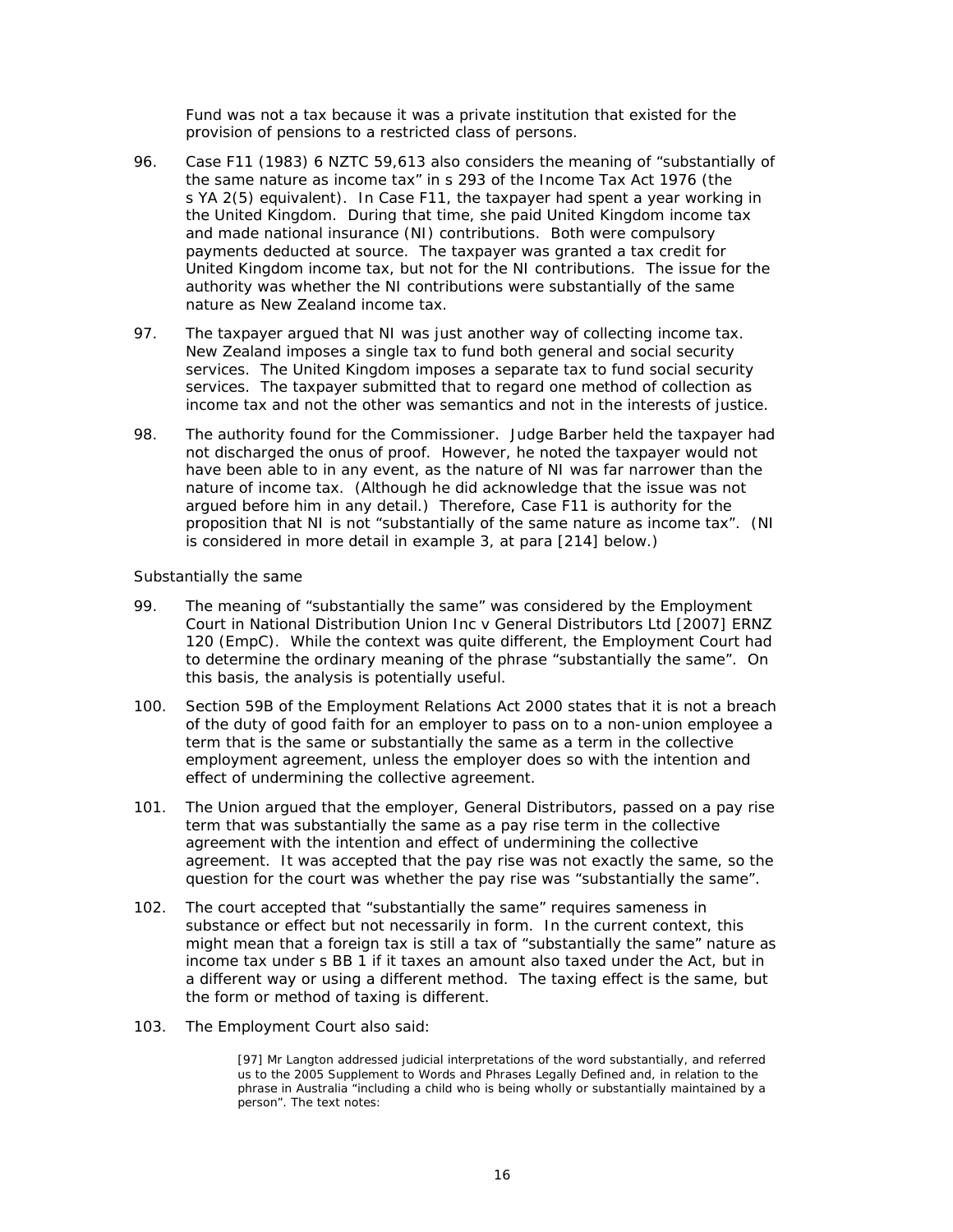In the present context the word "substantially" appears in contrast to the word "wholly" but forms a phrase with it. If "substantially" bore the meaning .. something more than merely incidental, there would have been no need at all for the word "wholly" to have appeared. It is the word "wholly" that gives context here to the word "substantially". In the context, ... the word means something less than "wholly" but more than merely "insubstantial" or "insignificant" and is appropriately paraphrased by the word "in the main" or "as to the greater part".

[98] So, Mr Langton submitted, "in the main", "for the greatest part" and "in substance", the wage increases agreed with non-union employees must be the same to come within the definition of "substantially the same" in s 59B(1).

[102] Mr Langton accepted that whether the terms were "substantially the same" depends on how the Court interprets that phrase. Counsel submitted that the Legislature must have intended it to be something more than "similar" and more than "substantially similar", otherwise it would have used these words or phrases. GDL says that the word "same" has been deliberately qualified by the adjective "substantially".

[103] On the issue of what amounts to substantial sameness, we prefer Mr Langton's submissions to Mr Fleming's. It is common ground that the wage increases given to the non-union employees were not the same and the issue is whether they were substantially the same. It seems to us that the more appropriate adjectives to describe a comparison of the collective and individual wage increases would be similar or even substantially similar. But, as Mr Langton emphasised, Parliament has stipulated for the higher or more precise standard of sameness, whether on its own or, as is in issue here, qualified by the adjective "substantial". That connotes a higher degree of identity than the plaintiff contends for and the evidence exhibits.

- The court decided that "substantially the same" must mean more than  $104.$ "substantially similar". It is a higher and more precise standard.
- $105.$ Applying this decision to s  $YA$   $2(5)(a)$ , when comparing a foreign tax to New Zealand income tax it is the substance or effect of the tax that must be examined, not the form of the tax. The substance or effect of the tax must be "in the main, for the greatest part and in substance" the same as New Zealand income tax. This analysis would be the same for s YA 2(5)(b). When comparing a tax imposed as a collection mechanism for the foreign tax, the substance or effect of the tax must be "in the main, for the greatest part and in substance" like provisional tax, PAYE, RWT or NRWT.

## Conclusion on the meaning of "substantially the same nature"

- 106. When the term "income tax" is used in relation to a foreign tax, its meaning is modified by s YA 2(5) in the following way:
	- Income tax may be imposed by a central, state or local government; and
	- Income tax means:
		- a tax that is of substantially the same nature as income tax imposed under s BB 1; or
		- a tax imposed as a collection mechanism for the foreign tax that is of substantially the same nature as provisional tax, PAYE, RWT and NRWT, provided the foreign tax being collected is of substantially the same nature as income tax imposed under s BB 1.
- $107.$ The ordinary meaning of "substantially the same nature as income tax imposed under s BB 1" suggests that the qualities or characteristics of the foreign tax must be significantly or essentially like income tax imposed under s BB 1. In the case of s  $YA$   $2(5)(b)$ , this means the tax imposed as a collection mechanism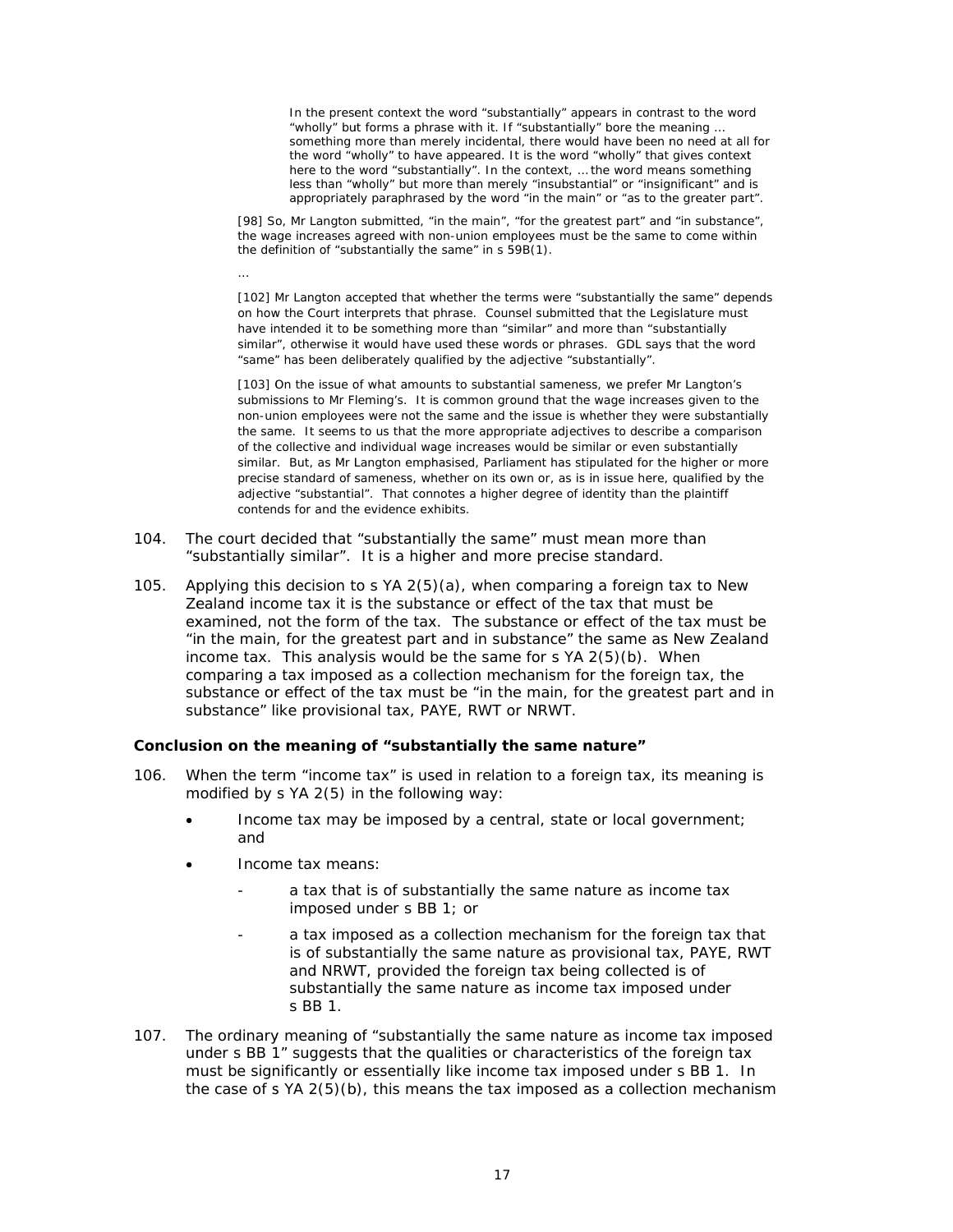for the foreign tax must be significantly or essentially like provisional tax, PAYE, RWT or NRWT.

- $108$ The case law also identified some features of a tax that could be compared when trying to determine whether a foreign tax is of substantially the same nature as New Zealand income tax. Case 37 was decided at a time when income tax was divided into two parts, income tax and social security income tax. Consequently, some of the features of income tax in that case are different to the current New Zealand income tax legislation. However, the decision is still useful as it shows how a New Zealand court has approached the "substantially of the same nature" test when comparing a foreign tax to a New Zealand tax (in that case, social security income tax). In Case 37, the fact that the Fund was a private institution that existed for the provision of pensions to a restricted class of persons meant that it was not substantially of the same nature as New Zealand social security income tax. New Zealand social security income tax provided benefits from the consolidated revenue account to a wider class of persons.
- $109.$ The decision in National Distribution Union suggests that "substantially the same" requires sameness in substance or effect but not necessarily in form. Applied in the current context, this could mean that a foreign tax is still "substantially the same" if it taxes amounts taxed under the Act, but does so in a different way. The case also notes that "substantially the same" is a higher, more stringent test than "substantially similar". The foreign tax must be "in the main, for the greatest part and in substance" of the same nature as New Zealand income tax. This analysis would apply equally to s YA 2(5)(b).

## Case law comparing foreign taxes to income tax

- As there is limited New Zealand case law that considers whether a foreign tax  $110.$ is of "substantially the same nature" as income tax imposed under s BB 1, it is useful to refer to cases from other areas of law and from other jurisdictions. The following cases are examples of where the courts have had to decide whether a particular charge is an "income tax" or is sufficiently similar to a particular income tax.
- $111.$ It is important to note that all these cases apply a different standard of comparison to the standard set out in s YA 2(5) of "substantially the same". However, the decisions are useful as they show how the courts have approached the task of comparing taxes.

## **New Zealand**

- 112. The New Zealand courts have not directly considered the meaning of "income" tax" in a taxation context. However, there are three cases that have considered whether New Zealand social security contributions, unemployment relief tax and national security tax could be considered income taxes for the purposes of paying out annuities under a will. Care needs to be taken when applying decisions in different contexts. However, the Australian courts have applied two of the cases in determining whether to grant a foreign tax exemption under the Australian equivalent of s YA 2(5) (although the Australian section is worded differently). See, for example, Case R68 84 ATC 482 and Case S52 85 ATC 388. The focus in these cases is the ordinary meaning of income tax. Therefore, the New Zealand cases are potentially relevant.
- In re Richards (Deceased), Richards v Richards [1935] NZLR 909 (SC)  $113.$ concerned a testator who granted an annuity "to be paid clear and free from all deductions whatsoever and free of all duties and taxes". The issue was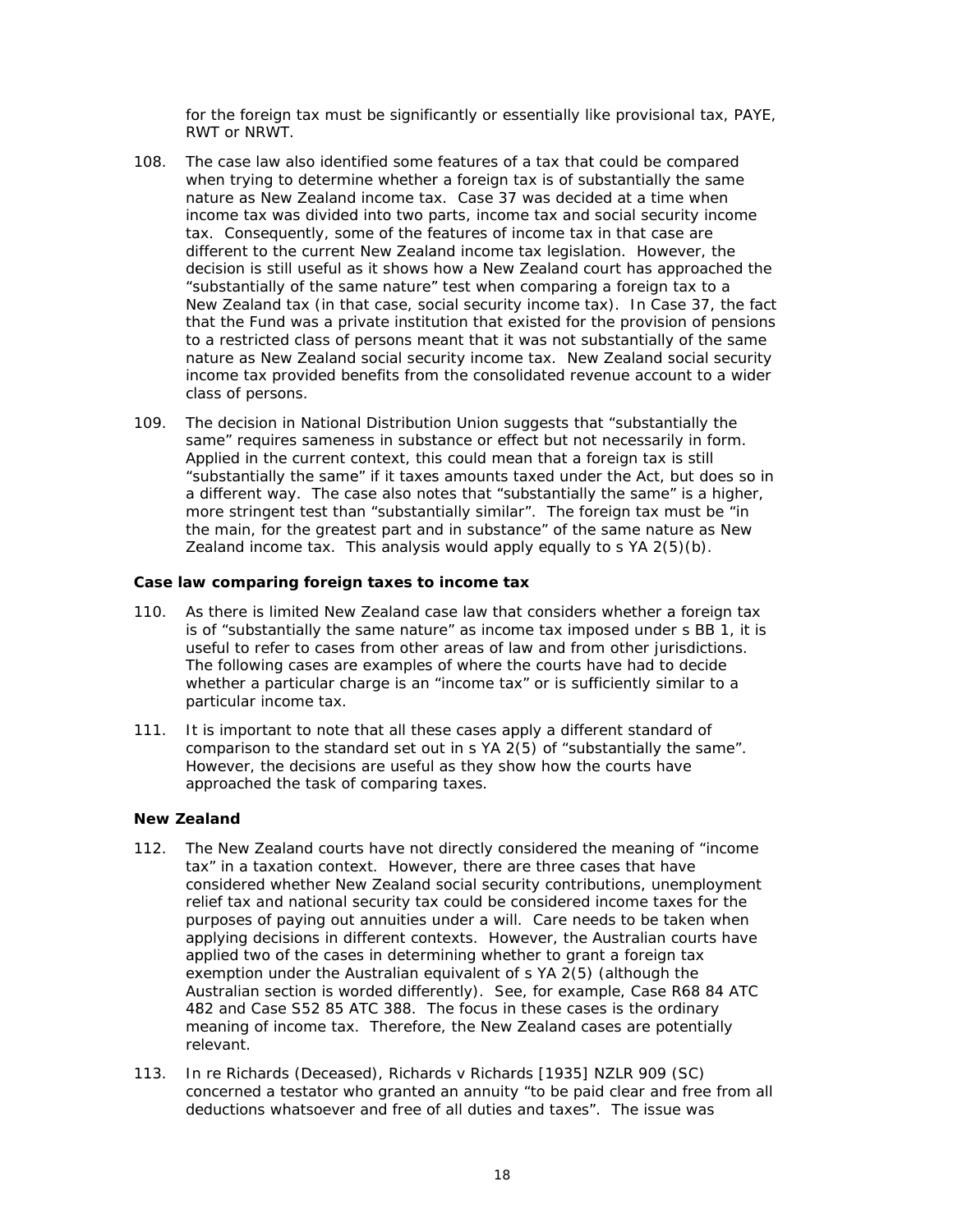whether the annuity should be paid free of the unemployment relief tax, ie whether the estate should provide additional funds to meet the unemployment relief tax (the precursor to the social security contribution).

- $114.$ Northcroft J held that the reference "to be paid clear and free from all deductions whatsoever and free of all duties and taxes" was wide enough to include income tax. Northcroft J further held that the unemployment relief tax was "of the character of income tax" as it was calculated by reference to the income of the taxpayer and assessed in the same way as income tax. Therefore, the annuity should be paid free of the unemployment relief tax.
- Re Hirst, Public Trustee v Hirst [1941] 3 All ER 466 (Ch) is a United Kingdom  $115.$ High Court decision. However, because the issue was whether the New Zealand social security contribution (SSC) was an income tax, it has been grouped with the New Zealand cases.
- In Hirst, an English testator left annuities to two New Zealand relatives. The  $116.$ annuities were to be paid "clear of all deductions whatsoever..." including "...income tax at the current rate deductible at source or payable in New Zealand". The issue was whether the New Zealand SSC was an income tax and whether the annuities were to be paid free of that tax.
- The court held that the SSC could not properly be described as income tax. It  $117.$ was a separate tax (from income tax) imposed by separate legislation. This meant it could not be income tax. In reaching this decision the court was influenced by the language of the Social Security Act 1938. That Act stated that the SSC should be administered "as if it were income tax". According to Morton J, this indicated the contribution was not an income tax.
- $118.$ Despite concluding the SSC was not an income tax, the court nevertheless found it sufficiently resembled income tax in the way it was assessed, collected and recovered. For this reason it was decided the annuities should be paid free of the SSC.
- $119.$ The same issue came before the New Zealand Court of Appeal in In Re Paterson (Deceased), Rennick v Guardian Trust and Executors Co of NZ Ltd [1944] NZLR 104 (CA). Applying Hirst, the court held that New Zealand SSC and national security tax were not income taxes. However, they were of the character of income tax so the annuity in question should be paid free of these taxes.
- 120. Myers CJ concluded that only income tax imposed under the Land and Income Tax Act 1923 could be considered income tax. He observed that a tax might be a tax on income, but that will not be enough to make it an income tax as that term is ordinarily understood.
- Myers CJ agreed with Northcroft J in Richards that the SSC, while not an  $121.$ income tax, was of the character of income tax. It was calculated by reference to the income of the taxpayer and was a charge on that income. However, it could not properly be described as income tax.
- 122. Hirst and Paterson are authority for the view that if a tax is separate from the main income tax and imposed under a separate Act from the main income tax Act, then it will not be an income tax. This is the case even if the tax is assessed and collected in the same way as the main income tax. However, it is noted that these cases were considering whether a tax was income tax, not whether the tax was of substantially the same nature as income tax. In the Commissioner's opinion, whether a tax is contained within the income tax Act of a foreign country is not a helpful question in determining whether a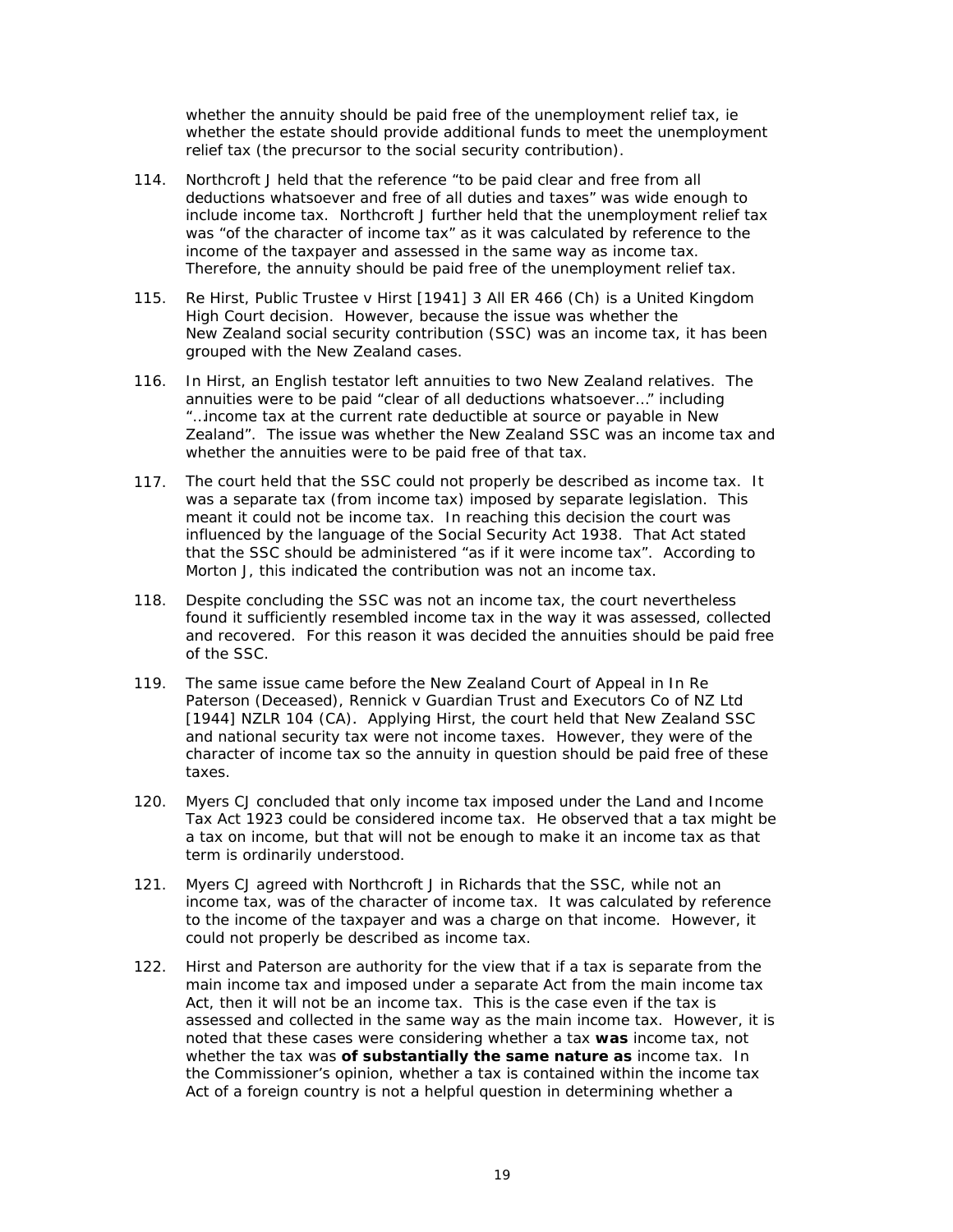foreign tax is sufficiently like New Zealand income tax. It is the nature and characteristics of the tax imposed that are relevant.

# **Australia**

## General case law

- 123. The facts in de Romero v Read (1932) 48 CLR 649 (HCA) were that, under a deed of separation, Mr R agreed to pay his wife a clear annual sum "free from all State income tax".
- $124.$ Evatt J, in his dissenting judgment, considered whether the unemployment relief tax (a social security tax) was included in the expression "all State income tax". (The other judges did not have to decide this question.)
- Evatt J held that the unemployment relief tax was an income tax. He noted a  $125.$ charge could still be a tax even if it was paid into a special fund and used for a special purpose. He also held that it is the subject matter and essence of the charge that will determine whether it is an income tax, not the label it is given. At 675:

It is true that the tax in question is not called "income" tax but "unemployment relief" tax. But in essence it is an additional income tax assessed in accordance with the Income Tax (Management) Act itself. The subject matter of the tax, so far as it affects the present case, is "net assessable income", which means the gross income after excluding all income exempt from tax and after making the allowed deductions. By sec. 18 of the Prevention and Relief of Unemployment Act, "net assessable income" is to be assessed in like manner as taxable income under the Income Tax (Management) Act 1928, the principal Act. Sec. 22 brings into play the machinery of income tax assessment, including sec. 83 itself.

 $126.$ So the fact that the tax was not called an income tax did not prevent it from being an additional income tax.

## Tax exemption cases

- $127.$ Australia currently operates a foreign income tax offset regime. For income periods prior to 30 June 2008, a foreign tax credit regime applied. Prior to 1 July 1987, Australia had an exemption system.
- $128.$ The Commissioner considers that, whether the relief is allowed as an offset, an exemption or a credit, the underlying principles that determine which taxes are creditable should not change. However, it is arguable that under the exemption system the courts applied a tougher standard than they would with tax credits or offsets. This is because under the exemption system all income subject to foreign tax was exempt from Australian income tax. Under an offset or credit system, an offset or credit is only allowed for foreign income tax paid up to the amount of Australian tax payable on that income.
- In Case 20 (1957) 7 CTBR (NS) 91, an Australian-resident professor worked in  $129.$ the United States of America (United States) for just under a year. During this period, Federal insurance (FICA) contributions were deducted from his salary. No other United States income taxes were deducted. The taxpayer claimed an exemption for his United States income on the basis that the FICA contributions were an income tax for the purposes of  $s$  23(q) of the Income Tax Assessment Act 1936-1955. Section 23(q) only required that the foreign tax be "an income tax". (This is not the same as the s YA 2(5) test, which requires the foreign tax to be a tax "of substantially the same nature as income tax imposed under section BB 1".)
- The Commissioner denied the claim and the board was asked to decide whether  $130.$ the FICA contributions were an income tax.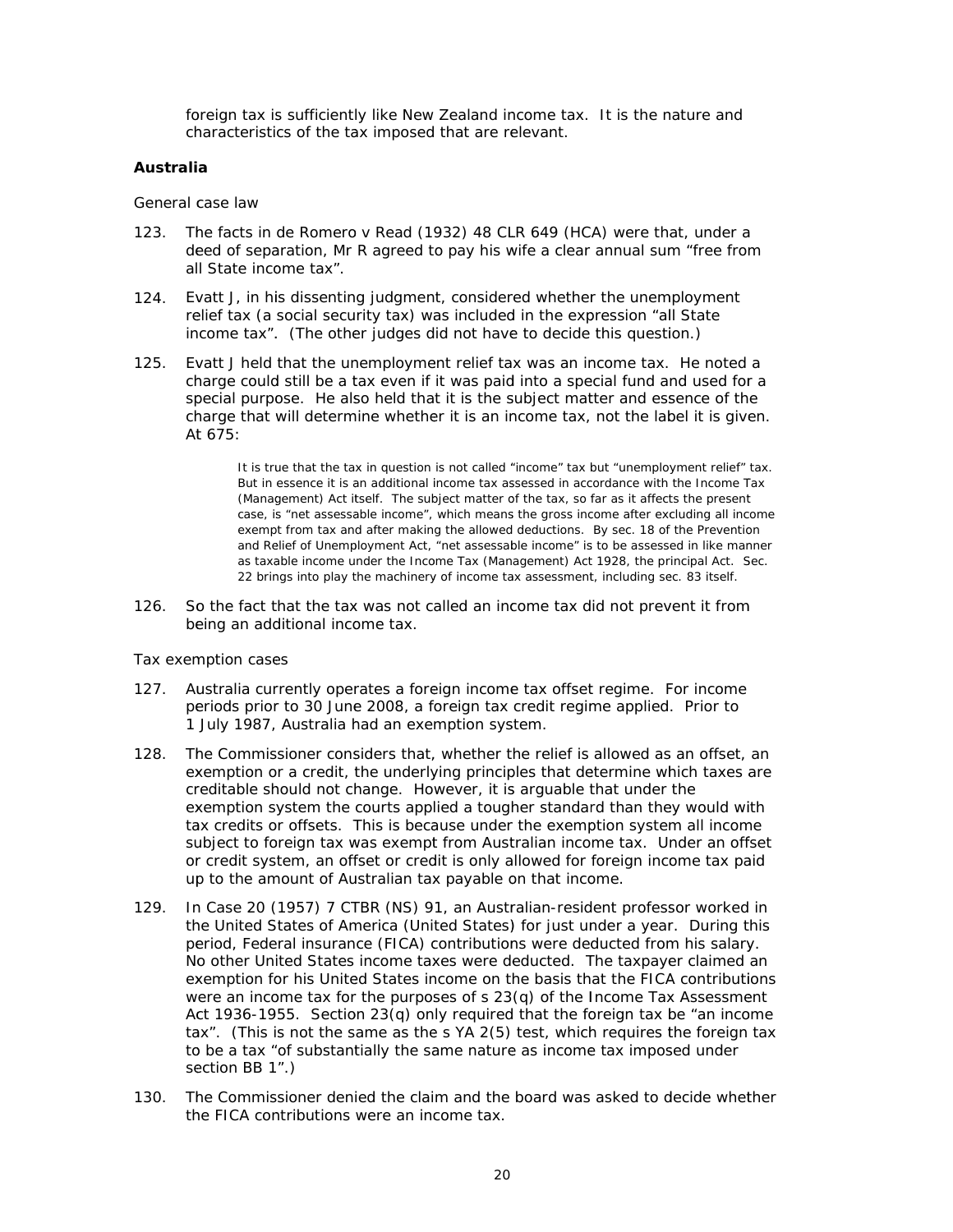- $131.$ There was no consensus between the three members on this issue and as a result the taxpayer's claim was disallowed. After considering the authorities, (Hirst, Paterson, Morris Leventhal and de Romero, among others), the Chairman concluded that FICA was an income tax. It was levied, collected and paid on the income of every individual. The fact that the tax was used for a specific purpose did not prevent it from being regarded as income tax.
- The second board member decided the case involved a conflict of laws. On this  $132.$ basis, the taxpayer was required to prove the differences between English law and United States law by expert evidence. As no expert evidence had been produced, the taxpayer's claim failed.
- The third board member held that FICA contributions were not payments of  $133.$ income tax and concluded that "payments to such a fund are in my view entirely foreign to the concept of the term "income tax"".
- Given the different approaches and conclusions of the board members, no 134. definite conclusions can be drawn from this case.
- $135.$ In Case 112 (1958) 7 CTBR (NS) 733, a New Zealand-resident taxpayer owned a patent. He granted the manufacturing and selling rights to the patent to an Australian company. The taxpayer was required to visit Australia twice a year to provide services to the company. The taxpayer was paid a fee for these visits. While the fee was not assessable income for New Zealand tax purposes, it was subject to the New Zealand social security contribution. On this basis, the taxpayer argued that the fee was taxed in New Zealand and should therefore be exempt from tax in Australia.
- 136. The board held that the contribution was not a tax. It applied *Hirst* and Paterson and concluded that it was a separate tax imposed by separate legislation.
- In Case R68 84 ATC 482, an Australian resident taxpayer had worked for a year  $137.$ in Saudi Arabia. The Commissioner included the Saudi Arabian salary in the taxpayer's assessable income for that tax year. The taxpayer claimed the salary should be exempt from Australian income tax because it had been taxed in Saudi Arabia.
- The taxpayer was not required to pay Saudi Arabian income tax, but he did  $138.$ have Saudi Arabian social insurance (SSI) contributions deducted from his salary. The contributions went into a special bank account (not the consolidated revenue fund) to provide compensation for industrial injuries, occupational diseases, disability, old age and death.
- 139. The issue was whether the SSI was an income tax. The board started with the definition of tax from Leake, but noted that this definition would need to be supplemented by the requirement that the tax should relate to income. The board decided that the SSI was not an income tax. In fact, the board doubted whether the SSI was a tax at all.
- 140. The fact that the SSI was only imposed on a segment of the population (wageearning men), it was imposed for a specific purpose, and it was paid into a special bank account and not the consolidated revenue fund, led the board to conclude that it was not an income tax.
- $141.$ In Case S52 85 ATC 388, an Australian-resident taxpayer had taken up a shortterm university appointment in the United States. The taxpayer was not required to pay federal income tax, but he was required to make FICA contributions. The taxpayer claimed that his United States salary should be exempt from Australian tax because the salary had been subject to income tax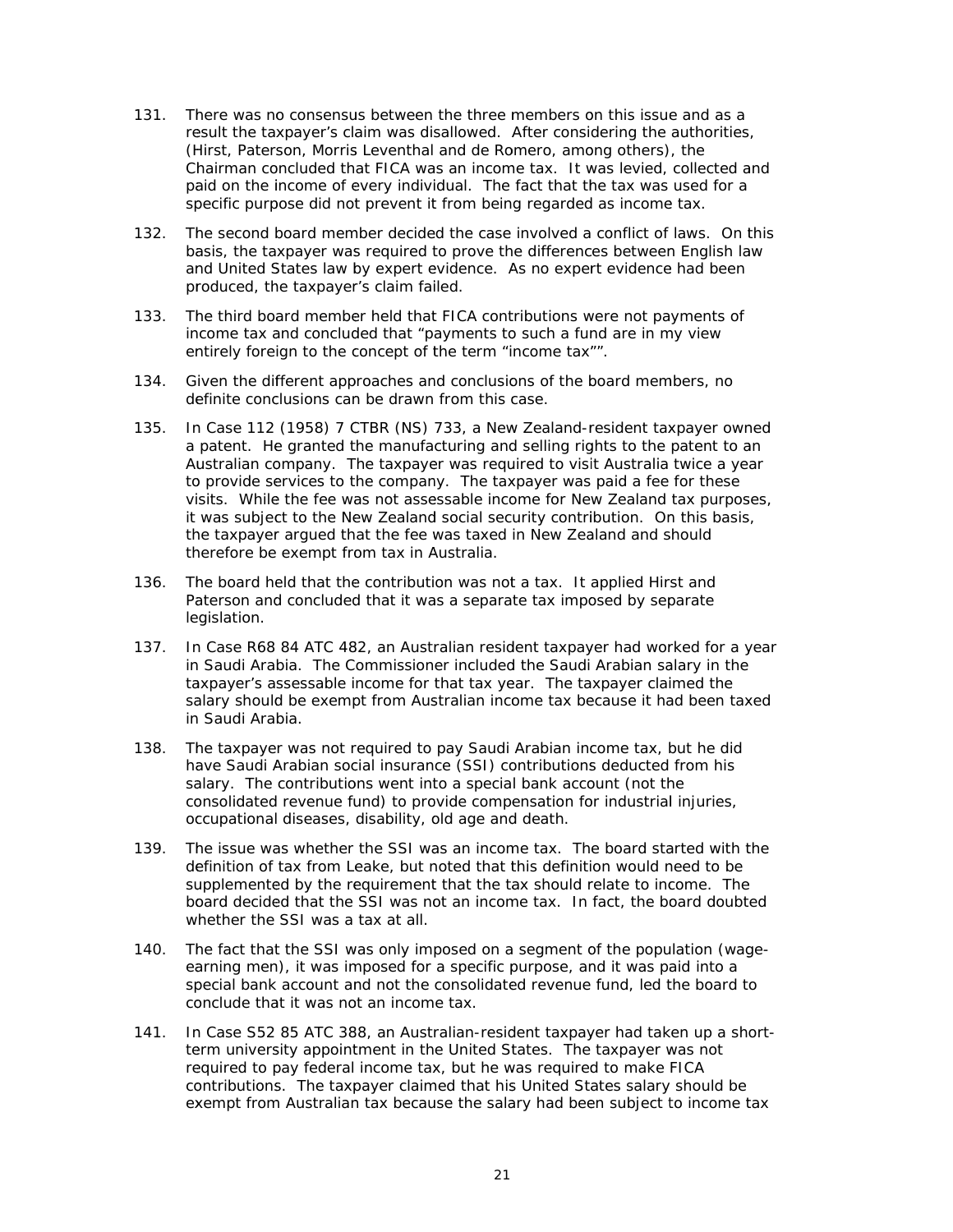in the United States. The issue for the board was whether the FICA contributions were an income tax. This was the same issue considered in Case 20 above. The board held that even though FICA was not a tax under United States revenue law, it was income tax for the purposes of  $s$  23(q) (the exemption provision):

12. Applied to the present case, I have concluded that FICA constitutes "income tax" for purposes of sec. 23(q). The obligation to make the payment is part of the US Internal Revenue Code, it is paid by the employee "in addition to other taxes" (sec. 3101), is stated to be tax to be struck as a percentage of wages (up to the limit imposed by statute). In practice, a proportion of salary is withheld for FICA out of each and every instalment of salary. It follows that even though the tax is limited to only part of [sic] salary, none the less it is deemed to be a tax on the whole of the amount.

- 142. This case distinguishes Hirst and Paterson on two grounds. The first was that the New Zealand Social Security legislation was not part of the Income Tax Acts. However, it is arguable that neither is FICA. FICA is imposed under the Federal Insurance Contribution Act and codified at Title 26, Subtitle C, Chapter 1 of the United States Code.
- 143. The second ground for distinguishing *Hirst* and *Paterson* was their different context. Hirst and Paterson concerned the interpretation of wills. However, the board decided to follow the de Romero and Morris Leventhal cases where the context was also quite different: a separation agreement and a contractual dispute.
- 144. The board also incorrectly refers to the decision in Case 20 as reaching an identical decision on identical facts. As explained above, in Case 20 the taxpayer lost because the board failed to reach a unanimous view on whether FICA contributions were an income tax. In the current case the taxpayer won. The decisions were clearly not identical.
- $145.$ In Case U52 87 ATC 347, an Australian-resident taxpayer was entitled to a pension from the Yugoslay Government. Before he immigrated to Australia, he divorced his wife and became liable to pay her maintenance. He arranged to have his pension paid to her to satisfy the maintenance obligations.
- The pension was subject to a deduction known as a "self-contribution" to the 146. Self Managing Interest Community of Pension and Invalid Insurance of the Workers of Croatia at Split (SIZMIORH"). The taxpayer argued that the pension should be excluded from his taxable income as it was subject to tax in Yugoslavia. The issue for the tribunal was whether this contribution was a tax.
- 147. The tribunal held that the contribution was not a tax. The tribunal reviewed the nature of the SIZMIORH, which was understood to be a co-operative organisation that helped to finance the collective needs of the community and its members. The tribunal likened the contribution to the Saudi Arabian SSI considered in Case R68, and concluded that a levy by a co-operative organisation would not have the character of a tax, even though that cooperative was formed within the context of the legal organisation of the State.

## **United Kingdom**

To qualify for the United Kingdom unilateral tax credit, the foreign tax must be 148. paid under the law of the foreign territory, calculated by reference to the income arising in the foreign territory, and must correspond to United Kingdom tax (s 9(1) of the Taxation (International and Other Provisions) Act 2010). "Corresponds to United Kingdom tax" appears to be a lower standard of comparison than the s YA 2(5) test of "substantially the same".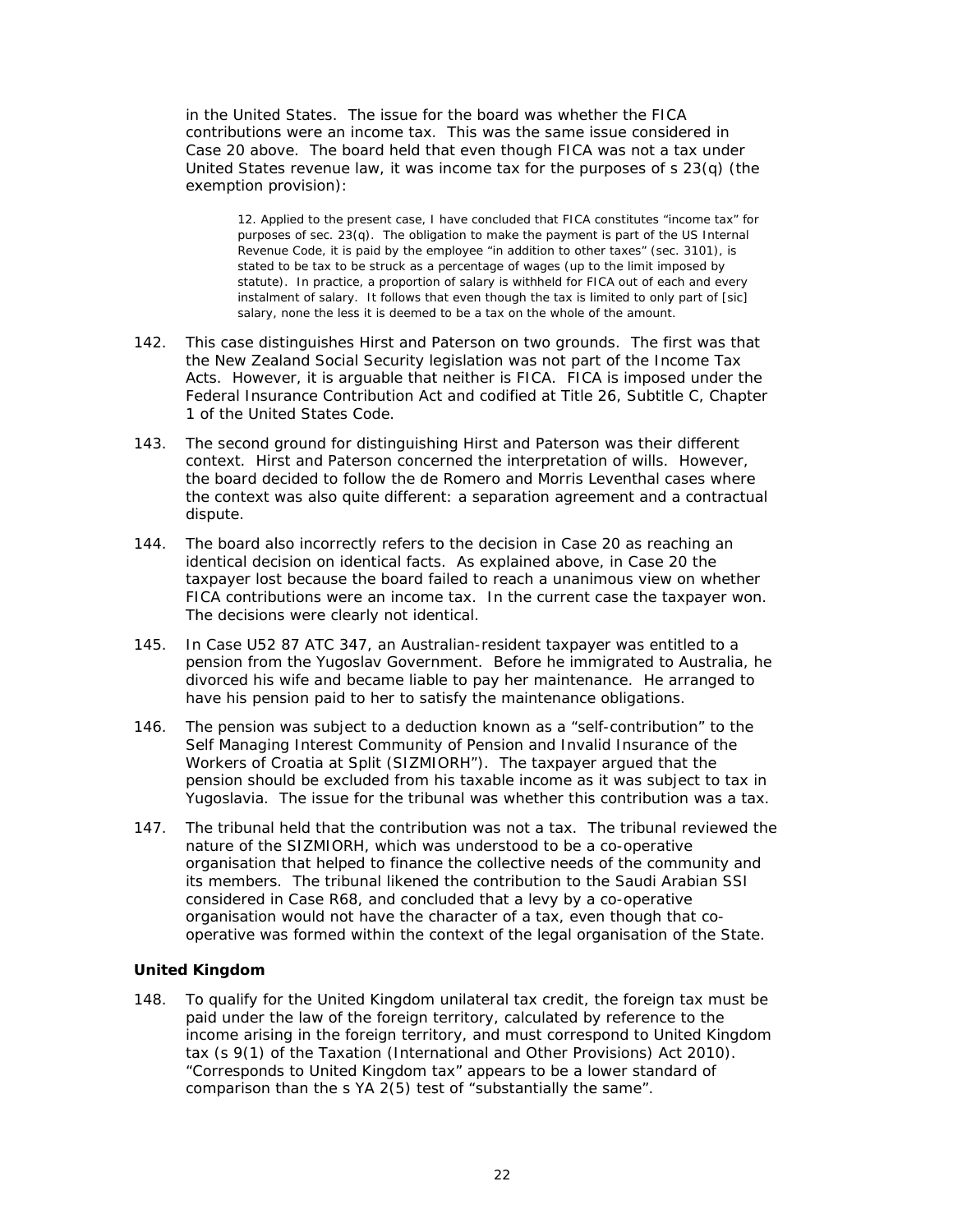## Tax credit case

- In Yates (HMIT) v GCA International (formerly Gaffney Cline & Associates Ltd) 149. [1991] BTC 107 (Ch), the taxpayer company entered into a service contract worth £209,300 with a Venezuelan company. Venezuela levied a tax of 25% on 90% of the total contract value. The taxpayer claimed tax credit relief. The Revenue argued that the Venezuelan tax did not correspond to income or corporation tax because a tax on 90% of gross receipts was a turnover tax.
- $150.$ The court held that the Venezuelan tax did correspond to United Kingdom income tax or corporation tax. In fact, a translation of the law showed it was called "income tax". The court noted that the intention of the Venezuelan tax code was to charge tax on net profits. It therefore served the same function as an income tax. It was not a turnover tax.

## General cases

- 151. In the case of In Re Reckitt; Reckitt v Reckitt [1932] 2 Ch 144 (CA), a testator gave £200,000 to his trustees to invest and to pay his widow an annual sum of £5,000 for life "free of income tax". The issue for the Court of Appeal was whether that amount was also to be paid free of super-tax or sur-tax.
- The Court of Appeal held that the sur-tax was an income tax and the annuity  $152.$ should be paid free of sur-tax as well as income tax. The court said at 151:

... super-tax or sur-tax is in essence an additional income tax, and, as there is no indication to restrict the words to income tax as known for so many years, it must follow that freedom is given to the widow in respect of both income tax, as we know it, and the additional income tax which has now been given the name of sur-tax.

- $153.$ In reaching this decision, the court did not attempt to define "income tax" as a separate concept; instead it contrasted the sur-tax with income tax. The court noted there were differences between the two taxes. For example, the taxpayer initiated payment of the sur-tax, whereas the Revenue assessed income tax. The frequency and method of collection of sur-tax was also different. However, the court concluded that the sur-tax was in essence an additional income tax.
- $154.$ Reckitt is therefore authority for the view that a tax can be assessed and collected in a different way from income tax, yet might still be an income tax.

## Canada

## Foreign Tax Credit Cases

- 155. The following cases concern the application of the Canadian foreign tax credit rules. Section 126 of the Income Tax Act 1985 provides a foreign tax credit for an income or profits tax paid in foreign jurisdictions.
- In Kempe v The Queen [2001] 1 CTC 2060 (TCC), the court was asked to  $156.$ decide whether a German church tax was eligible for a foreign tax deduction. Some, but not all German churches were entitled to collect German church tax. The churches used the tax to fulfil their ecclesiastical duties. The tax was payable by all members of a church. The tax was charged at 8% on income tax or wages tax.
- $157.$ The German tax authorities administered the church tax. Proceeds collected by the authorities were then paid over to the respective churches, after a collection fee had been deducted. The church tax had a legal basis in the Constitution and was levied on the basis of German Federal State law.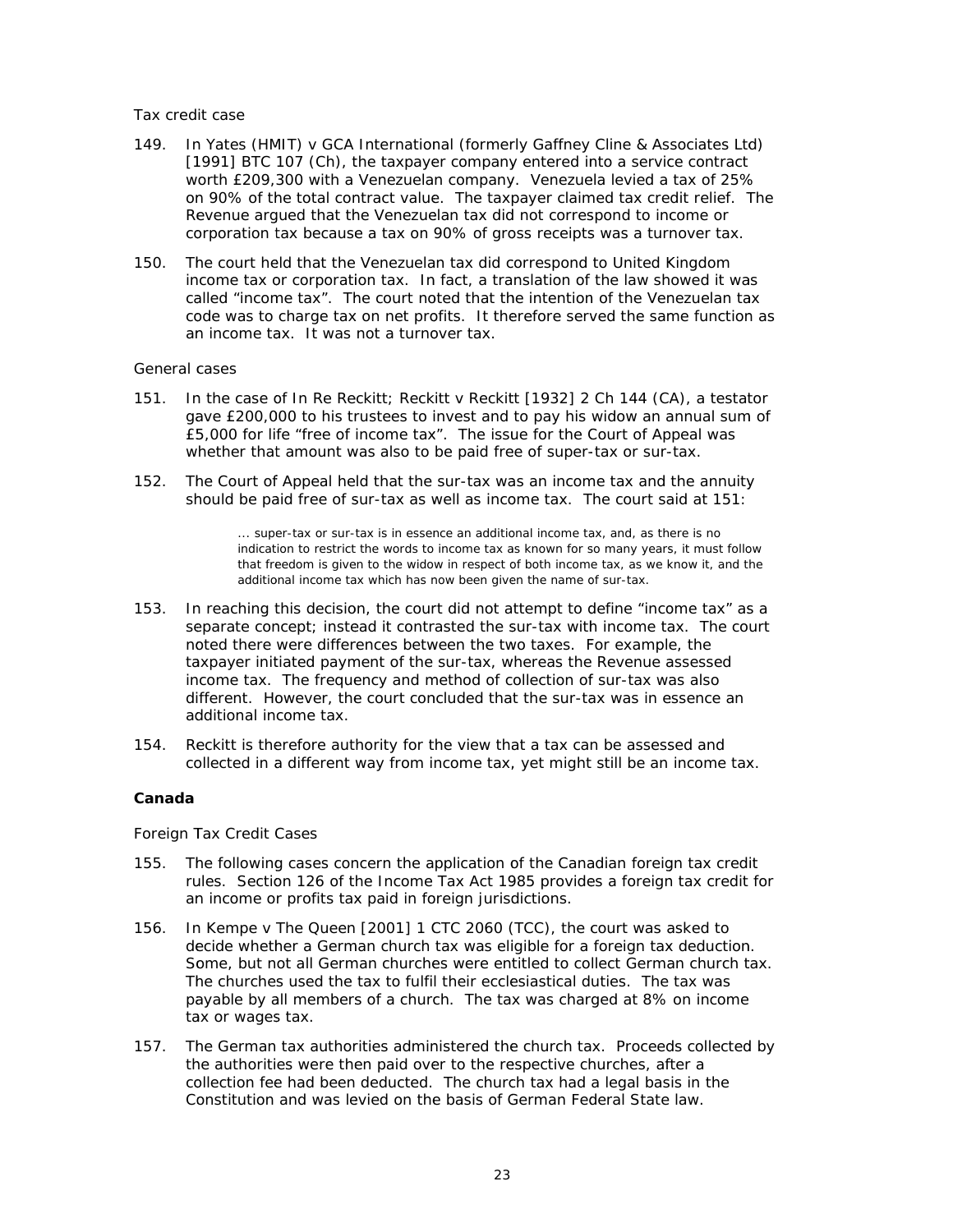The court held that the church tax was a tax. It cited Lawson as authority for  $158.$ the proposition that a tax is a levy, enforceable by law, imposed under authority of a legislature, imposed by a public body and levied for a public purpose. The church tax was enforceable against the appellant and imposed under authority of the German legislature. The tax was also compulsory. At  $10:$ 

> As to the compulsory nature of this tax, the ability to avoid the tax by giving up citizenship or church membership does not make it any the less a tax. The imposition of church tax is, I conclude, a compulsory obligation.

- 159. The court also held that the church tax was an income tax. This was because the tax is generally based on the income or wages tax. The court noted that the tax's designated destination (presumably to fund the church activities) did not change its characteristic as a tax on income or wages.
- $160.$ It is the Commissioner's view that German church tax would not satisfy the s YA 2(5) test. This is because the tax is in the nature of a service charge collected by the government and then distributed to the particular church that the taxpayer attends. The tax is payable by all members of the congregation and the proceeds go to fund the activities of the church. If a person leaves the church, their obligation to pay the tax ends. The church tax also fails to satisfy the "public purpose" requirement. The church tax is not intended for a public purpose – it is intended for the benefit of the German taxpayer's own church.
- 161. Yates v Her Majesty the Queen 2001 DTC 761 (TCC) concerned a taxpayer's claim for a foreign tax credit for United Kingdom NI contributions. The taxpayer was a dual United Kingdom/Canadian citizen. He had sought, but been refused, a foreign tax credit for Class 3 United Kingdom NI contributions. He had voluntarily applied to pay the contributions to maintain his United Kingdom pension.
- $162.$ The court, in applying Lawson, held that the NI contributions were not compulsory and therefore they did not amount to a tax. The court also noted that the contributions were not calculated as a percentage of income earned, as no income was being earned in the United Kingdom.
- In Nadeau v The Queen 2004 TCC 433, 2007 DTC 1670, the taxpayer was a  $163.$ United States citizen and resident of Canada, employed as a teacher in Maine. The taxpayer had sought, but been refused, a foreign tax credit for premiums paid to the United States of Maine Retirement System (MSRS). The MSRS is a retirement system for Maine public servants and teachers. The MSRS contributions were intended to provide the public servants and teachers with pension, sickness, disability and death benefits.
- $164.$ The court dismissed the taxpayer's appeal and held the MSRS contributions were not a tax. The court was attempting to determine whether the foreign tax paid was an income or profits taxes under s 126(7). The court decided that the MSRS contribution was not a tax and stopped the inquiry there. The court applied Lawson and Eurig and held that the MSRS contributions were not collected to raise revenue for the common good. They were intended to provide a limited class of persons - Maine public servants and teachers - with various benefits. On this basis, the contributions were not a foreign tax for tax credit purposes.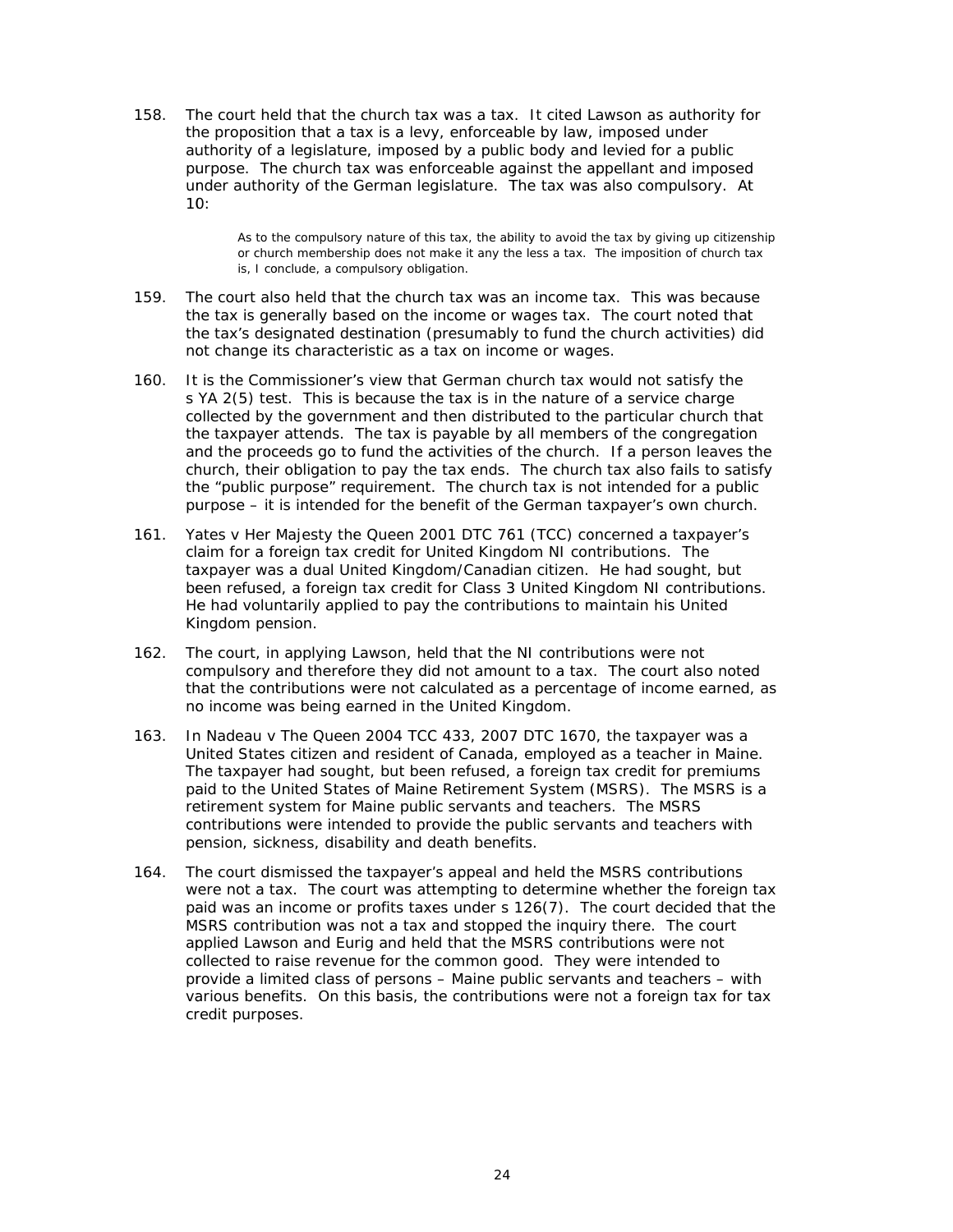## Conclusion on the case law comparing taxes to income tax

New Zealand case law

- 165. The court in *Richards* held that unemployment relief tax was of the character of income tax because it was calculated by reference to the taxpayer's income and assessed in the same way as income tax.
- 166. Paterson noted that while a tax may have the character of income tax, this will actually not be enough to make it income tax. Paterson is authority for the proposition that income tax has a "well-understood meaning" and unless a tax satisfies that meaning, it will not be income tax.
- $167.$ Whether a tax is separate from the main income tax or imposed under a separate Act from the main income tax Act are not questions that are helpful in determining whether a foreign tax is sufficiently like New Zealand income tax (see para [122] above). It is the characteristics of the tax in question that are relevant.

## Summary of Australian case law

- The court in de Romero held that it is the subject matter and essence of the  $168.$ impost that will determine whether it is an income tax, not the label it is given.
- 169. The cases have identified the following characteristics of an income tax:
	- Just because the charge is paid into a special account (and not the  $\bullet$ consolidated revenue account) and used for a special purpose does not mean it is not an income tax (de Romero).
	- Payment into the consolidated revenue account may indicate that the charge is an income tax (Case R68). However, if the amount is paid into a private account, then it would be highly unlikely to be an income tax.
	- It is not always necessary for an impost to be called a tax for it to be one (Case R68).
	- Funds used for a specific purpose and to benefit a restricted class of persons might not be an income tax (Cases R68 and S52).
	- A levy by a co-operative organisation does not have the character of a tax, even if the co-operative is formed within the context of the legal organisation of the State (Case U52).
- 170. There is some uncertainty surrounding FICA taxes. Case S52 held that they were an income tax and Case 20 found they were not.

## Summary of United Kingdom Case Law

- $171.$ Yates (HMIT) considered the title of the tax to be relevant. It also held that a tax would correspond to United Kingdom income tax if it serves the same function as United Kingdom income tax, even if it does not tax in the same way.
- $172.$ Reckitt concluded that a sur-tax was an income tax because it was like income tax, even though it was assessed and collected in a different way.

## Summary of Canadian Case Law

173. Class 3 United Kingdom NI contributions were not a tax as the contributions were not compulsory. The contributions were also not calculated as a percentage of income earned, as no income was being earned in the United Kingdom (Yates).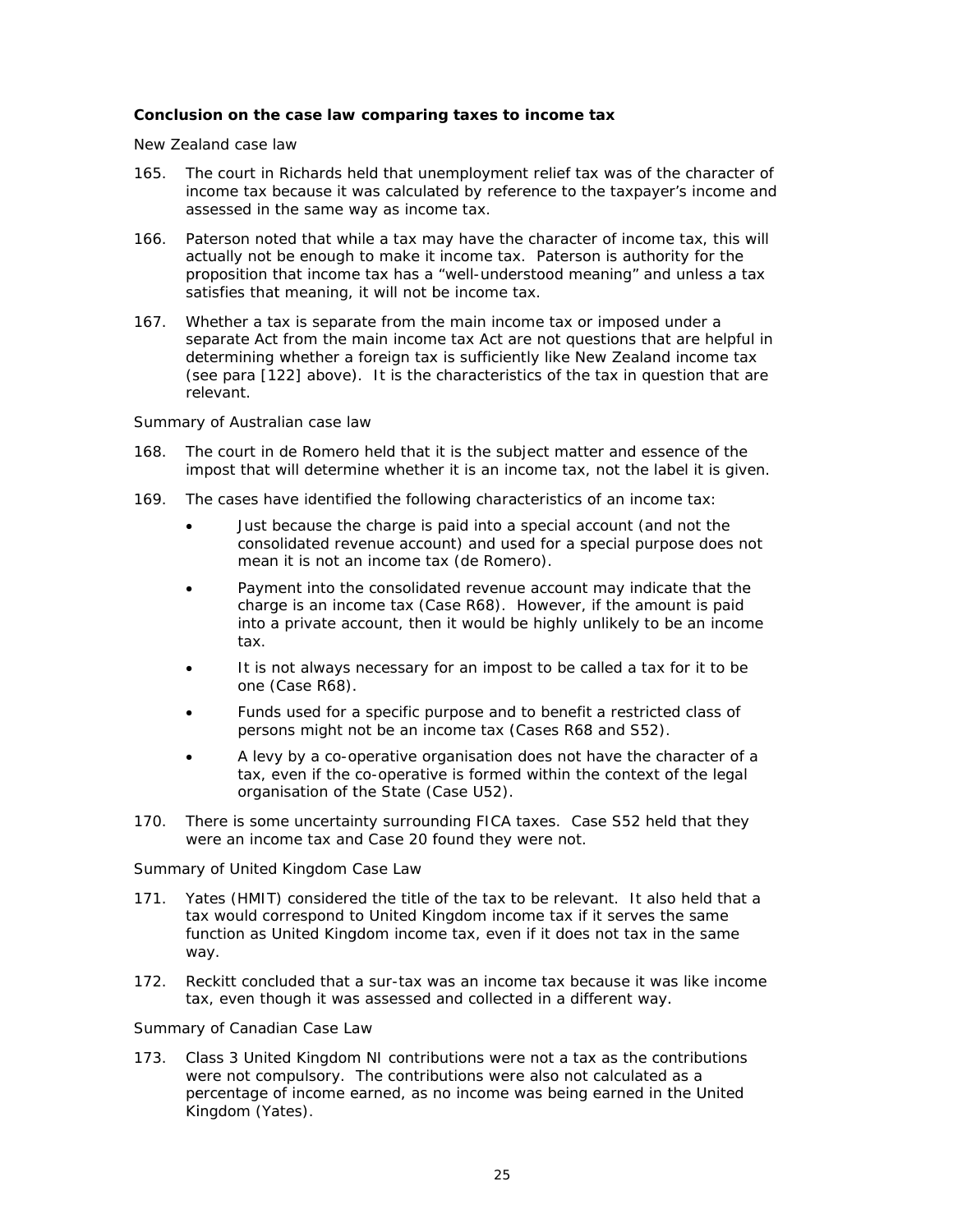- 174. The court in *Kempe* held that German church tax was an income tax. The tax was an income tax as it was based on the income or wages tax. However, it is the Commissioner's opinion that German church tax would not satisfy the test in s YA 2(5) because the tax is in the nature of a service charge. It would also fail to satisfy the "public purpose" requirement.
- 175. Nadeau is authority for the view that something will be a tax if it is collected for a public purpose (the common good). In this case, the MSRS contributions were not a tax as they were collected to provide a limited class of persons with benefits (or in the case of a death benefit, a benefit to persons associated with those persons).

# **Part 3 - Examples**

# **lntroduction**

- $176.$ the law. he following examples are included to assist in explaining the application of
- $177.$ he following facts have been assumed:
	- $\bullet$ The person is a New Zealand tax resident.
	- $\bullet$ The person is subject to tax in both countries.
	- $\bullet$ The p person has paid the fo reign tax.
- $\bullet$ The income mentioned in the example is the only income of that pers for that tax year. <sub>of</sub><br>son
	- $\bullet$ All the other requirements of subpart LJ are satisfied.
- $178.$ tax credit under s YA 2(5). he onus is on the taxpayer to demonstrate that the foreign tax is eligible for a

# **Example 1 - Solomon Islands PAYE**

## *Facts*

- 179. the Solomon Islands for a local dive company called "Big Blue". ake spent the 2011/12 New Zealand tax year working as a diving instructor in
- $180.$ deducted from his salary by Big Blue under the PAYE system. The PAYE was then remitted to the Solomon Islands Inland Revenue Division. uring his time in the Solomon Islands, Jake had Solomon Islands PAYE leducted from his salary by Big Blue under the PAYE system. The PAYE was<br>hen remitted to the Solomon Islands Inland Revenue Division.<br>ake returned to New Zealand at the end of the 2011/12 New Zealand tax year
- $181.$ and prepared his New Zealand tax return for the period that he was in the Solomon Islands. He seeks a tax credit under subpart LJ for Solomon Islands PAYE. Is Jake entitled to a foreign tax credit?

## *Applicat tion of the e s YA 2(5) ) Test*

- $182.$ s YA 2(5)(b). Section YA 2(5)(b) requires a two-part inquiry. Is Solomon As Jake has paid Solomon Islands PAYE, the tax falls to be considered under<br>s YA 2(5)(b). Section YA 2(5)(b) requires a two-part inquiry. Is Solomon<br>Islands PAYE of substantially the same nature as New Zealand PAYE? And is it imposed as a collection mechanism for a foreign tax that is of substantially the same nature as income tax imposed under s BB 1? s Jake has paid Solomon Islands PAYE, the tax falls to be considered under
- $183.$ PAYE. Solomon Islands PAYE is withheld from employment income by the employer and remitted to the Solomon Islands Inland Revenue in the same way that New Zealand PAYE is withheld and remitted. olomon Islands PAYE is of substantially the same nature as New Zealand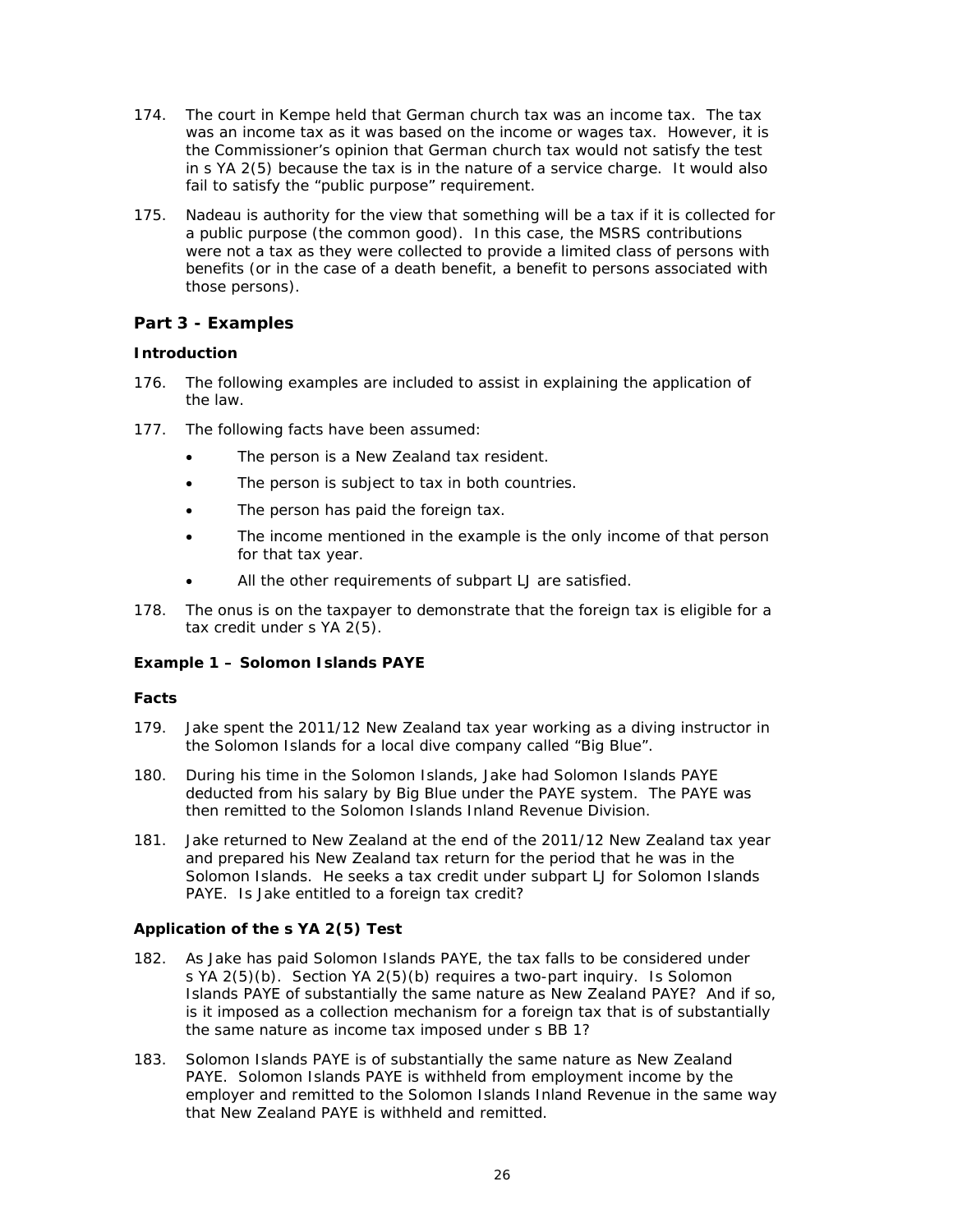184. Solomon Islands PAYE is also imposed as a collection mechanism for Solomon<br>Islands Income Tax. Whether Solomon Islands income tax is a tax of substantially the same nature as income tax imposed under s BB 1 is considered below.

| <b>Relevant factors</b>                                                                                                |                                                                                                                                                                                                                                                                                                                                                                                                                                                            |  |
|------------------------------------------------------------------------------------------------------------------------|------------------------------------------------------------------------------------------------------------------------------------------------------------------------------------------------------------------------------------------------------------------------------------------------------------------------------------------------------------------------------------------------------------------------------------------------------------|--|
| Compulsory and enforceable by<br>law.                                                                                  | The Solomon Islands government imposes<br>income tax on taxpayers under the Solomon<br>Islands Income Tax Act ([Cap 123]<br>Consolidated to 14 November 2012).<br>Payment is compulsory and enforceable by<br>law.                                                                                                                                                                                                                                         |  |
| Imposed by, and payable to, a<br>central, state or local<br>government.                                                | Solomon Islands income tax is imposed by<br>the Solomon Islands government and<br>administered and collected by the Inland<br>Revenue Division (IRD).                                                                                                                                                                                                                                                                                                      |  |
| Intended for a public purpose<br>(although it is irrelevant<br>whether it is tagged for a<br>specific public purpose). | The revenue that IRD collects is for a public<br>purpose as it enables the government to<br>stimulate development and provide vital<br>social services throughout the Solomon<br>Islands. (Solomon Islands Inland Revenue<br>Division website: www.ird.gov.sb - accessed<br>on 3 March 2014.)                                                                                                                                                              |  |
| The foreign tax must tax<br>"income" as defined under the<br>Act.<br>Some minor variations will<br>be acceptable.      | The Solomon Islands Income Tax Act<br>identifies income that is subject to tax. This<br>includes:<br>gains or profits from employment<br>$(s 3(1)(a)(ii))$ .<br>Section 5(a) confirms that "gains or<br>$\bullet$<br>profits" includes amounts from wages or<br>salaries.<br>Section 36A states that an employer<br>shall deduct tax from an employee's<br>gross employment income, as prescribed<br>in the Tax Deduction Rules 2005<br>(Solomon Islands). |  |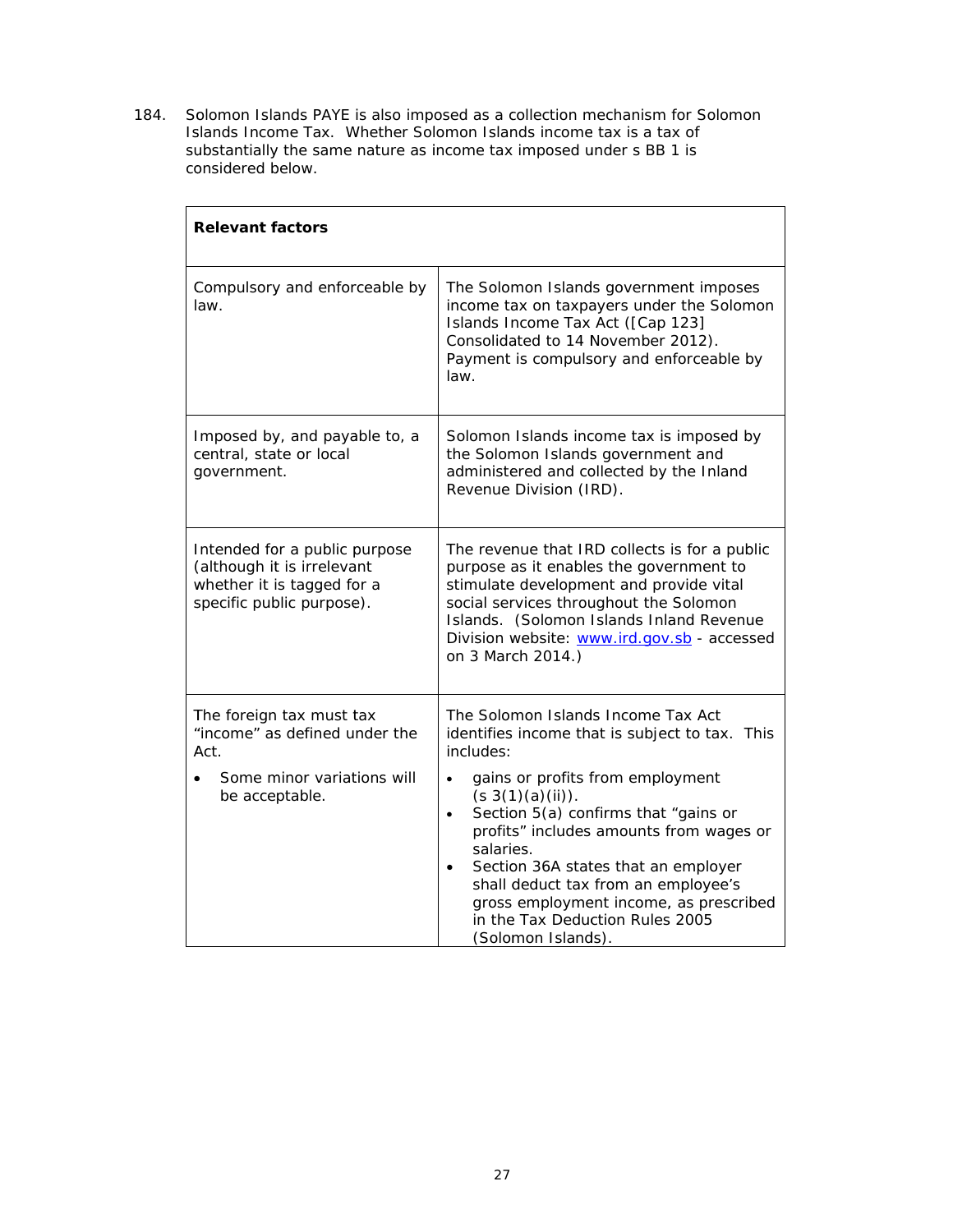| Calculated as a proportion of<br>income.                                                                                                                                                                                                                                       | Solomon Islands income tax is calculated as<br>a proportion of income.                                                                                                                                                                                                                |
|--------------------------------------------------------------------------------------------------------------------------------------------------------------------------------------------------------------------------------------------------------------------------------|---------------------------------------------------------------------------------------------------------------------------------------------------------------------------------------------------------------------------------------------------------------------------------------|
| The rate of the tax is not<br>important.<br>Whether the tax is payable<br>at a fixed rate or at<br>graduated rates is not<br>important.                                                                                                                                        | Individuals are entitled to an exemption for<br>their first \$15,080 earned. The balance of<br>any income is then subject to income tax at<br>graduating rates.                                                                                                                       |
| This condition might still be<br>satisfied even if the tax is<br>not payable until a<br>minimum income threshold<br>is reached, or if the<br>applicable income is capped<br>at a certain threshold.                                                                            |                                                                                                                                                                                                                                                                                       |
| Imposed on taxable or net<br>income.                                                                                                                                                                                                                                           |                                                                                                                                                                                                                                                                                       |
| A taxing formula designed<br>to produce a reasonable<br>approximation of actual<br>taxable/net income may be<br>acceptable.                                                                                                                                                    | Solomon Islands income tax is imposed on<br>"chargeable income", which is a similar<br>concept to "taxable income" under the New<br>Zealand Act.                                                                                                                                      |
| Where a tax is imposed as a<br>collection mechanism for<br>income tax and is of<br>substantially the same<br>nature as provisional tax,<br>PAYE, RWT or NRWT, then<br>the requirement that the<br>tax be imposed on taxable<br>or net income does not<br>need to be satisfied. | Income tax for employees is collected under<br>the Solomon Islands PAYE system.                                                                                                                                                                                                       |
| Not a penalty.                                                                                                                                                                                                                                                                 | Solomon Islands income tax is not a<br>penalty.                                                                                                                                                                                                                                       |
| Not a service charge or licence<br>fee.                                                                                                                                                                                                                                        | Solomon Islands income tax is not a service<br>charge or a licence fee.                                                                                                                                                                                                               |
| Not a payment into a fund or<br>scheme where the entitlement<br>to the benefit is limited to those<br>who contribute (or persons<br>associated with contributors).                                                                                                             | Solomon Islands income tax is not a<br>payment into a fund or scheme where the<br>entitlement to the benefit is limited to those<br>who contribute (or persons associated with<br>contributors). There is no connection<br>between payment of income tax and any<br>specific benefit. |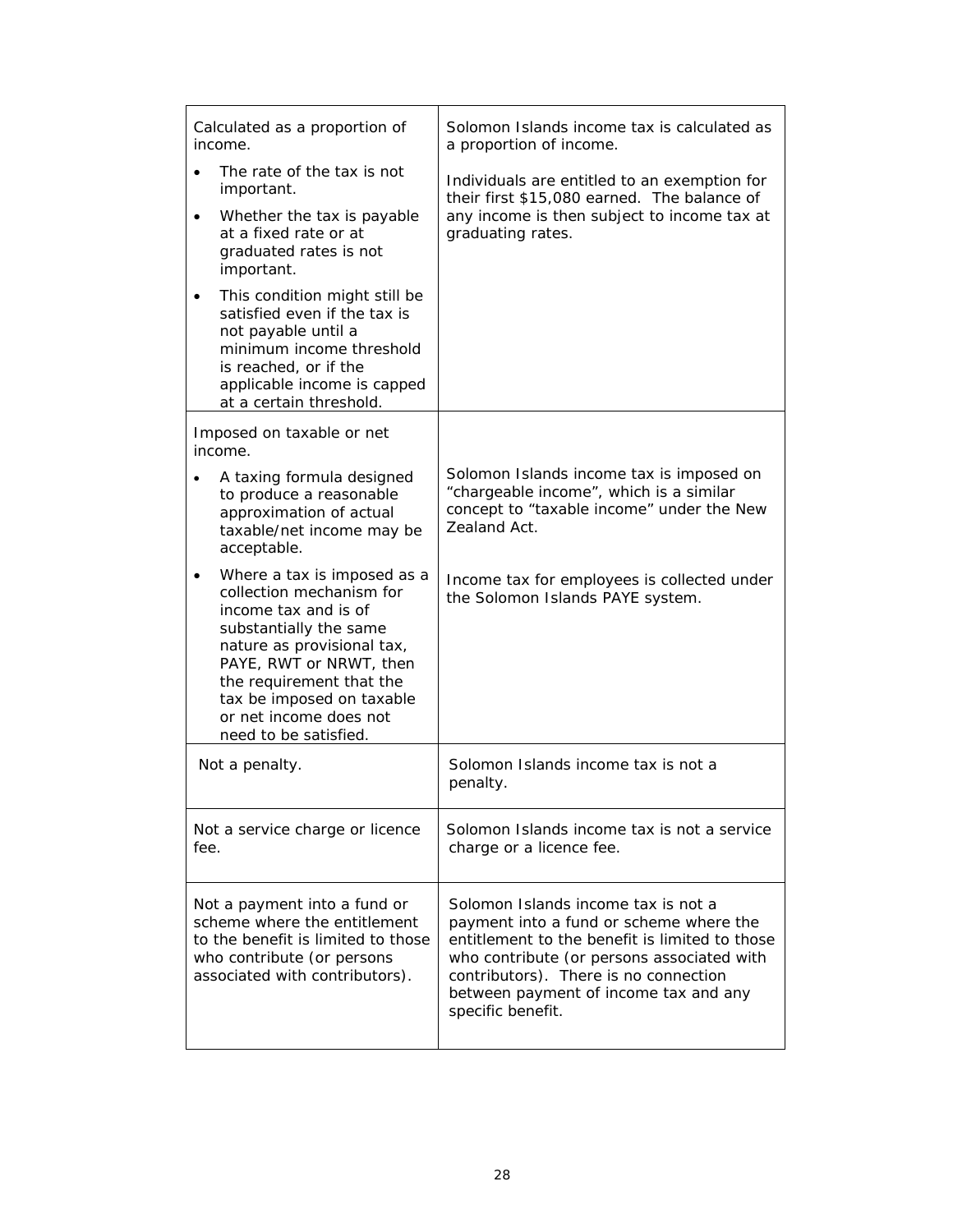# **Conclusion**

- 185. Jake is entitled to a foreign tax credit for Solomon Islands PAYE. Solomon Islands PAYE satisfies the test in s YA 2(5)(b) as it is a tax of substantially the same nature as New Zealand PAYE and it is imposed as a collection mechanism for a tax (Solomon Islands income tax) that is of substantially the same nature as New Zealand income tax.
- 186. Solomon Islands income tax is compulsory, imposed by central government and intended for a public purpose. It taxes employment income in substantially the same way that the New Zealand Act does, and it is calculated as a proportion of income.
- $187.$ Solomon Islands income tax is imposed on chargeable income, which correlates to the New Zealand concept of "taxable income". It is not a penalty, service charge, licence fee or a payment into a fund or scheme where the entitlement to the benefit is limited to those who contribute (or persons associated with contributors).
- 188. Jake's foreign tax credit cannot be more than the amount of New Zealand income tax payable on his Solomon Islands employment income.

# Example 2 - United States of America Federal Insurance Contributions

## **Facts**

189. Tim spent the 2011/12 New Zealand tax year working for an IT company in the United States. During this time, FICA contributions were deducted from Tim's salary. Tim has noted that social security and unemployment taxes are specifically excluded from the Double Taxation Relief (United States of America) Order 1983 at Art 2(3)(b). Tim would like to know whether it is possible to get a foreign tax credit for FICA contributions.

## What is FICA?

- 190. Under the United States Federal Insurance Contribution Act (as codified at Title 26, Subtitle C, Chapter 21 of the United States Code (USC)) employees and employers are required to make payments to the Federal government to fund social security benefits. These payments are known as FICA contributions or taxes.
- $191.$ FICA consists of two taxes. The first tax is for old-age, survivors and disability insurance (OASDI) (also referred to as the Social Security tax). It provides retirement benefits, survivor benefits (where an insured worker dies and leaves a spouse/child) and disability benefits.
- The second tax is known as Medicare. Medicare is used to fund hospital  $192.$ insurance for the elderly, younger people with disabilities, and people with endstage renal disease.
- FICA taxes are payroll taxes. For the 2012 tax year, FICA was imposed on 193. employees at the rate of 5.65%. This consists of 4.2% OASDI and 1.45% Medicare. OASDI was imposed on wages up to \$110,100. There is no limit on wages subject to Medicare.
- 194. An employer is required to deduct FICA from employees' gross wages. This amount, coupled with the employer contribution, is then remitted to the Internal Revenue Service along with income tax. An employer who fails to make the required payments or fails to pay on time will be liable for a penalty.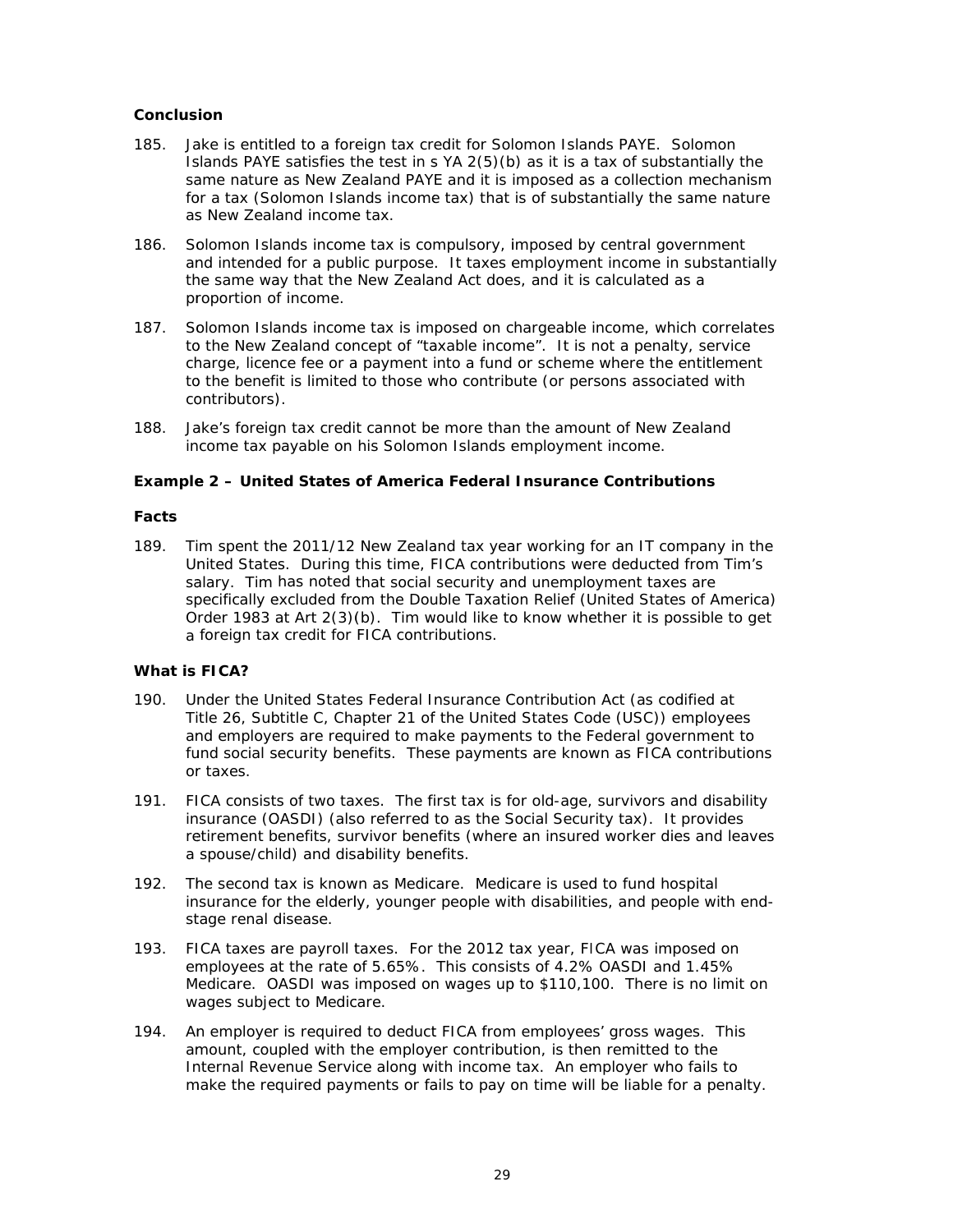195. For completeness, it is noted that employer FICA contributions would not satisfy the test in s YA 2(5). This is because they are not imposed on the employer's taxable or net income.

# Who is FICA imposed on?

196. FICA taxes are imposed on the wages of all employees. Employers are also required to make contributions. Both the employer and employee contributions are compulsory.

# **Eligibility and benefits**

## $OASDI$

- 197. The amount an employee pays throughout their working life is indirectly tied to the OASDI benefit that they receive on retirement. To receive most benefits, a person must be "fully insured". This means the person must have worked long enough and put enough money into the system. This is tracked using credits.
- 198. A person receives one credit for each quarter year they work. To be eligible for retirement benefits a person needs 40 credits (meaning they need to have worked for at least 10 years). They also need to earn a certain amount of money each quarter to get a credit for that quarter. The minimum age to qualify for a retirement benefit depends on when a person was born. Those born after 1960 qualify for a retirement benefit when they reach 67.
- The amount of the monthly benefit paid depends on the person's earnings 199. during their working life and the age at which they retire. People who earned more will get more back. However, the system is weighted so that low income workers will receive a higher percentage of their former wages than high income earners.
- A person can qualify for a disability benefit with fewer credits. To be entitled to 200. a disability benefit a person must have:
	- a medical condition that meets the definition of "disability" in the social security legislation; and
	- worked long enough and recently enough to be covered (this will vary depending on the age of the person).
- If a person who is covered by OASDI dies, their surviving spouse/children can  $201.$ receive a survivor benefit.
- $202.$ The United States Supreme Court, in Flemming v Nestor (1960) 363 US 603 (SC), held that entitlement to social security benefits is not a legally binding contractual right. Congress can change the rules regarding eligibility and has done so many times. The rules can be made more generous or more restrictive and benefits that are granted can be withdrawn. The FICA legislation specifically reserves the right of Congress to "alter, amend or repeal" any of the social security and Medicare provisions.

## Medicare

- 203. People aged 65 and over are entitled to receive Medicare benefits if they:
	- receive a social security benefit;
	- have worked long enough to be eligible for a social security benefit;
	- would be entitled to a social security benefit based on their spouse's  $\bullet$ work record and their spouse is aged at least 62; or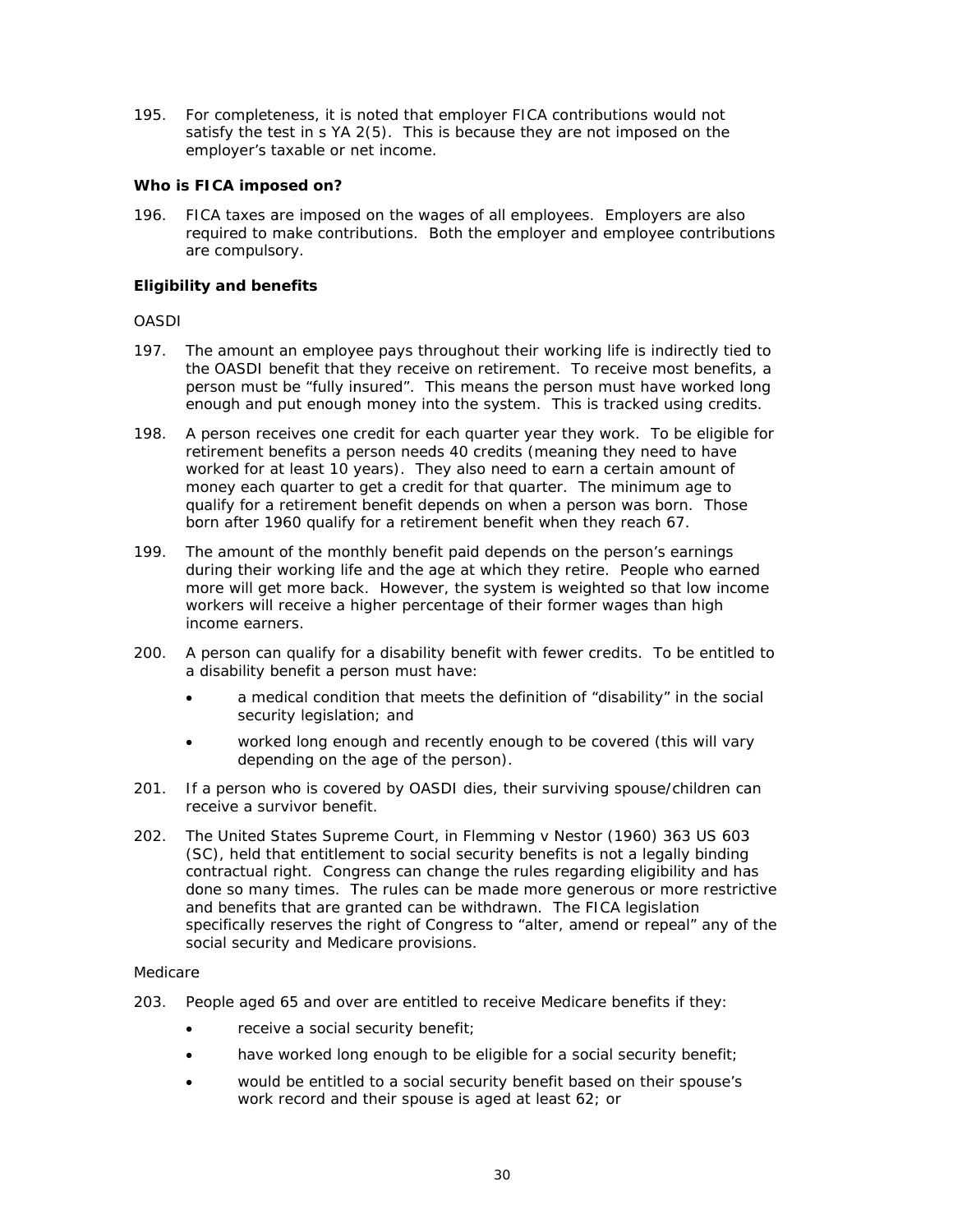- $\bullet$ have worked long enough in a federal, state or local government job to be insured for Medicare.
- 204. People aged under 65 who receive disability benefits or who have end-stage renal disease may also qualify for Medicare.
- $205.$ As with OASDI, Congress has reserved the right to "alter, amend or repeal" any of the Medicare provisions.

## **Trust Funds**

- 206. FICA taxes are collected by the United States Internal Revenue Service (IRS) and paid into the United States Treasury General Fund. They are then appropriated to three separate funds: the Federal Hospital Insurance Trust Fund, the Federal Old-Age and Survivors Insurance Trust Fund and the Federal Disability Insurance Trust Fund. Amounts held in these funds are not held for any particular individual. Likewise, employer contributions are not held in trust for any particular employee. The US social security system is a pay as you go scheme, under which current employer and employee contributions are used to fund the payment of retirement benefits to the current recipients of retirement benefits.
- $207.$ The analysis below combines employee Medicare and OASDI contributions. They are two separate taxes. However, as the same factors apply to each tax, they are considered together. Employer contributions are not considered.

| <b>Relevant factors</b>                                                                                                |                                                                                                                                                                                                                                                                                                                                                                                                                                                                                                                        |
|------------------------------------------------------------------------------------------------------------------------|------------------------------------------------------------------------------------------------------------------------------------------------------------------------------------------------------------------------------------------------------------------------------------------------------------------------------------------------------------------------------------------------------------------------------------------------------------------------------------------------------------------------|
| Compulsory and enforceable by<br>law.                                                                                  | FICA is compulsory and enforceable by law.                                                                                                                                                                                                                                                                                                                                                                                                                                                                             |
| Imposed by, and payable to, a<br>central, state or local<br>government.                                                | FICA is imposed under the Federal<br>Insurance Contribution Act. FICA is<br>collected by the IRS and paid into the<br>United States Treasury General Fund.                                                                                                                                                                                                                                                                                                                                                             |
| Intended for a public purpose<br>(although it is irrelevant<br>whether it is tagged for a<br>specific public purpose). | FICA is intended for a public purpose. FICA<br>is used to provide benefits to insured<br>people.<br>The employee contribution is connected with<br>a benefit. With OASDI, the amount an<br>employee pays throughout their working life<br>is indirectly tied to the OASDI benefit they<br>receive on retirement. With Medicare, an<br>employee also needs to have paid Medicare<br>for at least 10 years prior to reaching<br>retirement age.<br>This may mean that there is a private<br>element to the contribution. |

## Application of the s YA 2(5) Test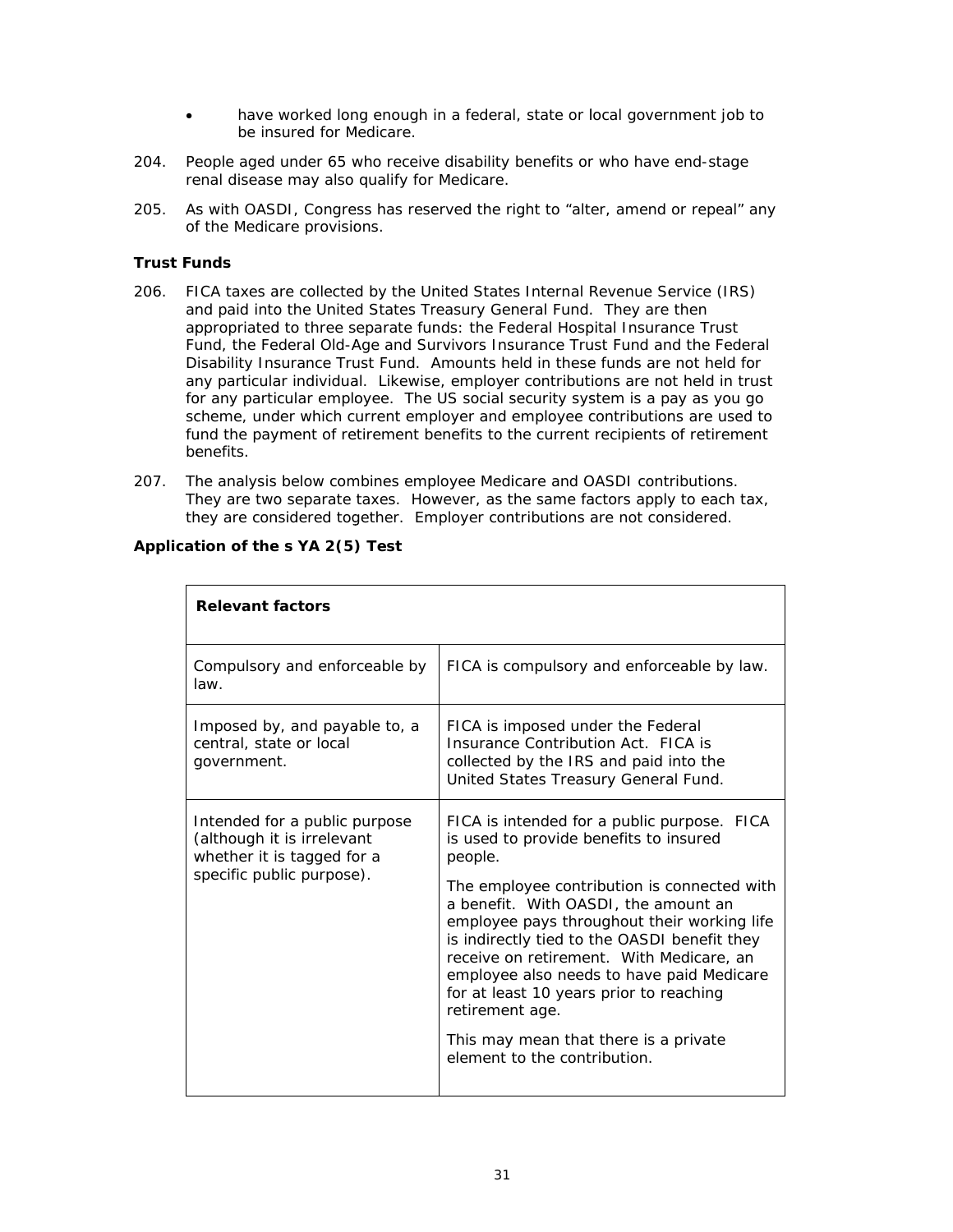| The foreign tax must tax<br>"income" as defined under the<br>Act.<br>Some minor variations will<br>be acceptable.                                                                                                                                                                                                                                                                                                                                          | FICA taxes employment income in<br>substantially the same way that the New<br>Zealand Act taxes employment income.                                                             |
|------------------------------------------------------------------------------------------------------------------------------------------------------------------------------------------------------------------------------------------------------------------------------------------------------------------------------------------------------------------------------------------------------------------------------------------------------------|--------------------------------------------------------------------------------------------------------------------------------------------------------------------------------|
| Calculated as a proportion of<br>income.<br>The rate of the tax is not<br>important.<br>Whether the tax is payable<br>$\bullet$<br>at a fixed rate or at<br>graduated rates is not<br>important.<br>This condition might still be<br>$\bullet$<br>satisfied even if the tax is<br>not payable until a<br>minimum income threshold<br>is reached, or if the<br>applicable income is capped<br>at a certain threshold.                                       | FICA is calculated as a percentage of an<br>employee's gross income.                                                                                                           |
| Imposed on taxable or net<br>income.<br>A taxing formula designed<br>to produce a reasonable<br>approximation of actual<br>net/taxable income may be<br>acceptable.<br>Where a tax is imposed as a<br>٠<br>collection mechanism for<br>income tax and is of<br>substantially the same<br>nature as provisional tax,<br>PAYE, RWT or NRWT, then<br>the requirement that the<br>tax be imposed on taxable<br>or net income does not<br>need to be satisfied. | Because they are payroll taxes, OASDI and<br>Medicare contributions are imposed on an<br>employee's gross income. They are<br>imposed in a similar way to New Zealand<br>PAYE. |
| Not a penalty.                                                                                                                                                                                                                                                                                                                                                                                                                                             | FICA is not a penalty.                                                                                                                                                         |
| Not a service charge or licence<br>fee.                                                                                                                                                                                                                                                                                                                                                                                                                    | FICA is not a service charge or licence fee.                                                                                                                                   |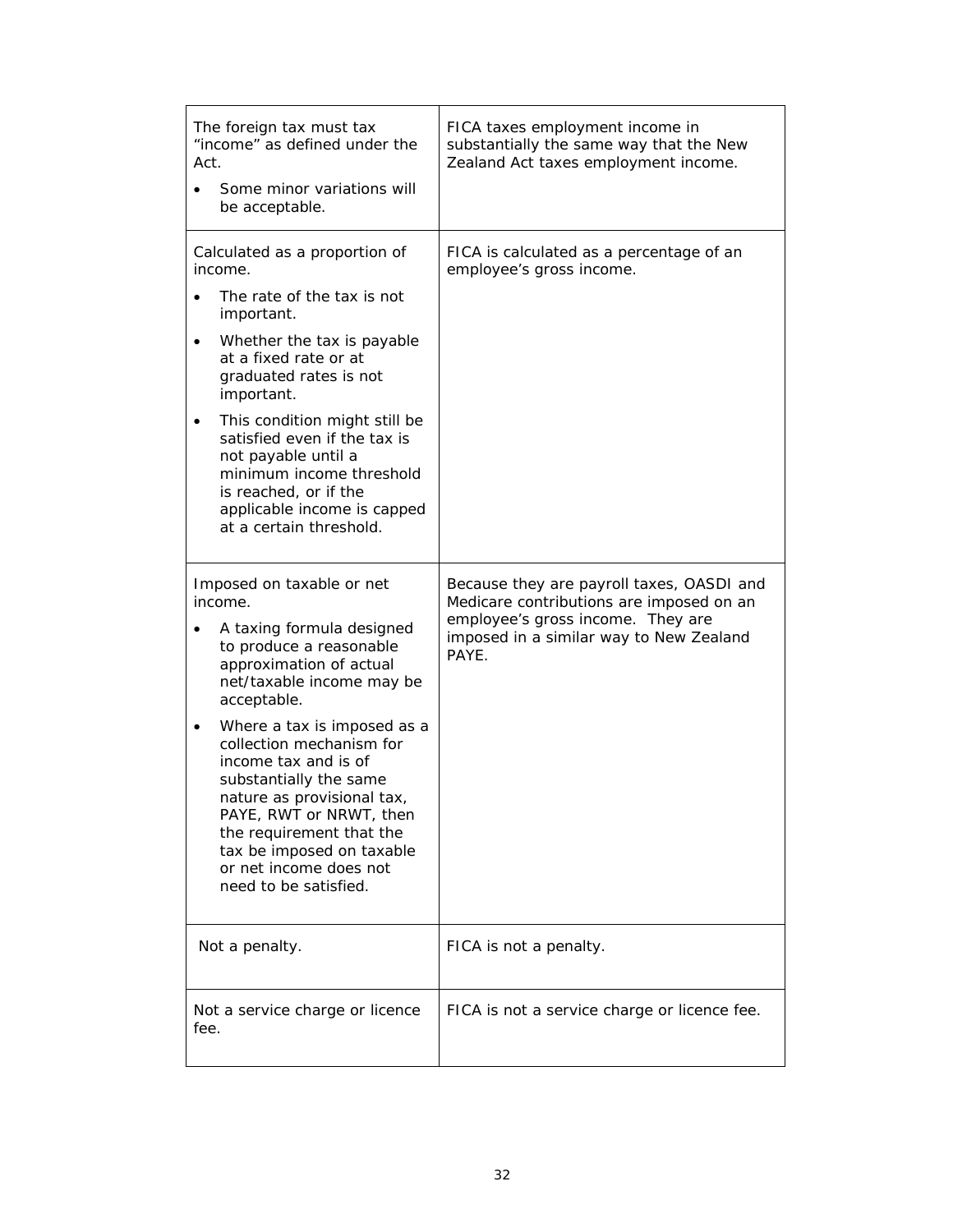| Not a payment into a fund or<br>scheme where the entitlement<br>to the benefit is limited to those<br>who contribute (or persons<br>associated with contributors). | FICA is essentially a payment into a fund or<br>scheme where the entitlement to the benefit<br>is limited to those who contribute (or<br>persons associated with contributors).<br>The employee contribution is linked to a<br>benefit entitlement. Without making<br>contributions the employee will not be<br>eligible to receive the relevant benefits.<br>How much the employee pays in will broadly                                                                                                                                                                                                                                                                                                                                                            |
|--------------------------------------------------------------------------------------------------------------------------------------------------------------------|---------------------------------------------------------------------------------------------------------------------------------------------------------------------------------------------------------------------------------------------------------------------------------------------------------------------------------------------------------------------------------------------------------------------------------------------------------------------------------------------------------------------------------------------------------------------------------------------------------------------------------------------------------------------------------------------------------------------------------------------------------------------|
|                                                                                                                                                                    | correlate to what they ultimately receive.<br>One of the main arguments for claiming that<br>FICA is a tax, and not a contribution to a<br>fund or scheme, is that under FICA an<br>employee does not have an enforceable<br>contractual right to receive a benefit. The<br>United States Congress has the power to<br>change eligibility requirements or even to<br>repeal the benefit. However, the same<br>could be said for most government-run<br>social insurance schemes. There is always<br>the risk that the government will not have<br>enough funds to pay out benefits. However,<br>these potential risks do not detract from the<br>essential characteristic of the payments -<br>which are payments made to secure<br>entitlement to future benefits. |

## **Conclusion on FICA**

- 208. Tim is not entitled to a foreign tax credit for his FICA contributions as FICA does not satisfy the test in s YA 2(5)(a). FICA is not a tax of substantially the same nature as New Zealand income tax imposed under s BB 1. FICA contributions also do not satisfy s YA 2(5)(b). While they are deducted from employment income in much the same way as New Zealand PAYE, they are not a collection mechanism for a separate tax that is of substantially the same nature as income tax imposed under s BB 1.
- 209. Employee FICA contributions do satisfy certain elements of the test. They are compulsory and imposed by central (Federal) government. They are calculated as a proportion of the employee's income. They are imposed on gross income in much the same way as the New Zealand Act imposes income tax on employee income - via a PAYE system. Further, employee FICA contributions are not penalties, service charges or licence fees.
- $210.$ It is also arguable that FICA contributions are intended for a public purpose, ie to pay benefits to eligible recipients. However, it is also the case that the payments are made for a private purpose, ie to secure eligibility to a potential private benefit.
- $211.$ Employee FICA contributions fail the s YA 2(5) test as they can be characterised as a payment into a fund or scheme where the entitlement to the benefit is limited to those who contribute (or persons associated with contributors). By making the payment into the fund, the employee becomes entitled to receive benefits to which they would not otherwise have been entitled. The benefits are not available to all citizens, only those citizens that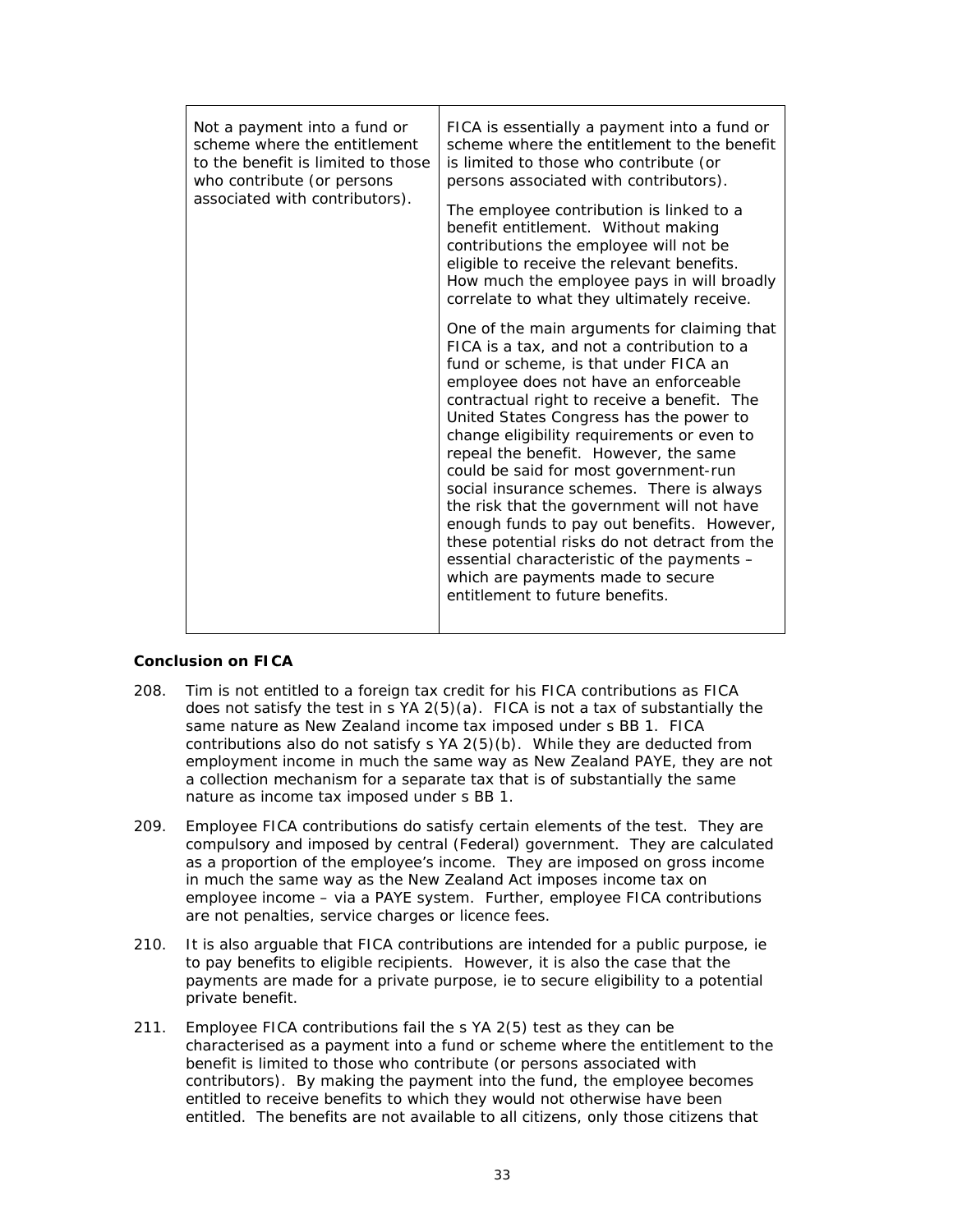are fully insured. The United States Supreme Court in *Flemming v Nestor* held that this entitlement is not a legally binding contractual right. However, the Commissioner considers that as the payment is linked to a future benefit (whether that benefit is ever realised or not), then it has the features of a payment into a fund or scheme.

- $212.$ As employee FICA contributions are likely to have a private as well as a public benefit, and because they have the characteristics of a payment into a fund or scheme where the entitlement to the benefit is limited to those who contribute (or persons associated with contributors), the Commissioner considers that employee FICA contributions do not satisfy the requirements of s YA 2(5).
- Br Pub 09/02: Federal Insurance Contributions Act (FICA) Fringe benefit tax  $213.$ liability, Tax Information Bulletin, Vol 21, No 4 (June 2009): 2 looked at whether employer FICA contributions are subject to fringe benefit tax. The Public Ruling was mainly concerned with whether employer FICA contributions gave rise to a fringe benefit. However, it touched briefly on employee FICA contributions and noted that Flemming v Nestor establishes that a person who makes payments under FICA does not acquire a right to a benefit analogous to a property right as a consequence. As mentioned above, this Interpretation Statement accepts that the employee FICA contributions do not result in an enforceable right. However, the essential characteristic of the payment is a payment made to secure an entitlement to a future benefit. Only people that make contributions are entitled to benefit. This can be compared to a general income tax where payers do not receive any benefit as a consequence of being a taxpayer. Subject to the eligibility requirements of government benefits (such as social security, unemployment, etc), the same benefits are available to all citizens whether they are required to pay, or have paid, income tax.

## **Example 3 - United Kingdom National Insurance Contributions**

## **Facts**

- $214.$ Melanie spent the 2011/12 New Zealand tax year working as a pharmacist in London. Melanie's only income for this tax year is employment income from her job in London. United Kingdom income tax and Class 1 Employee National Insurance (NI) contributions have been deducted via the United Kingdom PAYE system from this income.
- Melanie returned to New Zealand at the end of the tax year. She notes that  $215.$ she is able to claim a foreign tax credit for United Kingdom income tax under the Double Taxation Relief (United Kingdom) Order 1984 (the DTA). However the DTA does not mention NI contributions. Melanie would like to know whether she is able to claim a foreign tax credit under subpart LJ for United Kingdom NI contributions. Are United Kingdom NI contributions of substantially the same nature as income tax imposed under s BB 1?

## **What is National Insurance?**

- $216.$ United Kingdom NI is a scheme where employees, employers and the selfemployed make contributions towards the cost of certain state benefits. The scheme is administered by Her Majesty's Revenue and Customs (HMRC) and contributions are collected by HMRC through the PAYE system along with income tax.
- 217. NI contributions are mandatory contributions paid by employees and employers on earnings and by employers on certain benefits in kind provided to employees. The self-employed are also required to make NI contributions partly by a fixed weekly or monthly payment and partly on a percentage of net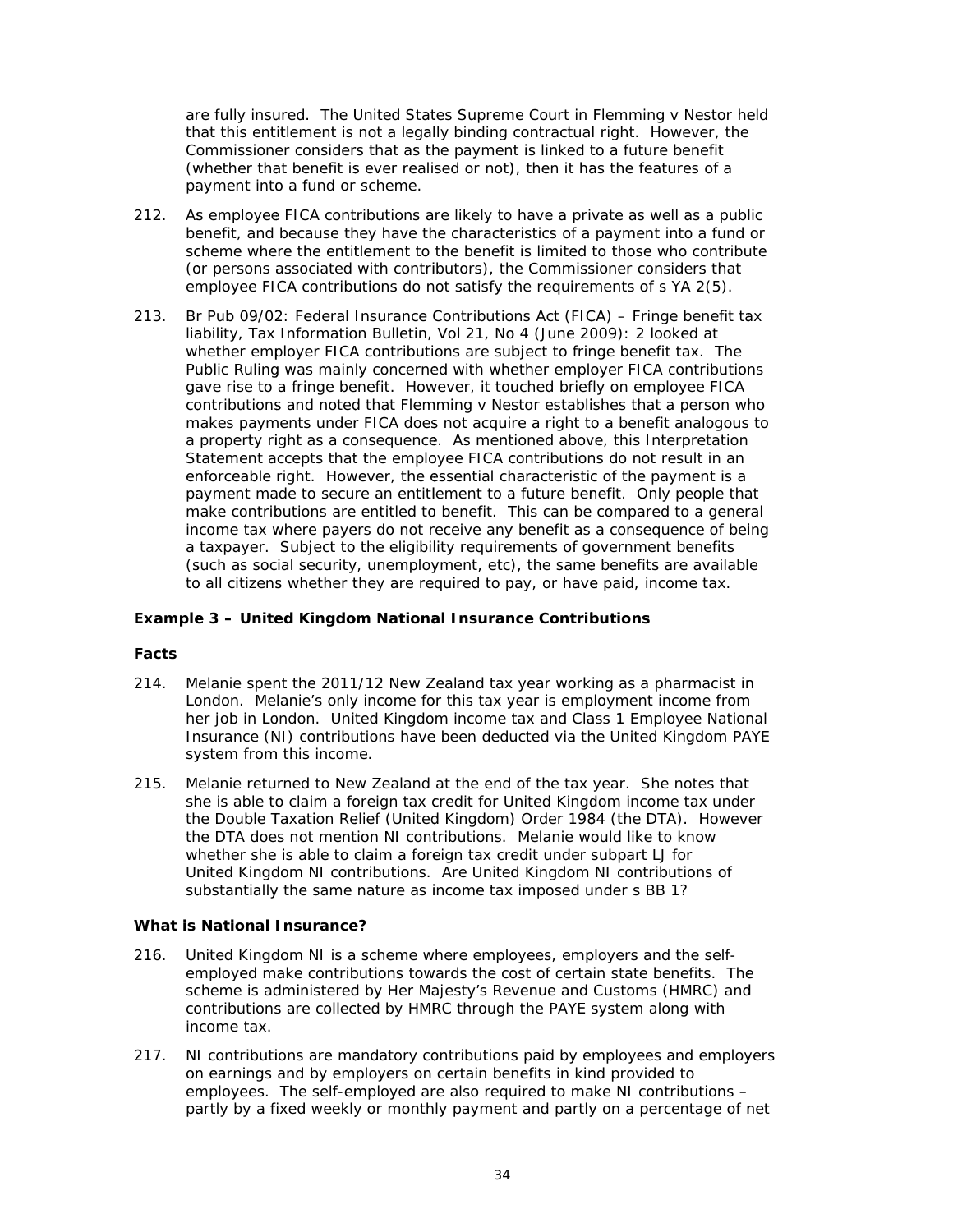profits above a certain threshold. Individuals may also make voluntary NI contributions. A person is required to make NI contributions if they are:

- an employee or self-employed,
- aged 16 years or over (although Class 1 and Class 2 employee contributions are not payable by a person over the state pension age), and
- their earnings are at a prescribed level.
- 218. Employers are also required to make NI contributions.

# Classes of NI contributions

- There are six different classes of NI contributions. These are summarised as  $219$ follows:
	- Class 1 NI contributions are paid by employers and employees. The employee contribution is deducted from the employee's gross wages by the employer. The employer then adds an employer contribution and submits the amount to HMRC along with income tax.
	- Class 1A NI contributions are paid by employers on the value of benefits in kind provided to their employees.
	- Class 1B NI contributions are payable whenever an employer enters into a PAYE settlement agreement for tax. Class 1B contributions are payable only by employers.
	- Class 2 NI contributions are fixed weekly amounts paid by the selfemployed. While the amount is calculated weekly, it is typically paid monthly or quarterly. Payments are due regardless of trading profits or losses (although those with low earnings can apply for an exemption).
	- Class 3 NI contributions are voluntary payments paid by a person wishing to fill a gap in their contribution record. The gap may have arisen because the person was not working or because their earnings were too low. This allows a person to preserve their entitlement to certain state benefits. Class 3 NI contributions are paid at a flat rate.
	- Class 4 NI contributions are paid by the self-employed as a proportion of their net profits. The amount due is calculated with income tax at the end of the year.

## **Benefit entitlements**

- $220.$ A person's entitlement to contributory state benefits (and the amount of those benefits) depends on the class of NI contribution paid:
	- Class 1 NI contributions (paid by employees and employers) provide the employee with an entitlement to all contributory benefits. The Class 1 employer NI contributions do not provide the employee with an entitlement to contributory benefits. Entitlement is determined solely by the amount paid by the employee. (For employee contributions, contributory benefits are determined only by NI contributions below something called the "Upper Accrual Point".)
	- Classes 1A and 1B NI contributions (paid by employers) do not count towards any contributory benefits.
	- Class 2 NI contributions (paid by the self-employed) provide an entitlement to the state pension and bereavement benefits only.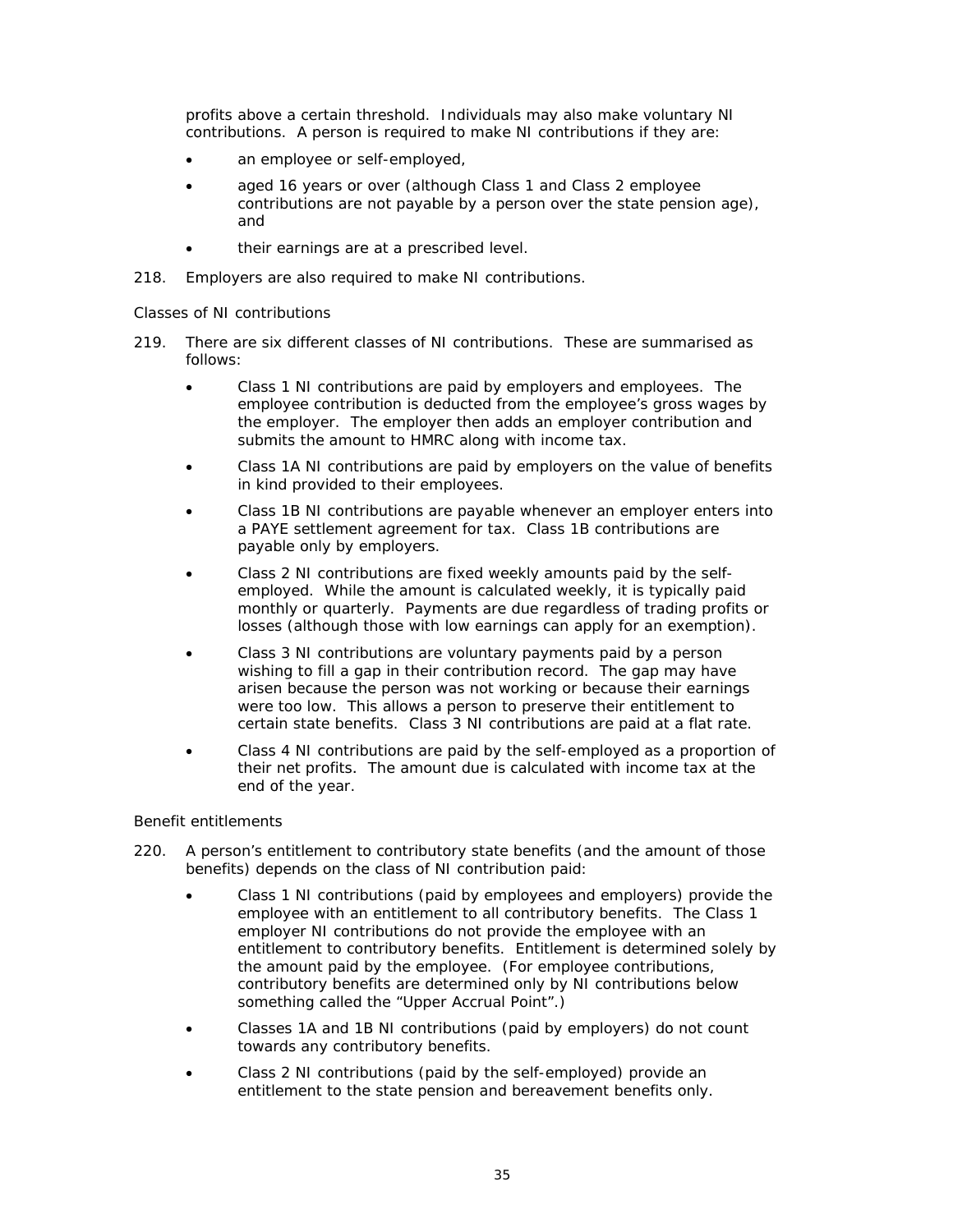- Class 3 NI contributions (voluntary) count towards state pension and  $\bullet$ bereavement benefits only.
- Class 4 NI contributions (paid by the self-employed) do not count towards any contributory benefits. This is because the self-employed qualify for benefits by paying Class 2 NI contributions.
- 221. In addition, entitlement to a contributory benefit depends on how long a person has paid in NI contributions. There are different calculations for each of the different classes and for each of the different benefits.

## The National Insurance Fund

 $222.$ The National Insurance scheme is administered by HMRC. HMRC collects the NI contributions through the PAYE system. The NI contributions go into the National Insurance Fund (NIF). The NIF is separate from the Consolidated Fund.

| <b>Relevant factors</b>                                                 |                                                                                                                                                                                                                                                                                                                                                                                     |
|-------------------------------------------------------------------------|-------------------------------------------------------------------------------------------------------------------------------------------------------------------------------------------------------------------------------------------------------------------------------------------------------------------------------------------------------------------------------------|
| Compulsory and enforceable by<br>law.                                   | It is compulsory for a person to make NI<br>contributions if they are:<br>an employee (Class 1) or self-employed<br>(Class 2 and Class 4),<br>aged between 16 and state pension age,<br>$\bullet$<br>and<br>their earnings are at a prescribed level.<br>Employers are also required to make NI<br>contributions (Classes 1, 1A and 1B).<br>Class 3 NI contributions are voluntary. |
| Imposed by, and payable to, a<br>central, state or local<br>government. | NI contributions are imposed by central<br>government.<br>NI contributions are collected and<br>administered by HMRC.<br>A proportion of NI contributions are used to<br>fund the National Health Service (NHS).<br>The remainder of the NI contributions are<br>then paid by HMRC into the NIF.<br>The NIF is separate from the Consolidated<br>Fund.                              |

# Application of the s YA 2(5) Test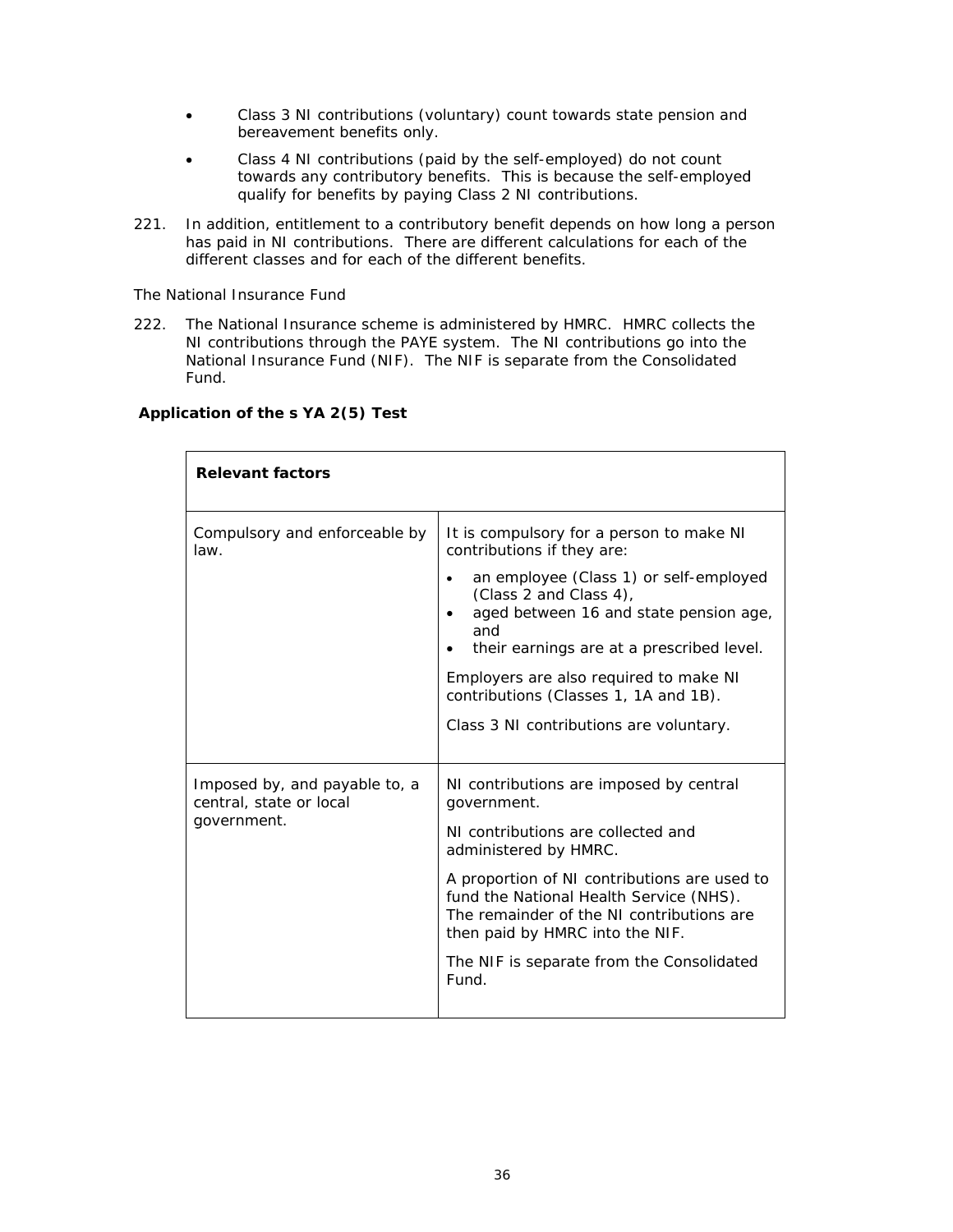| Intended for a public purpose<br>(although it is irrelevant<br>whether it is tagged for a<br>specific public purpose). | A proportion of all NI contributions are used<br>to help fund the NHS. A proportion is also<br>used to fund non-contributory benefits. Use<br>of the NHS and access to non-contributory<br>benefits are available to everyone. There is<br>no eligibility requirement. On this basis, the<br>NI contributions are being used for a public<br>purpose.<br>However, a proportion of NI contributions<br>are also used to fund contributory benefits.<br>This is not a public purpose. In this<br>instance, NI contributions are used to fund a<br>private benefit.                                                                                                       |
|------------------------------------------------------------------------------------------------------------------------|------------------------------------------------------------------------------------------------------------------------------------------------------------------------------------------------------------------------------------------------------------------------------------------------------------------------------------------------------------------------------------------------------------------------------------------------------------------------------------------------------------------------------------------------------------------------------------------------------------------------------------------------------------------------|
| The foreign tax must tax<br>"income" as defined under the<br>Act.<br>Some minor variations will<br>be acceptable.      | Class 1 employee NI contributions tax<br>employment income. The New Zealand Act<br>also taxes and collects employment income<br>substantially the same way.<br>Class 1 employer NI contributions and<br>Classes 1A and 1B NI contributions do not<br>tax income (of the employer).<br>Class 2 NI contributions are a flat fee and<br>not a tax on income/profits. They are<br>payable regardless of income/profits.<br>Class 3 NI contributions are voluntary and<br>paid at a flat rate unrelated to income.<br>Class 4 NI contributions tax net profits of<br>the self-employed. The "income" that is<br>taxed is the type of income that is taxed<br>under the Act. |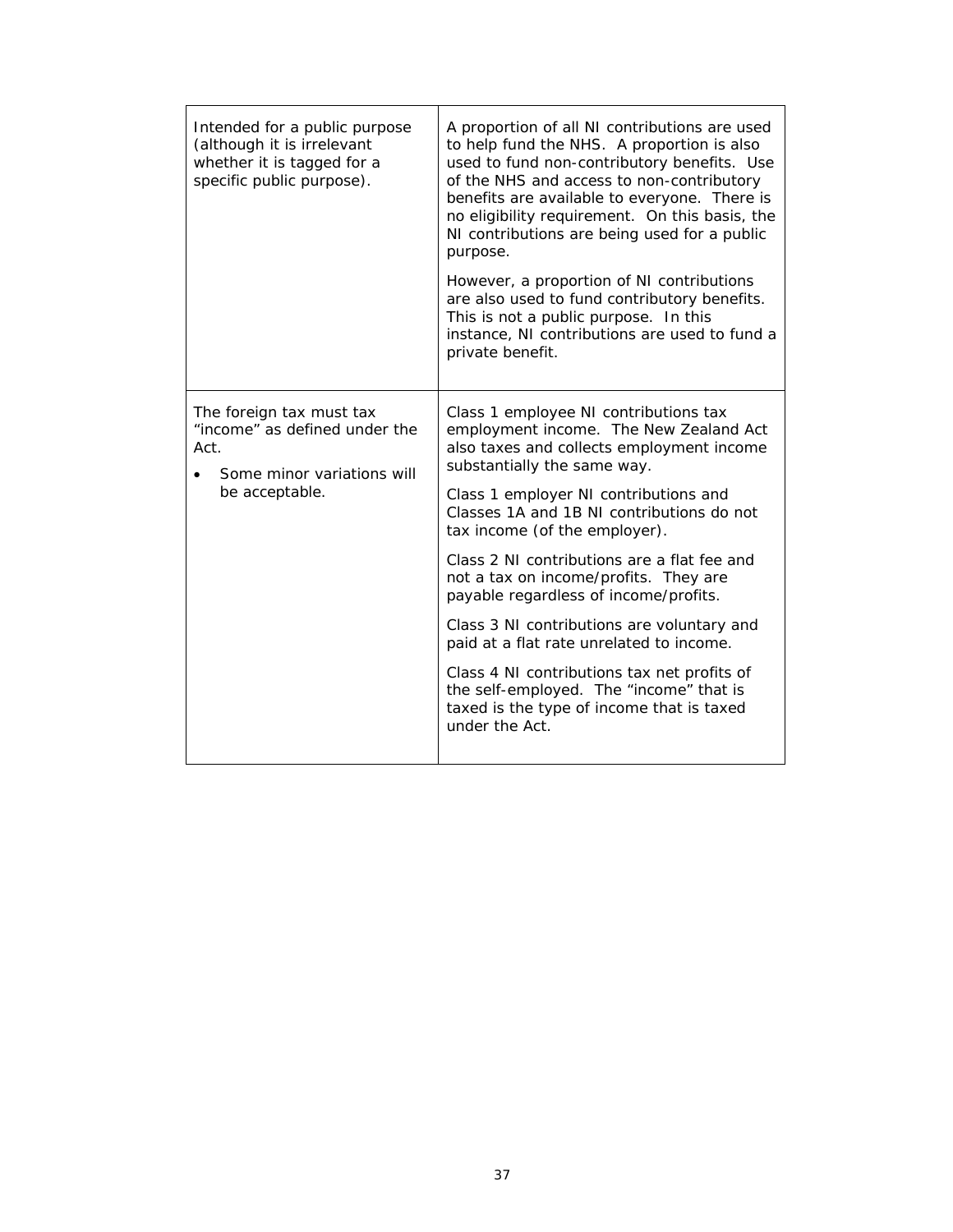|                        | Calculated as a proportion of<br>income.                                                                                                                                                                                                                                                                                                                                                                                                              | Class 1 employee NI contributions are<br>calculated as a proportion of income.                                                                                                                                                                                                                                                                                                                                                                                                                                                                                                                                                                                                                                                                                                                                                            |
|------------------------|-------------------------------------------------------------------------------------------------------------------------------------------------------------------------------------------------------------------------------------------------------------------------------------------------------------------------------------------------------------------------------------------------------------------------------------------------------|-------------------------------------------------------------------------------------------------------------------------------------------------------------------------------------------------------------------------------------------------------------------------------------------------------------------------------------------------------------------------------------------------------------------------------------------------------------------------------------------------------------------------------------------------------------------------------------------------------------------------------------------------------------------------------------------------------------------------------------------------------------------------------------------------------------------------------------------|
| $\bullet$<br>$\bullet$ | The rate of the tax is not<br>important.<br>Whether the tax is payable<br>at a fixed rate or at<br>graduated rates is not<br>important.                                                                                                                                                                                                                                                                                                               | Class 1 employer NI contributions are<br>calculated on the basis of the employee's<br>income and not the employer's. This means<br>Class 1 employer contributions are not<br>calculated as a proportion of income of the<br>employer.                                                                                                                                                                                                                                                                                                                                                                                                                                                                                                                                                                                                     |
| $\bullet$              | This condition might still be<br>satisfied even if the tax is<br>not payable until a                                                                                                                                                                                                                                                                                                                                                                  | Classes 1A and 1B NI contributions are also<br>not calculated as a proportion of income.<br>They are paid by the employer.                                                                                                                                                                                                                                                                                                                                                                                                                                                                                                                                                                                                                                                                                                                |
|                        | minimum income threshold<br>is reached, or if the<br>applicable income is capped<br>at a certain threshold.                                                                                                                                                                                                                                                                                                                                           | Class 2 NI contributions are not calculated<br>as a proportion of income. Class 2 NI<br>contributions are calculated at a flat rate of<br>£2.65 per week.                                                                                                                                                                                                                                                                                                                                                                                                                                                                                                                                                                                                                                                                                 |
|                        |                                                                                                                                                                                                                                                                                                                                                                                                                                                       | Class 3 NI contributions are voluntary and<br>usually made because the person is not<br>earning any income. They are imposed at a<br>flat rate and therefore not calculated as a<br>proportion of income.                                                                                                                                                                                                                                                                                                                                                                                                                                                                                                                                                                                                                                 |
|                        |                                                                                                                                                                                                                                                                                                                                                                                                                                                       | Class 4 NI contributions are calculated as a<br>proportion of the self-employed person's<br>profits.                                                                                                                                                                                                                                                                                                                                                                                                                                                                                                                                                                                                                                                                                                                                      |
| $\bullet$<br>$\bullet$ | Imposed on taxable or net<br>income.<br>A taxing formula designed<br>to produce a reasonable<br>approximation of actual<br>net/taxable income may be<br>acceptable.<br>Where a tax is imposed as a<br>collection mechanism for<br>income tax and is of<br>substantially the same<br>nature as provisional tax,<br>PAYE, RWT or NRWT, then<br>the requirement that the<br>tax be imposed on taxable<br>or net income does not<br>need to be satisfied. | Class 1 employee NI contributions are<br>imposed on gross income and deducted<br>from employees' wages by the employer. In<br>this way, they could be characterised as a<br>collection mechanism for the NI<br>contributions of the same nature as New<br>Zealand PAYE and so would satisfy this<br>requirement.<br>Class 1 employer NI contributions and<br>Classes 1A and 1B are not imposed on the<br>employer's income.<br>Class 2 NI contributions are imposed as a<br>flat fee. They are payable regardless of<br>profits or losses.<br>Class 3 NI contributions are a voluntary<br>payment paid at a flat rate unrelated to<br>income.<br>Class 4 NI contributions are calculated on<br>net profits. Net profit is broadly the same<br>as "taxable income". Therefore, Class 4 NI<br>contributions would satisfy this requirement. |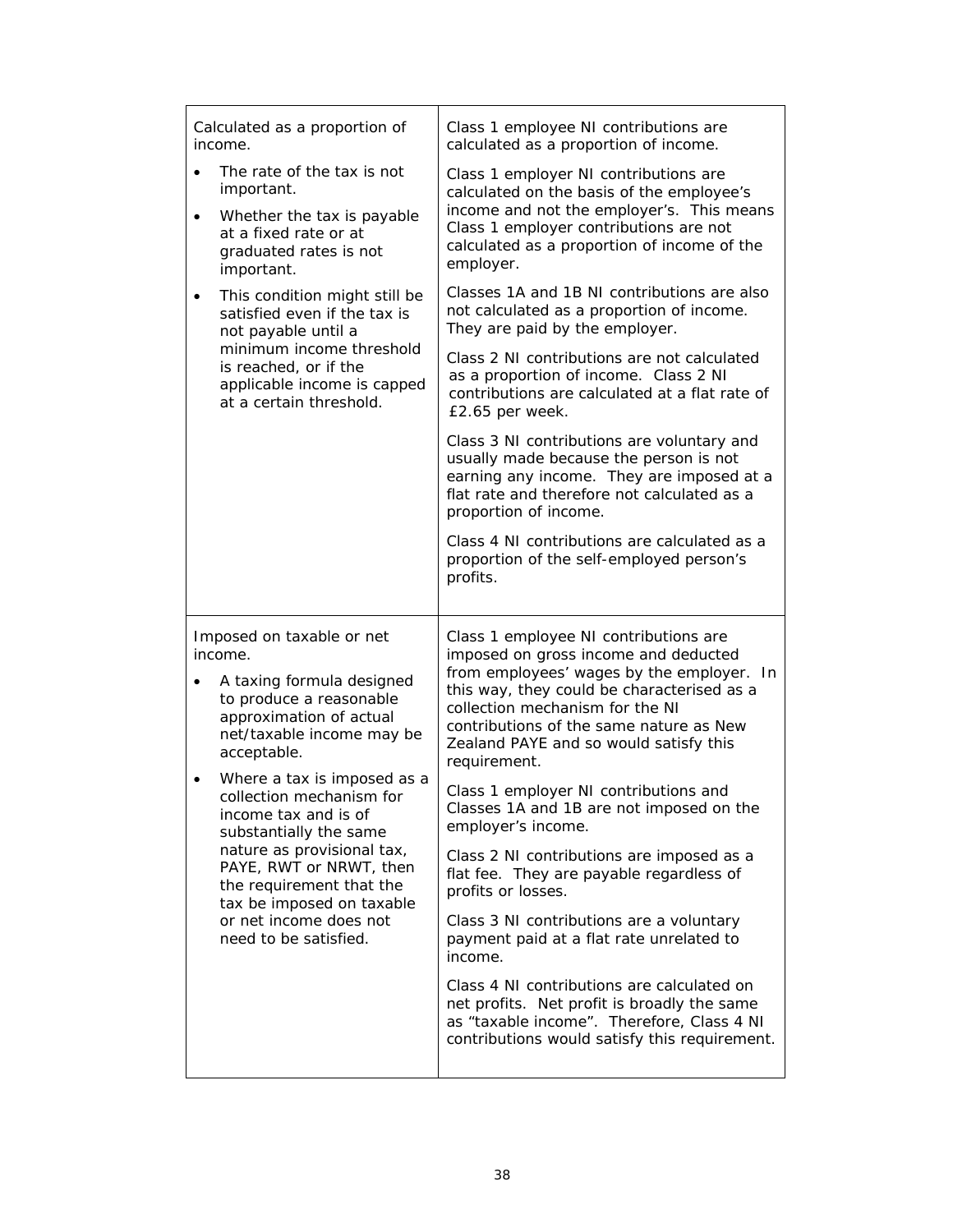| Not a penalty.                                                                                                                                                    | NI contributions are not a penalty.                                                                                                                                                                                                                                                                                                                                                                                                                                                                                            |
|-------------------------------------------------------------------------------------------------------------------------------------------------------------------|--------------------------------------------------------------------------------------------------------------------------------------------------------------------------------------------------------------------------------------------------------------------------------------------------------------------------------------------------------------------------------------------------------------------------------------------------------------------------------------------------------------------------------|
| Not a service charge or licence<br>fee.                                                                                                                           | NI contributions are not a service charge or<br>licence fee.                                                                                                                                                                                                                                                                                                                                                                                                                                                                   |
| Not a payment into a fund or<br>scheme where the entitlement<br>to the benefit is limited to those<br>who contribute (or persons<br>associated with contributors) | Class 1 employee NI contributions and<br>Classes 2 and 3 NI contributions are<br>effectively payments into a fund or scheme<br>where the entitlement to the benefit is<br>limited to those who contribute. There are<br>deemed contributions for certain people who<br>do not contribute. For example, a spouse<br>who does not work because of parental<br>responsibilities is entitled to deemed<br>contributions. The benefit of the payment is<br>linked via a person's NI contributions<br>account to contributions made. |
|                                                                                                                                                                   | Class 4 NI contributions and employer<br>contributions (Classes 1, 1A and 1B) can<br>also be classed as payments into a fund or<br>scheme where the entitlement to the benefit<br>is limited to those who contribute. The only<br>difference with these classes of NI<br>contributions is that the contributor does<br>not personally stand to benefit as a<br>consequence of payment.                                                                                                                                         |

## **Conclusion on NI contributions**

- 223. Melanie is not entitled to a foreign tax credit, as United Kingdom NI contributions do not satisfy the test in s YA 2(5). United Kingdom NI contributions are not a tax of substantially the same nature as New Zealand income tax imposed under s BB 1. They are also not a tax of substantially the same nature as PAYE. While they are collected in much the same way via the PAYE system, they are not a collection mechanism for a separate foreign tax that is of substantially the same nature as income tax imposed under s BB 1.
- $224.$ All NI contributions have the characteristics of a payment into a scheme or fund where the entitlement to the benefit is limited to those who contribute. Most NI contributions are connected with an entitlement to a specific benefit – for example, the state pension. Consequently, United Kingdom NI contributions do not satisfy the test in s YA 2(5).
- 225. Case F11 is the only New Zealand authority to consider whether NI contributions are substantially of the same nature as New Zealand income tax (this was the phrase used in s 293 of the Income Tax Act 1976, applicable at the time). The Taxation Review Authority held that the taxpayer had failed to discharge the burden of proof to show that NI contributions were substantially of the same nature as New Zealand income tax. However, Judge Barber stated that it would not be possible to discharge the burden of proof in any event as the nature of NI contributions seemed to be far narrower than the nature of income tax. (Although he acknowledged that the point was not argued before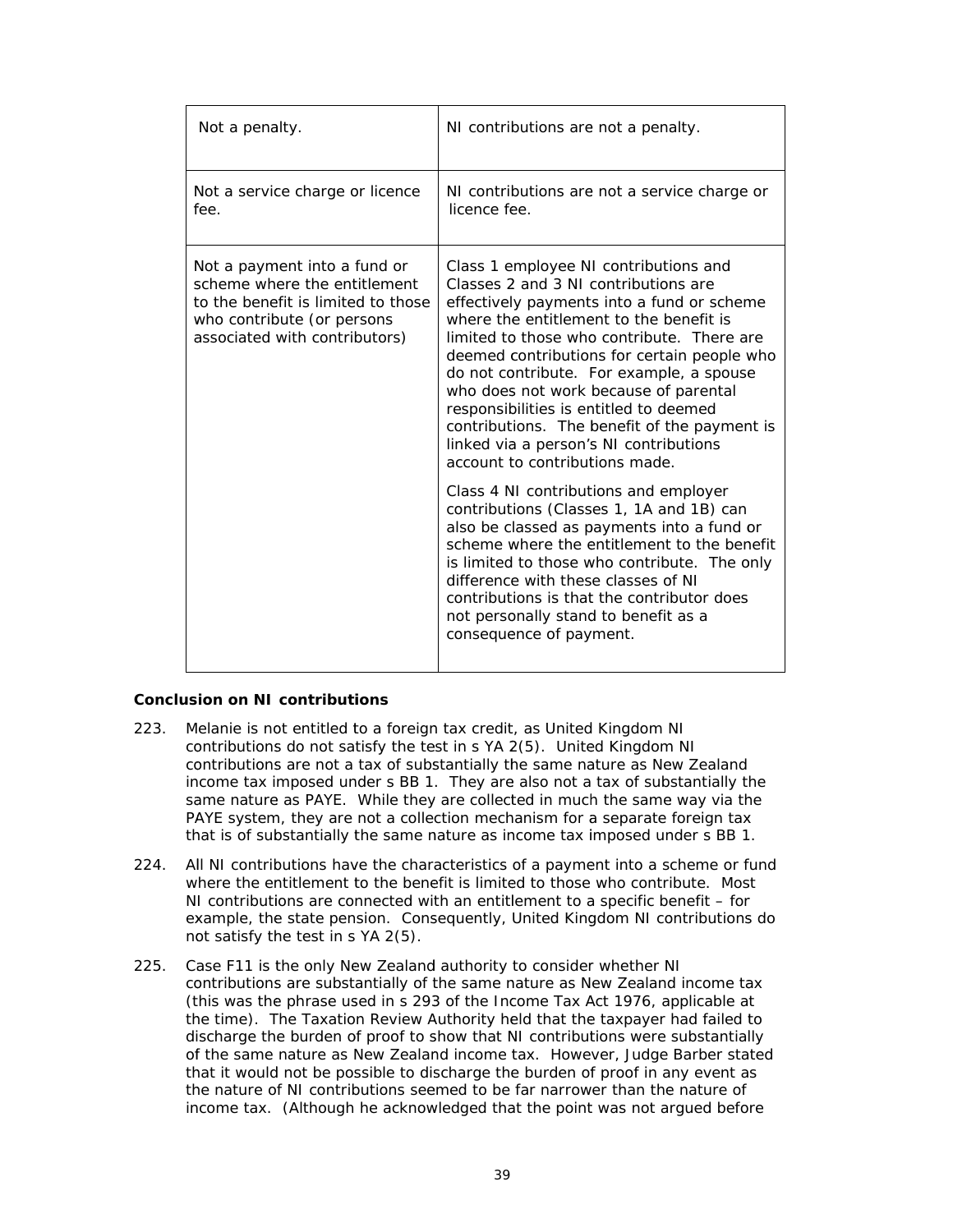him in any detail.) The findings in this case are consistent with the view taken in this Interpretation Statement.

### **References**

### **Related rulings/statements**

Br Pub 09/02: "Federal Insurance Contributions Act (FICA) – Fringe benefit tax liability", *Tax Information Bulletin* Vol 21, No 4 (June 2009):2

### **Subject references**

Foreign tax Foreign tax credit Income tax Solomon Islands Income Tax United Kingdom National Insurance Contributions United States Federal Insurance Contributions

#### **Legislative references**

Income Tax Act 2007, ss BB 1, LJ 1-LJ 5, YA 1, YA 2(5), sch 27

Tax Administration Act 1994, s 149A(2) Art 2(1) of the Double Taxation Relief (United

Kingdom) Order 1984 Double Taxation Relief (United States of America) Order 1983

#### **Case references**

*Air Caledonie International v Commonwealth of Australia* (1988) 165 CLR 462 (HCA)

*Air New Zealand Ltd v Wellington International Airport Ltd* [2009] NZCA 259, [2009] 3 NZLR 713

*Australian Tape Manufacturers Association v Commonwealth of Australia* (1993) 176 CLR 480 (HCA)

*Carter Holt Harvey Ltd v North Shore City Council* [2006] 2 NZLR 787 (HC)

*Case F11* (1983) 6 NZTC 59,613

*Case R68* 84 ATC 482

*Case S52* 85 ATC 388

*Case U52* 87 ATC 347

*Case 20* (1957) 7 CTBR (NS) 91

*Case 37* (1967) 3 NZTBR 442

*Case 112* (1958) 7 CTBR (NS) 733

*de Romero v Read* (1932) 48 CLR 649 (HCA)

*Eurig Estate (Re)* [1998] 2 SCR 565

*FCT v Clyne* (1958) 100 CLR 246 (HCA) *Flemming v Nestor* 363 US 603 (1960) (SC) *Haliburton & Ors v Broadcasting Commission* (CA 14-99, 15 July 1999)

*In Re Paterson (Deceased), Rennick v Guardian Trust and Executors Co of NZ Ltd* [1944] NZLR 104 (CA)

*In Re Reckitt; Reckitt v Reckitt* [1932] 2 Ch 144 (CA)

*In re Richards (Deceased), Richards v Richards* [1935] NZLR 909 (SC)

*Kempe v The Queen* [2001] 1 CTC 2060 (TCC)

*Lawson v Interior Tree Fruit and Vegetable Committee of Direction & The Attorney General of Canada* [1931] SCR 357

*Leake v C of T* (1934) 36 WALR 66 (WASC)

*Lower Mainland Dairy Products Sales Adjustment Committee v Crystal Dairy Limited* [1933] AC 168 (PC)

*MacCormick v FCT* (1984) 158 CLR 622 (HCA)

*Matthews v Chicory Marketing Board* (VIC) (1938) 60 CLR 263 (HCA)

*Morris Leventhal & Ors v David Jones Ltd* (1930) AC 259 (PC)

*Nadeau v The Queen* 2004 TCC 433, 2007 DTC 1670

*National Distribution Union Inc v General Distributors Ltd* [2007] ERNZ 120 (EmpC)

*R v Barger* (1908) 6 CLR 41 (HCA)

*Re Hirst, Public Trustee v Hirst* [1941] 3 All ER 466 (Ch)

*Roy Morgan Research Pty Ltd v FCT &* Anor [2011] HCA 35, [2011] ATC ¶20,282

*Warnock v Director-General of Social Welfare*  [2004] NZAR 274 (HC)

*Westbank First Nation v British Columbia Hydro and Power Authority* [1999] 3 SCR 134

*Yates v Her Majesty the Queen* 2001 DTC 761 (TCC)

*Yates (HMIT) v GCA International (formerly Gaffney Cline & Associates Ltd)* [1991] BTC 107 (Ch)

### **Other references**

*Concise Oxford English Dictionary* (12th ed, Oxford University Press, New York, 2011)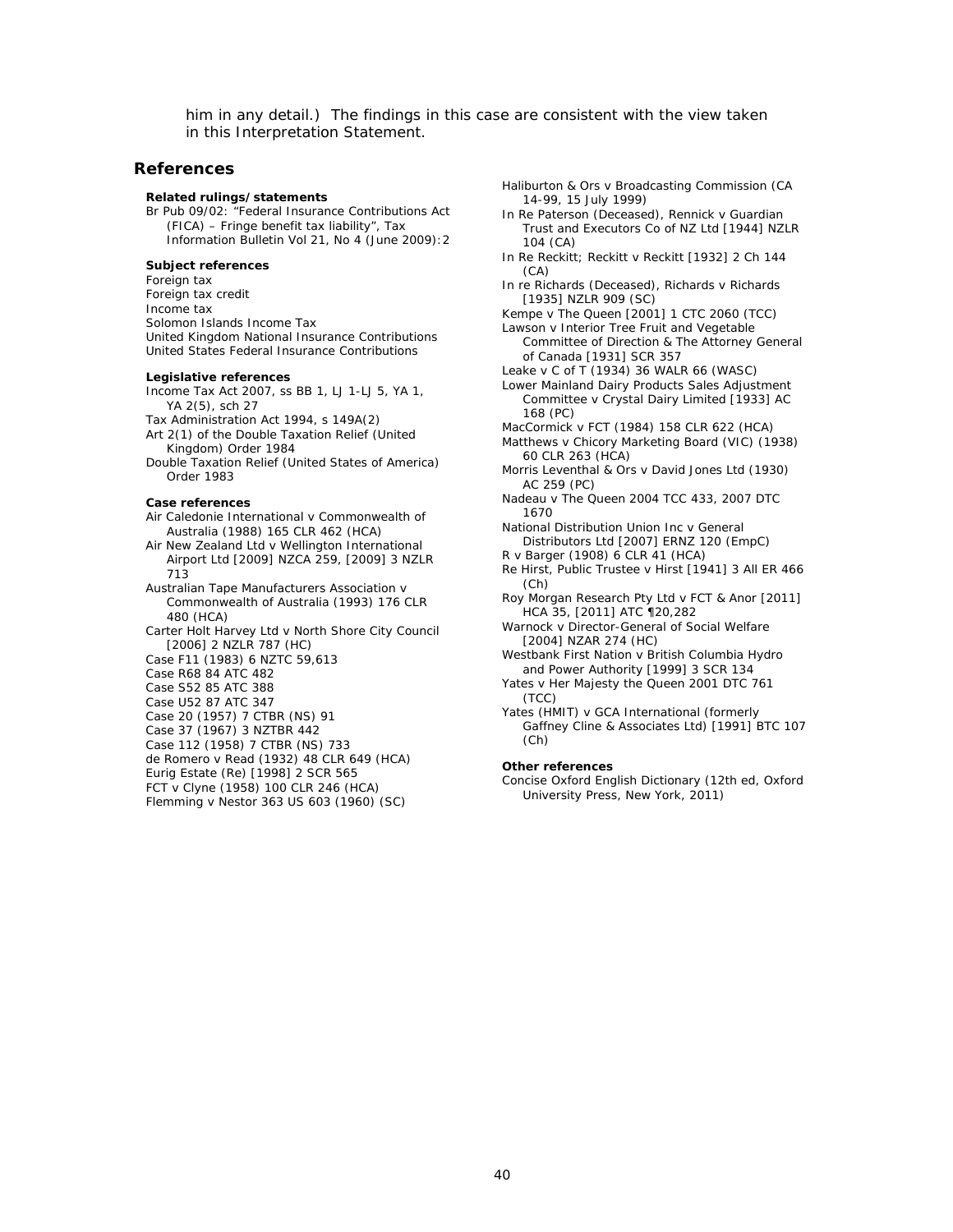# **Appendix – Legislation**

### **Income Tax Act 2007**

1. Section BB 1 provides:

### **BB 1 Imposition of income tax**

Income tax is imposed on taxable income, at the rate or rates of tax fixed by an annual taxing Act, and is payable to the Crown under this Act and the Tax Administration Act 1994.

### 1. Sections LJ 1-LJ 5 provide:

### **LJ 1 What this subpart does**

*When tax credits allowed*

(1) This subpart provides the rules for dividing assessable income from foreign-sourced amounts into segments and allows a tax credit for foreign income tax paid in relation to a segment of that income.

#### *Limited application of rules*

- (2) The rules in this subpart apply only when—
	- (a) a person resident in New Zealand derives assessable income that is sourced from outside New Zealand; and
	- (b) foreign income tax is not paid in a country or territory listed in schedule 27 (Countries and types of income with unrecognised tax) to the extent to which the foreign income tax is paid on the types of income listed in the schedule.

*When treated as assessable income (Repealed)*

(3) Repealed.

#### *Source of dividends*

(4) If a company is not resident in New Zealand, and for the purposes of a law of another territory in relation to which a double tax agreement has been made is resident in that territory, and the law imposes foreign tax, a dividend paid by the company is treated as being derived from a source in that other territory for the purposes of the double tax agreement.

#### *Double tax agreements*

(5) This subpart and sections BH 1 (Double tax agreements) and CD 19(1) (Foreign tax credits and refunds linked to dividends) and section 88 of the Tax Administration Act 1994 as far as they are applicable, and modified as necessary, apply for the purposes of section LJ 2, as if that section were a double tax agreement.

### *Relationship with section YD 5*

(6) Section YD 5 (Apportionment of income derived partly in New Zealand) applies to determine how an amount is apportioned to sources outside New Zealand.

### **LJ 2 Tax credits for foreign income tax**

### *Amount of credit*

(1) A person described in section  $LJ1(2)(a)$  has a tax credit for a tax year for an amount of foreign income tax paid on a segment of foreign-sourced income, determined as if the segment were the net income of the person for the tax year. The amount of the New Zealand tax payable is calculated under section LJ 5.

### *Limitation on amount of credit*

(2) The amount of the person's credit in subsection (1) must not be more than the amount of New Zealand tax payable by the person in relation to the segment calculated under section LJ  $\overline{5(2)}$ , modified as necessary under section LJ  $\overline{5(4)}$ .

#### *Amount adjusted*

(3) The amount of the person's credit in subsection (1) may be reduced or increased if either section LJ 6 or LJ 7 applies.

*When person both resident in New Zealand and another country*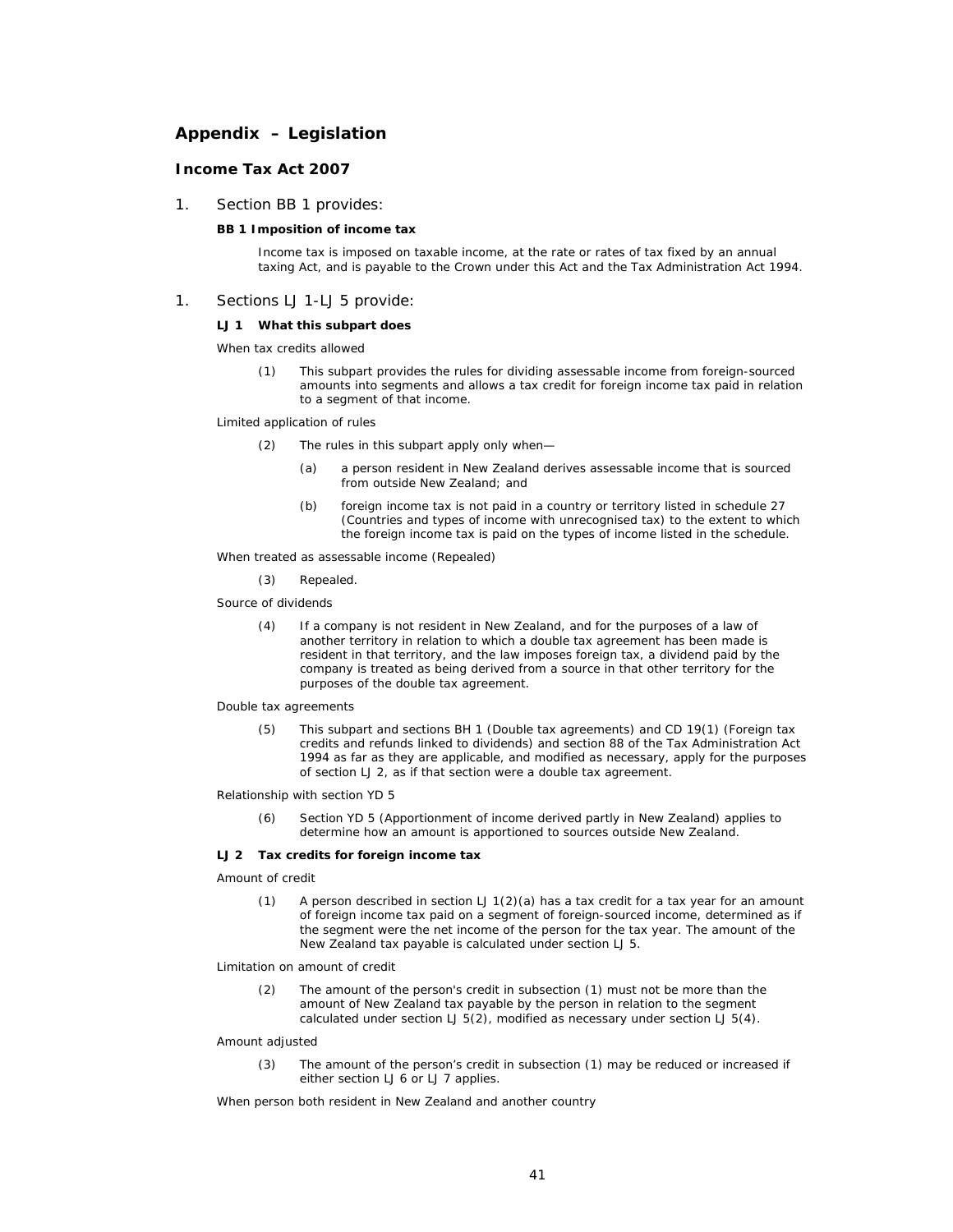(4) A person described in section  $LJ1(2)(a)$  who has, because they are a citizen or resident of, or are domiciled in, a foreign country, paid foreign income tax on their assessable income, has a credit under subsection (1). However, the amount of the credit is limited to the amount of foreign income tax that would have been paid in the foreign country if the person were treated as not a citizen or resident of, or domiciled in, that foreign country.

*Multi-rate PIEs and their investors*

(5) For a multi-rate PIE and an investor in a multi-rate PIE, the amount of a tax credit is limited to the extent allowed under subpart HM (Portfolio investment entities).

*When subsection (7) applies*

(6) Subsection (7) applies to a person who derives an amount from an attributing interest in a FIF when the amount is treated as not being income under section EX 59(2) (Codes: comparative value method, deemed rate of return method, fair dividend rate method, and cost method).

### *Tax credit*

(7) The person has a tax credit under this subpart for foreign income tax paid on or withheld in relation to the amount. The calculation of the maximum amount of the tax credit is made under section LJ 5(2), modified so that the item **segment** in the formula is the amount of FIF income from the attributing interest that the person derives in the period referred to in section EX 59(2).

### **LJ 3 Meaning of foreign income tax**

For the purposes of this Part, **foreign income tax** means an amount of income tax of a foreign country.

### **LJ 4 Meaning of segment of foreign-sourced income**

For the purposes of this Part, a person has a **segment of foreign-sourced income** equal to an amount of assessable income derived from 1 foreign country that comes from 1 source or is of 1 nature.

#### **LJ 5 Calculation of New Zealand tax**

*What this section does*

(1) This section provides the rules that a person must use to calculate the amount of New Zealand tax for an income year in relation to each segment of foreign-sourced income of the person that is allocated to the income year.

*Calculation for single segment*

(2) If the person has a notional income tax liability of more than zero, the amount of New Zealand tax for the income year relating to the allocated segment is calculated using the following formula, the result of which cannot be less than zero: .

(segment – person's deductions) person's net income x notional liability

*Definition of items in formula*

- (3) In the formula in subsection  $(2)$ , -
	- (a) **segment** is the amount of the segment of foreign-sourced income for the income year:
	- (b) **person's deductions** is the amount of the person's deduction for the tax year corresponding to the income year that is attributable to the segment of foreign-sourced income:
	- (c) **person's net income** is the person's net income for the tax year corresponding to the income year under section BD 4(1) to (3) (Net income and net loss):
	- (d) **notional liability** is the person's notional income tax liability for the income year under subsection (5).

*When subsection (4B) applies*

(4) Subsection (4B) applies for the income year when the total amount of New Zealand tax for all segments of foreign-sourced income of the person calculated under subsection (2) is more than the notional income tax liability.

*Modification to results of formula for single segment*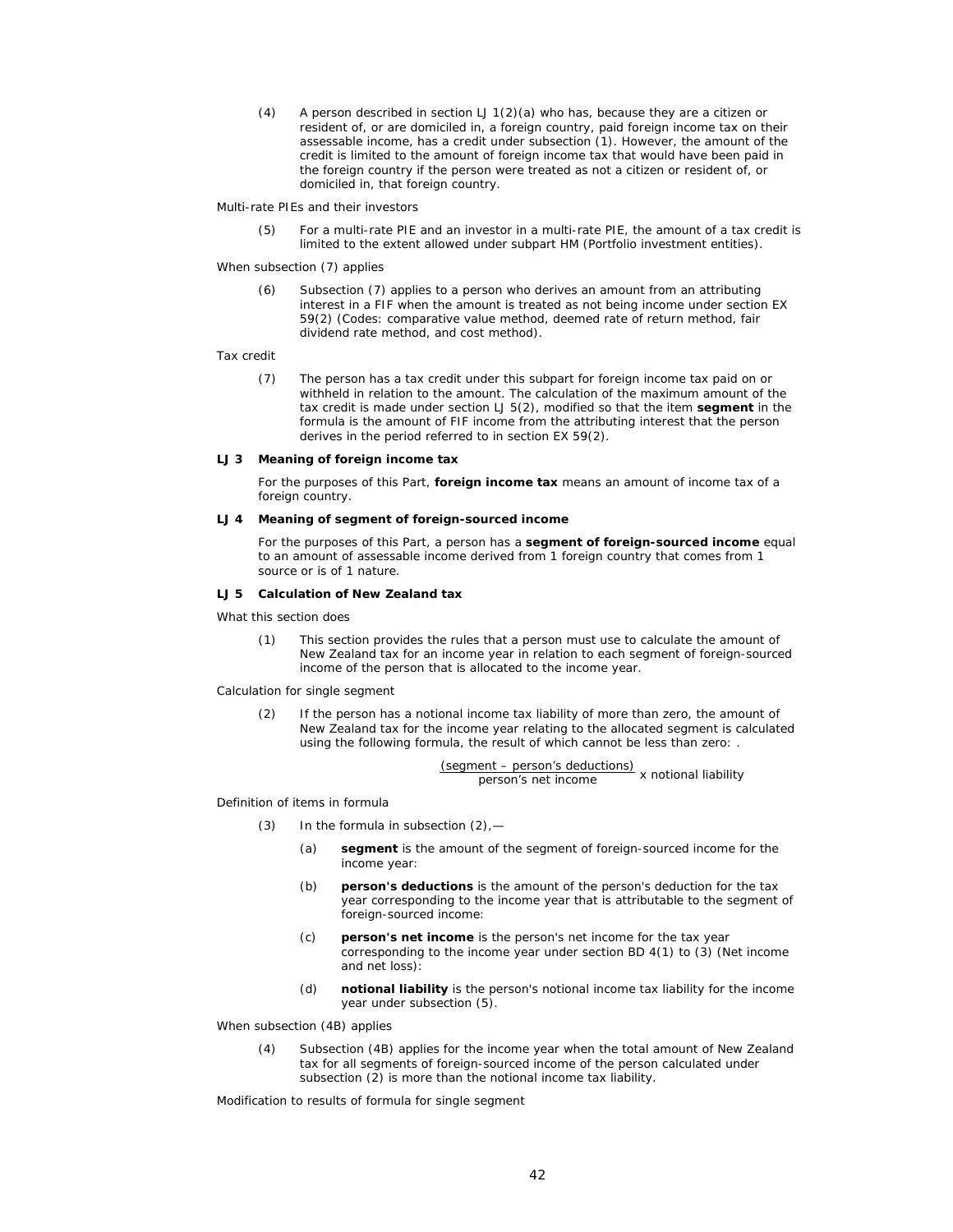(4B) Each amount of New Zealand tax calculated under subsection (2) in relation to each segment of foreign-sourced income is adjusted by multiplying the amount by the following ratio:

#### Person's notional income tax liability NZ tax

*Definition of item in formula* 

(4C) In the formula in subsection (4B), **NZ tax** is the amount given by adding together the result of the calculation under subsection (2), for each segment of assessable income from all sources, including assessable income sourced in New Zealand.

*Person's notional income tax liability*

(5) For the purposes of this section, a person's notional income tax liability for a tax year is calculated using the formula—

(person's net income − losses) × tax rate.

*Definition of items in formula*

- (6) In the formula in subsection (5),—
	- (a) **person's net income** is the person's net income for the tax year:
	- (b) **losses**
		- (i) is the amount of the loss balance carried forward to the tax year that the person must subtract from their net income under section IA 4(1)(a) (Using loss balances carried forward to tax year):
		- (ii) must be no more than the amount of the person's net income:
	- (c) **tax rate** is the basic rate of income tax set out in schedule 1, part A (Basic tax rates: income tax, ESCT, RSCT, RWT, and attributed fringe benefits).
- 2. Section YA 1 defines "income tax", "tax" and "taxable income" to mean:

**income tax** means income tax imposed under section BB 1 (Imposition of income tax) except to the extent to which it has a different meaning under section YA 2 (Meaning of income tax varied)

**tax** means income tax, but in the provisions in which the term "income tax" has an extended or limited meaning, "tax" has a corresponding meaning

**taxable income** means taxable income for a tax year calculated under section BC 5 (Taxable income)

3. Section YA 2 provides:

#### **YA 2 Meaning of income tax varied**

*DTA and time bar provisions: ancillary tax* 

- (1) The term **income tax** includes ancillary tax in—
	- (a) section BB 3(2) (Overriding effect of certain matters):
	- (b) section BH 1 (Double tax agreements):
	- (c) sections 107A to 108B of the Tax Administration Act 1994.

*DTA provisions: tax recovery agreements* 

- (2) The term **income tax** includes a tax that is prescribed in a tax recovery agreement made under Part 10A of the Tax Administration Act 1994 in—
	- (a) section BB 3(2):
	- (b) section BH 1.

*General tax avoidance provisions: ancillary tax* 

- (3) The term **income tax** includes ancillary tax, but not excluded ancillary tax, in—
	- (a) section BB 3(1):
	- (b) sections BG 1 (Tax avoidance) and GA 1 (Commissioner's power to adjust):
	- (c) the definition of **tax avoidance**.